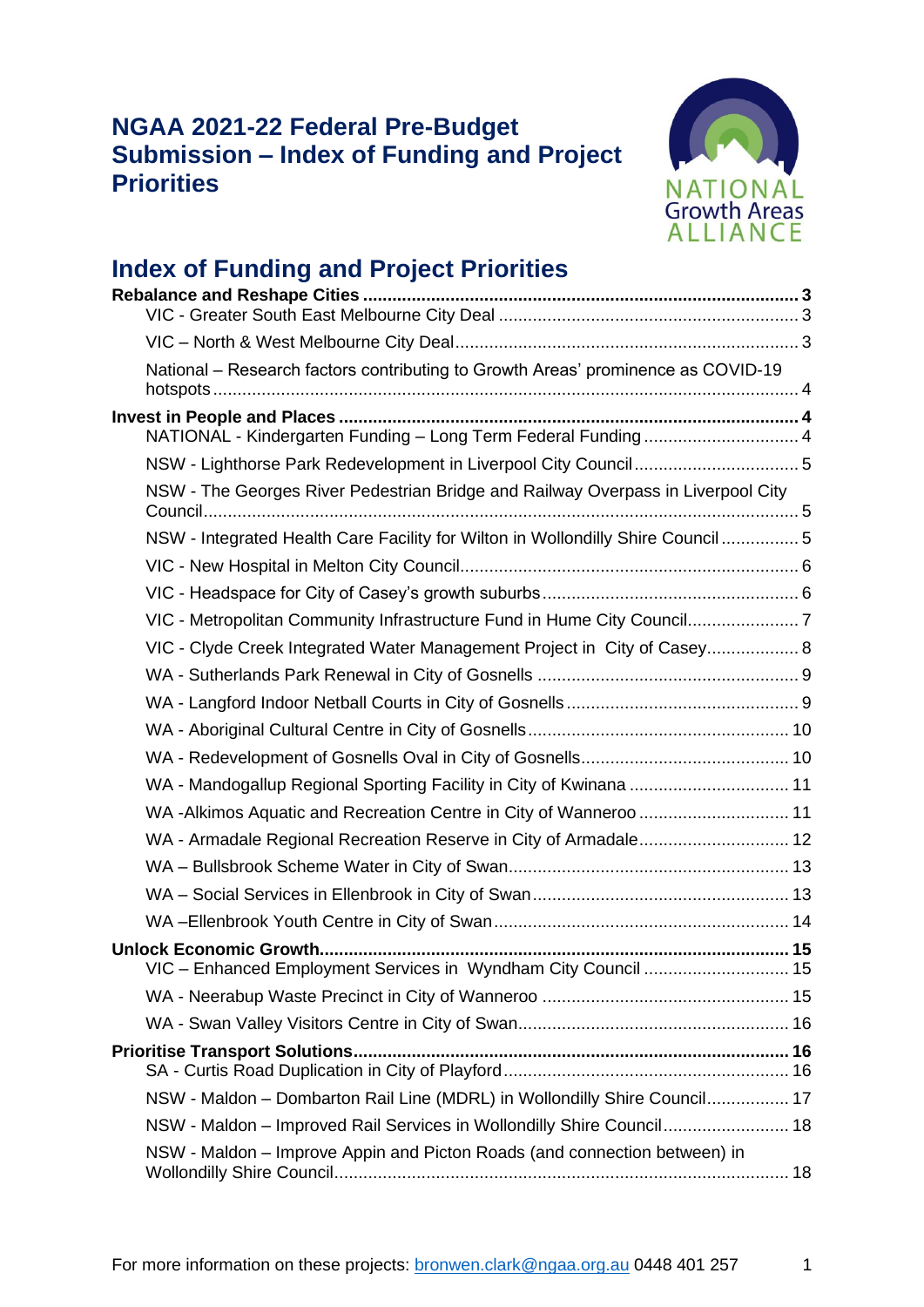| NSW - Duplication of Silverdale Rd between Warragamba/Silverdale and Wallacia<br>and/or a new link road between Silverdale to Penrith or Liverpool in Wollondilly Shire |  |
|-------------------------------------------------------------------------------------------------------------------------------------------------------------------------|--|
|                                                                                                                                                                         |  |
|                                                                                                                                                                         |  |
| VIC - Western Rail Plan implementation in Wyndham City Council and Melton City                                                                                          |  |
| VIC - Wyndham Westlink - Ison Rd Bridge and Freeway Interchange in Wyndham City                                                                                         |  |
| VIC - Camerons Lane - Hume Freeway Diamond Interchange in Mitchell Shire Council                                                                                        |  |
|                                                                                                                                                                         |  |
| VIC - Western Intermodal Freight Precinct - Melton City Council and Wyndham City                                                                                        |  |
|                                                                                                                                                                         |  |
|                                                                                                                                                                         |  |
|                                                                                                                                                                         |  |
|                                                                                                                                                                         |  |
| VIC - Sunbury Road Duplication (Melbourne Airport to Bulla-Diggers Rest Road) in                                                                                        |  |
| VIC - Broadmeadows Train Station Redevelopment in Hume City Council  30                                                                                                 |  |
|                                                                                                                                                                         |  |
|                                                                                                                                                                         |  |
| VIC - Beveridge Intermodal Freight Terminal in Melbourne's north 32                                                                                                     |  |
|                                                                                                                                                                         |  |
|                                                                                                                                                                         |  |
|                                                                                                                                                                         |  |
|                                                                                                                                                                         |  |
|                                                                                                                                                                         |  |
| WA - Neerabup Strategic Link. East-West Corridor in City of Wanneroo 36                                                                                                 |  |
| WA - Armadale City Centre Rejuvenation - Redevelopment of Train Station in City of                                                                                      |  |
| WA - Service & Road Upgrades to support Rowley Road Industrial Estate in City of                                                                                        |  |

# **Contact**

**Bronwen Clark** Executive Officer National Growth Areas Alliance

[www.ngaa.org.au](http://www.ngaa.org.au/) [bronwen.clark@ngaa.org.au](mailto:bronwen.clark@ngaa.org.au) 0448 401 257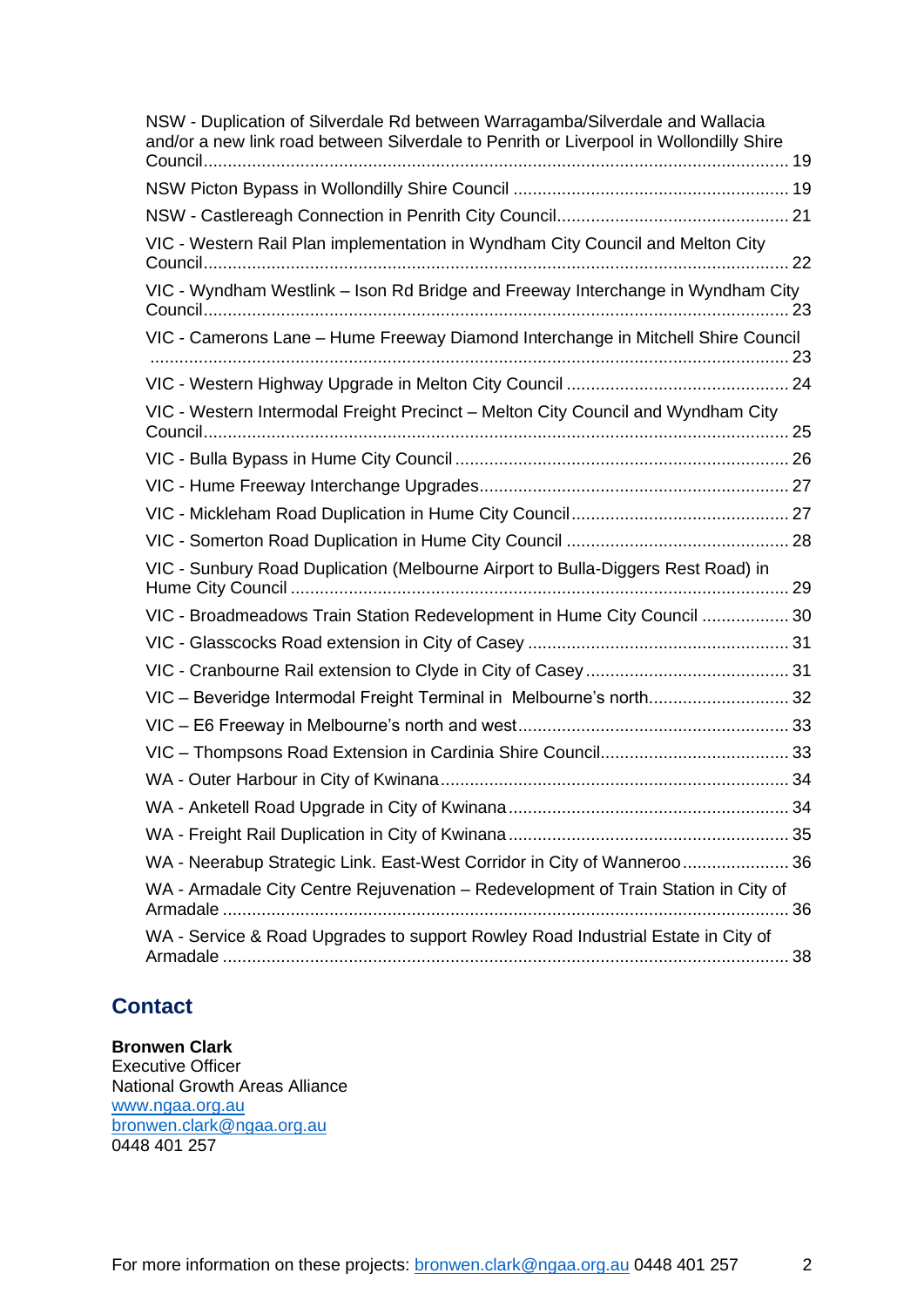# <span id="page-2-0"></span>**Rebalance and Reshape Cities**

<span id="page-2-1"></span>

| <b>Project Name:</b>                             | <b>VIC - Greater South East Melbourne City Deal</b>                                                                                               |
|--------------------------------------------------|---------------------------------------------------------------------------------------------------------------------------------------------------|
| <b>Problem Statement</b>                         | Resources are urgently required to realise the development and<br>delivery of a City Deal for one of the fastest growing regions in<br>Australia. |
| <b>Project Description and Benefit Statement</b> |                                                                                                                                                   |

The partners of GSEM are working on the proposed City Deal for Greater South East Melbourne, a region that is currently home to 1.5million residents and is predicted to surge to 2 million by 2036.

Resources are urgently required to progress this work and ensure a City Deal is developed that will improve social landscape and move towards a model of multiple activity centres to achieve greater investment, jobs, social and sustainable outcomes for the whole region.

Without adequate resourcing the City Deal is at risk of not being delivered which will mean insecure job creation and retention and impact plans to future proof the livaebility and sustainability of this region.

Council is calling on both Federal and State Government to work in partnership with GSEM support to make this critical City Deal a priority for our region. 

<span id="page-2-2"></span>

| <b>Problem Statement</b><br>Progress has been slow since the announcement of the Federal<br>Government's intention to deliver a City Deal in Melbourne's North<br>and West in May 2019.<br>Without a City Deal, NWM is facing a crisis - a significant lack of jobs<br>coupled with the massive impact of COVID-19. A City Deal presents<br>the region with huge opportunities and an essential springboard for<br>recovery. | <b>Project Name:</b> | <b>VIC- North &amp; West Melbourne City Deal</b> |
|------------------------------------------------------------------------------------------------------------------------------------------------------------------------------------------------------------------------------------------------------------------------------------------------------------------------------------------------------------------------------------------------------------------------------|----------------------|--------------------------------------------------|
|                                                                                                                                                                                                                                                                                                                                                                                                                              |                      |                                                  |

**Project Description and Benefit Statement**

One in three Victorians and one in 12 Australians live in the fast-growing North and West Melbourne region, which by 2036 will have a population larger than South Australia. It is the region hardest hit by the COVID-19 pandemic against a backdrop of some of the highest unemployment rates in the state.

The North and West Melbourne City Deal Plan is a blueprint for the region to respond to the impacts of the pandemic in the immediate and medium-term, and to reform our economy for the future.

The proposal will help create 300,000 new jobs, reboot business, boost social and economic inclusion, and leverage the region's existing strengths in health, food production, manufacturing and logistics.

It will unlock employment and economic development opportunities centred on the eight key precincts of Broadmeadows, Cloverton/Beveridge, Cobblebank, Epping, Footscray, La Trobe, Sunshine and Werribee.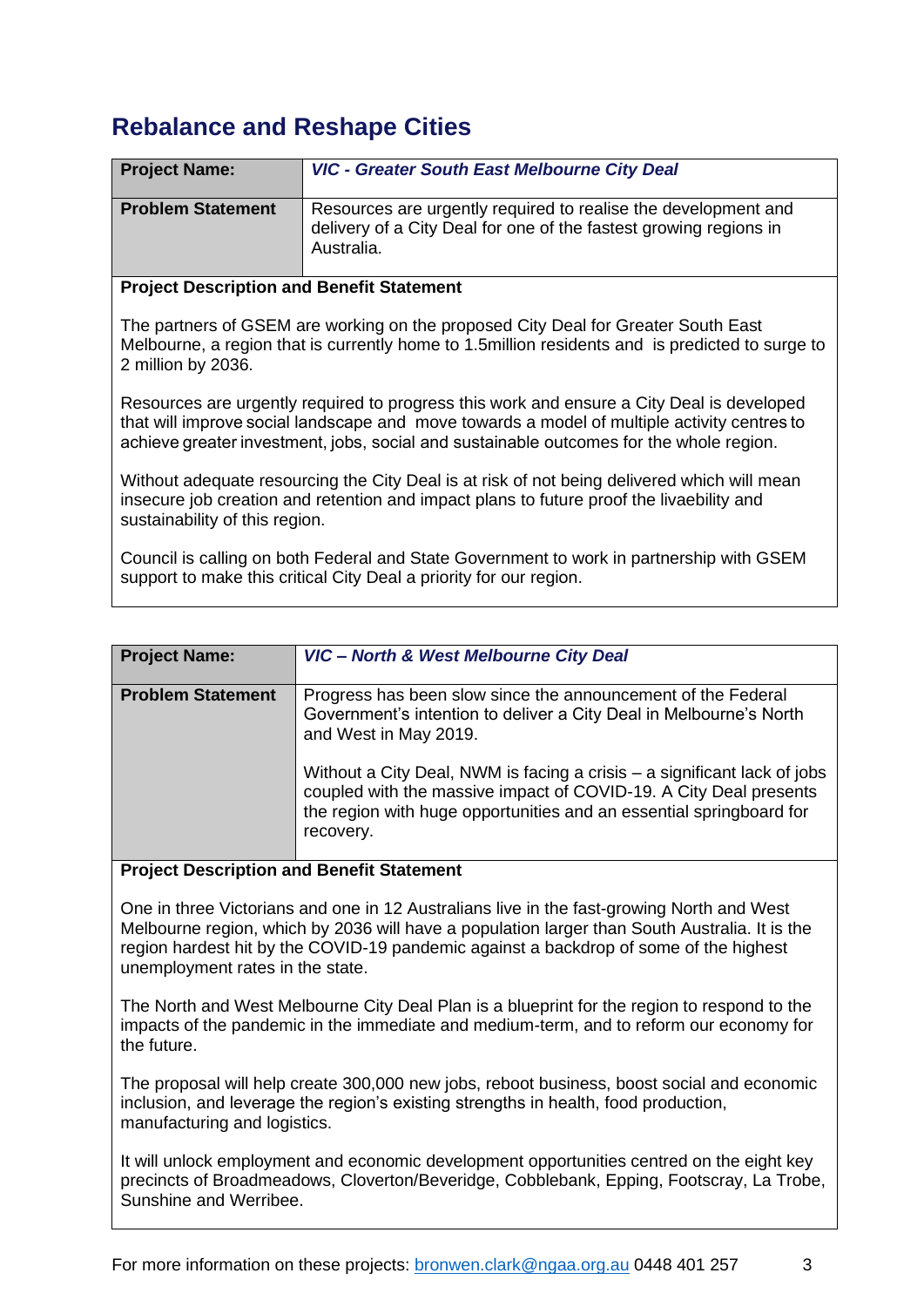<span id="page-3-0"></span>

| <b>Project Name:</b>                                                                                                                                                                                                                     | <b>National – Research factors contributing to Growth Areas'</b><br>prominence as COVID-19 hotspots                                                                                                                                                                                                                                                                                                                                                                                                                                                                                                                             |
|------------------------------------------------------------------------------------------------------------------------------------------------------------------------------------------------------------------------------------------|---------------------------------------------------------------------------------------------------------------------------------------------------------------------------------------------------------------------------------------------------------------------------------------------------------------------------------------------------------------------------------------------------------------------------------------------------------------------------------------------------------------------------------------------------------------------------------------------------------------------------------|
| <b>Problem Statement</b>                                                                                                                                                                                                                 | In the eastern states, outer urban areas were COVID-19 hotspots.<br>The City of Wyndham in Melbourne's west had the most COVID-19<br>cases of any LGA in Australia, with more than 2,200 people infected.<br>Other Victorian growth areas recorded the next-worst infection<br>numbers nation-wide, including Hume (1660), Whittlesea (1218) and<br>Melton (1159). Together, Victoria's growth area LGAs account for<br>nearly half of all COVID-19 cases in the state. In NSW the situation<br>was similar with Sydney's outer western and south western growth<br>area suburbs among those with the most COVID-19 infections. |
| <b>Project Size</b>                                                                                                                                                                                                                      | \$80,000                                                                                                                                                                                                                                                                                                                                                                                                                                                                                                                                                                                                                        |
| <b>Project Description and Benefit Statement</b><br>With outer urban areas experiencing such high rates of COVID-19 cases, important lessons<br>must be learned from the broad range of contributing factors that caused this situation: |                                                                                                                                                                                                                                                                                                                                                                                                                                                                                                                                                                                                                                 |

- Auditing the build environment for determinants of health
- Role of and residential location of key workers
- Access to health services and health promotion in growth areas
- Neighbourhood design and urban planning in greenfield development
- Population settlement patterns and CALD communities.

# <span id="page-3-1"></span>**Invest in People and Places**

<span id="page-3-2"></span>

| <b>Project Name:</b>     | <b>NATIONAL - Kindergarten Funding - Long Term Federal</b><br><b>Funding</b>                                                                                                                                                                                                                                                                            |
|--------------------------|---------------------------------------------------------------------------------------------------------------------------------------------------------------------------------------------------------------------------------------------------------------------------------------------------------------------------------------------------------|
| <b>Problem Statement</b> | While all children benefit from early education, children from the<br>most disadvantaged backgrounds stand to gain the most.<br>However, repeated short-term federal funding commitments for<br>kindergarten under a national partnership agreement have<br>made difficult for providers to deliver optimal services and<br>support for young families. |

### **Project Description and Benefit Statement**

The Review into the Universal Access National Partnership commissioned by the Education Council recommended in 2020 that the Federal Government commit to ongoing national funding for kindergarten. The review proposed starting with a five-year National Partnership from 2021 to 2025 and using this time to negotiate a transition to a new National Agreement from 2026.

*Funding - No additional federal funding is sought, the request is for a continuation of current funding on an ongoing basis.*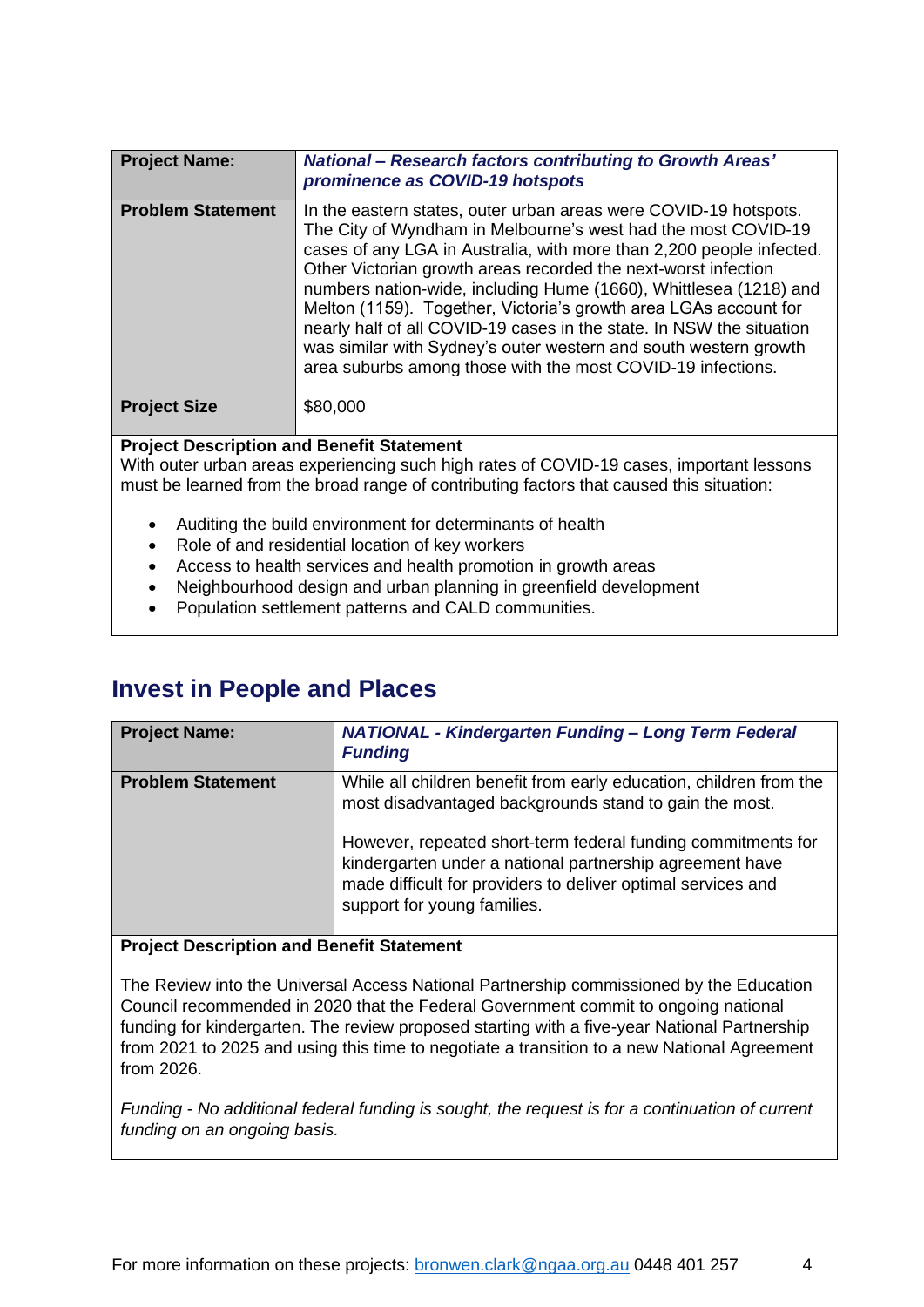<span id="page-4-0"></span>

| <b>Project Name:</b>     | NSW - Lighthorse Park Redevelopment in Liverpool City<br><b>Council</b>                                                                                                                                                                                                                                                                                   |
|--------------------------|-----------------------------------------------------------------------------------------------------------------------------------------------------------------------------------------------------------------------------------------------------------------------------------------------------------------------------------------------------------|
| <b>Problem Statement</b> | Liverpool City Centre is an aera undergoing rapid transformation,<br>with a changing economic mix and increased residential and<br>commercial development. Since 2013, more than 2,100 new<br>apartments have been approved equating to alsmot 6.000 people<br>- a trend expected to continue. Providing access to adequate<br>greenspace is challenging. |

Financial: Master planning has been completed. Detailed benefit analysis and business case is yet to be developed.

Social: The project will provide a place for social gathering, active transport, passive recreation sporting facilities, social bonding and networking opportunity.

Environmental: Preservation of natural vegetation, improved water quality, improved amenities, utilization of underutilized open space.

Economic value: Some of the economic benefits of the projects include, creation of economic activities, jobs, healthy living, property appreciation.

<span id="page-4-1"></span>

| <b>Project Name:</b>     | <b>NSW - The Georges River Pedestrian Bridge and Railway</b><br><b>Overpass in Liverpool City Council</b> |
|--------------------------|-----------------------------------------------------------------------------------------------------------|
| <b>Problem Statement</b> | Pedestrian access from and to the river foreshore and eastern<br>side of the Georges River                |

### **Project Description and Benefit Statement**

Financial: Detailed financial benefit analysis and business case is yet to be developed. Social: The project will provide much needed connection to a place for social gathering, active transport, passive recreation, sporting facilities.

Environmental: Improved amenities, utilization of underutilized open space and pedestrian access to the railway station will reduce significant car use.

Economic value: Some of the economic benefits of the projects include, creation of jobs, healthy living, property appreciation and development opportunities at the eastern side of the river.

<span id="page-4-2"></span>

| <b>Project Name:</b>     | <b>NSW - Integrated Health Care Facility for Wilton in</b><br><b>Wollondilly Shire Council</b>                                                                                                                                                                                      |
|--------------------------|-------------------------------------------------------------------------------------------------------------------------------------------------------------------------------------------------------------------------------------------------------------------------------------|
| <b>Problem Statement</b> | Wollondilly Local Government Area currently has a dispersed<br>population of approximately 52,000 residents. Wilton New<br>Town will double the Shire population over the next 20 years,<br>while future growth within Greater Macarthur will effectively<br>triple the population. |

# **Project Description and Benefit Statement**

Wollondilly is one of the only LGAs in metropolitan Sydney and Greater Sydney without its own hospital. Currently, the closest hospitals are Campbelltown, Bowral or Nepean. It is noted that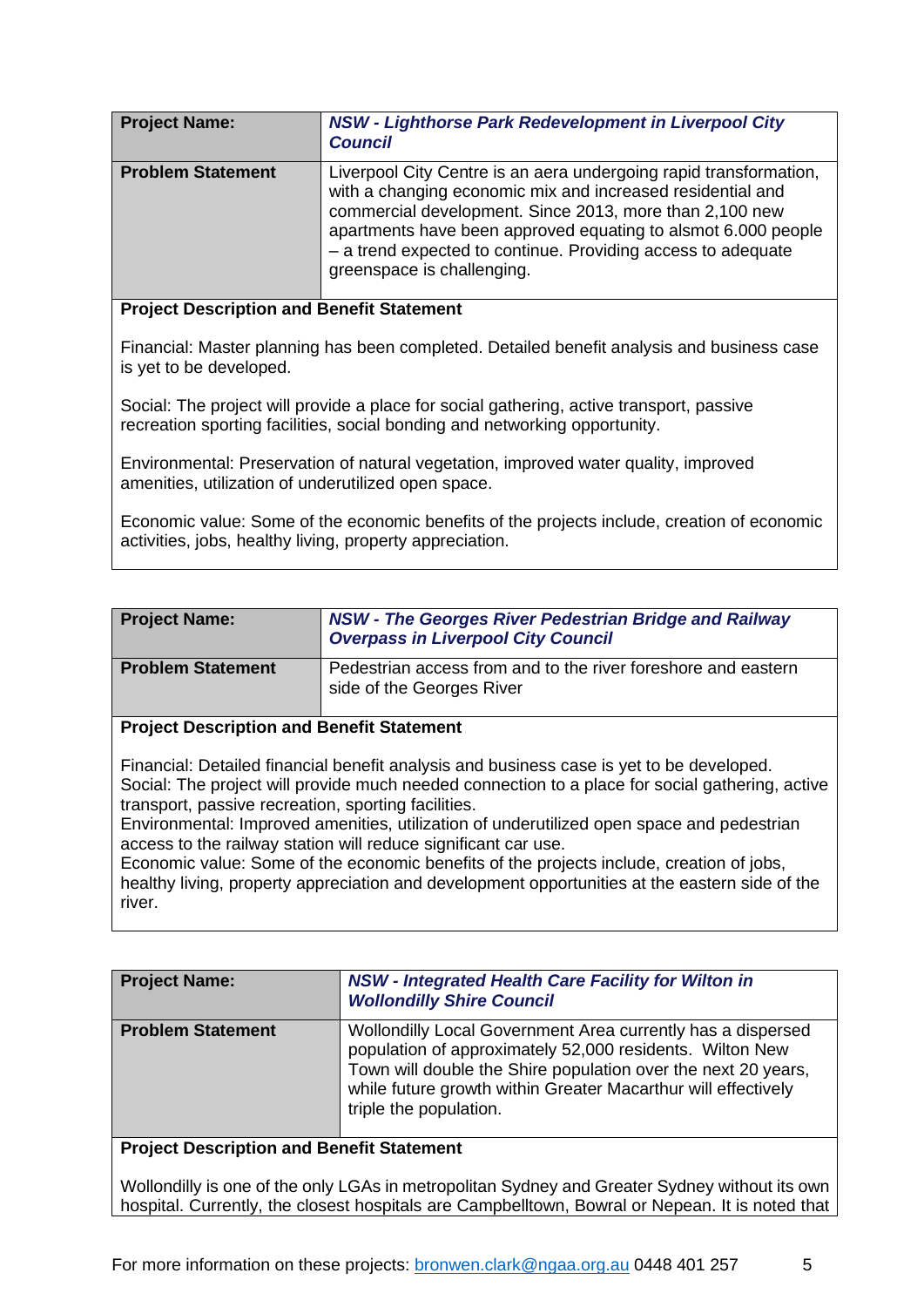the recent improvements and upgrades to Campbelltown Hospital only cater for growth until 2024, which doesn't include any growth currently occurring at Wilton. This will place significant pressure on the existing health system.

At a minimum, an integrated health care facility is required within the Wilton Growth Area, ahead of a tertiary level hospital to service Wilton and the Wollondilly Shire in the longer term.

A NSW Parliamentary enquiry into *Current and future provision of health services in the South-West Sydney Growth Region* has confirmed the significant service gap.

<span id="page-5-0"></span>

| <b>Project Name:</b>     | <b>VIC - New Hospital in Melton City Council</b>                                                                                                                                                                                                                                                                                          |
|--------------------------|-------------------------------------------------------------------------------------------------------------------------------------------------------------------------------------------------------------------------------------------------------------------------------------------------------------------------------------------|
| <b>Problem Statement</b> | Building a 24 hour, cutting edge public hospital managed by<br>Western Health will improve health outcomes and quality of life<br>for one of Australia's fastest growing municipalities and<br>Melbourne's west. The Melton Hospital will be a catalyst for a<br>major health precinct with both public and private hospital<br>services. |
| $\cdots$                 |                                                                                                                                                                                                                                                                                                                                           |

### **Project Description and Benefit Statement**

Building a public hospital in Melton will improve health outcomes and quality of life for one of Australia's fastest growing municipalities and reduce pressure on hospitals in Sunshine, Footscray, Werribee and Bacchus Marsh. A Melton Hospital will also be a trigger for local jobs and investment and be a catalyst for a major health precinct, with both public and private hospital services. The ability to attract private health services in addition to public will provide a major employment hub for the outer west and into the Ballarat region.

Research undertaken by the West of Melbourne Economic Development Alliance projects that the Melton Hospital will create 375 jobs during construction and 3825 ongoing jobs; adding \$300 million to the local economy.

Planning and development of the new Melton Hospital, within the Cobblebank precinct is now underway. Cobblebank is already served by a train station and is expected to include a justice

precinct, a sports precinct, university campus, TAFE, civic buildings, commercial office space, and a thriving retail sector – ultimately supporting 22,000 new ongoing jobs.

Melton City Council seeks a commitment from the Australian Government to contribute funding the construction of the hospital or allocate funding for the provision of specialist services that may include an emergency department to relieve pressure from Sunshine and Footscray Emergency Services, a specialist Mental Health facility or any other service provision and specialist research centre that is identified as a gap through the business planning process.

This critical piece of community infrastructure will provide residents will have access to new employment opportunities in the health and allied services sectors; and excitingly, in the longer term, young people will have new and varied opportunities to learn and work close to home, providing a long term investment in youth.

<span id="page-5-1"></span>**Project Name:** *VIC - Headspace for City of Casey's growth suburbs*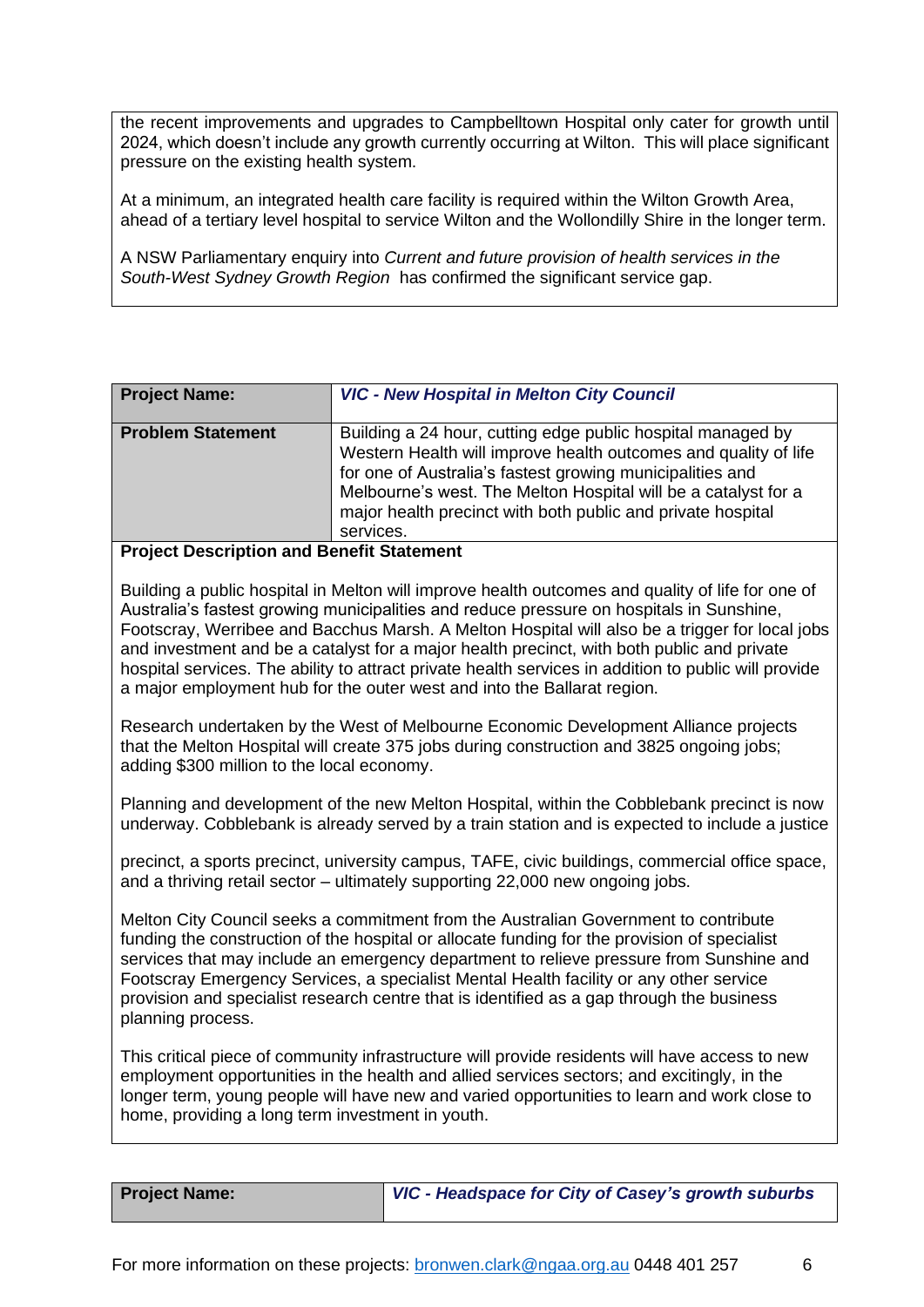| <b>Problem Statement</b>       | The City of Casey's current Headspace service sees a<br>caseload at twice the national average. A new satellite<br>service would help keep up with increasing demand. |              |
|--------------------------------|-----------------------------------------------------------------------------------------------------------------------------------------------------------------------|--------------|
| <b>Project Size (AUD)</b>      | \$750,000 - \$1.5 million                                                                                                                                             |              |
| <b>Partners/Collaborators:</b> | EACH https://www.each.com.au/                                                                                                                                         | Nicholas Teo |

A new Headspace satellite service centre is desperately needed in the City of Casey, ideally located within the city's significant growth area catchments of Cranbourne and Clyde.

The City of Casey's existing Headspace Centre, located in Narre Warren, sees a caseload of twice the national average. Overflow for demand is being redirected to Council. Both services are at capacity and there is not adequate funding to keep up with the demand.

A new Headspace in Cranbourne/Clyde will:

- Coordinate existing services to establish an additional youth services hub leveraging the effective headspace services model
- Deliver an additional services for more young people in Casey and surrounds
- Improve access to specialist youth focused mental health professionals, increasing local capacity to help more young people.
- Improve mental health outcomes for young people and their families, earlier.
- <span id="page-6-0"></span>- Support our growing CALD youth population.

| <b>Project Name:</b>                             | VIC - Metropolitan Community Infrastructure Fund in Hume<br><b>City Council</b>                                                                                                                                                                                                   |
|--------------------------------------------------|-----------------------------------------------------------------------------------------------------------------------------------------------------------------------------------------------------------------------------------------------------------------------------------|
| <b>Problem Statement</b>                         | Hume is a great place to live, and as with any growth area, we<br>need to properly plan and manage this growth to ensure ongoing<br>livability across the City.                                                                                                                   |
|                                                  | We appreciate that one level of government cannot meet all of the<br>needs of a growing community; so we are advocating for<br>partnerships with the State and Federal government to provide for<br>solutions that will bridge the gaps.                                          |
|                                                  | We are calling for a dedicated Federal community infrastructure<br>fund that will support metropolitan Councils in delivering much<br>needed community infrastructure, including preschools, arts and<br>cultural precincts, kindergartens, sporting and community<br>facilities. |
| <b>Project Size (AUD)</b>                        | \$1b (\$200m over 5 years)                                                                                                                                                                                                                                                        |
| <b>Project Description and Benefit Statement</b> |                                                                                                                                                                                                                                                                                   |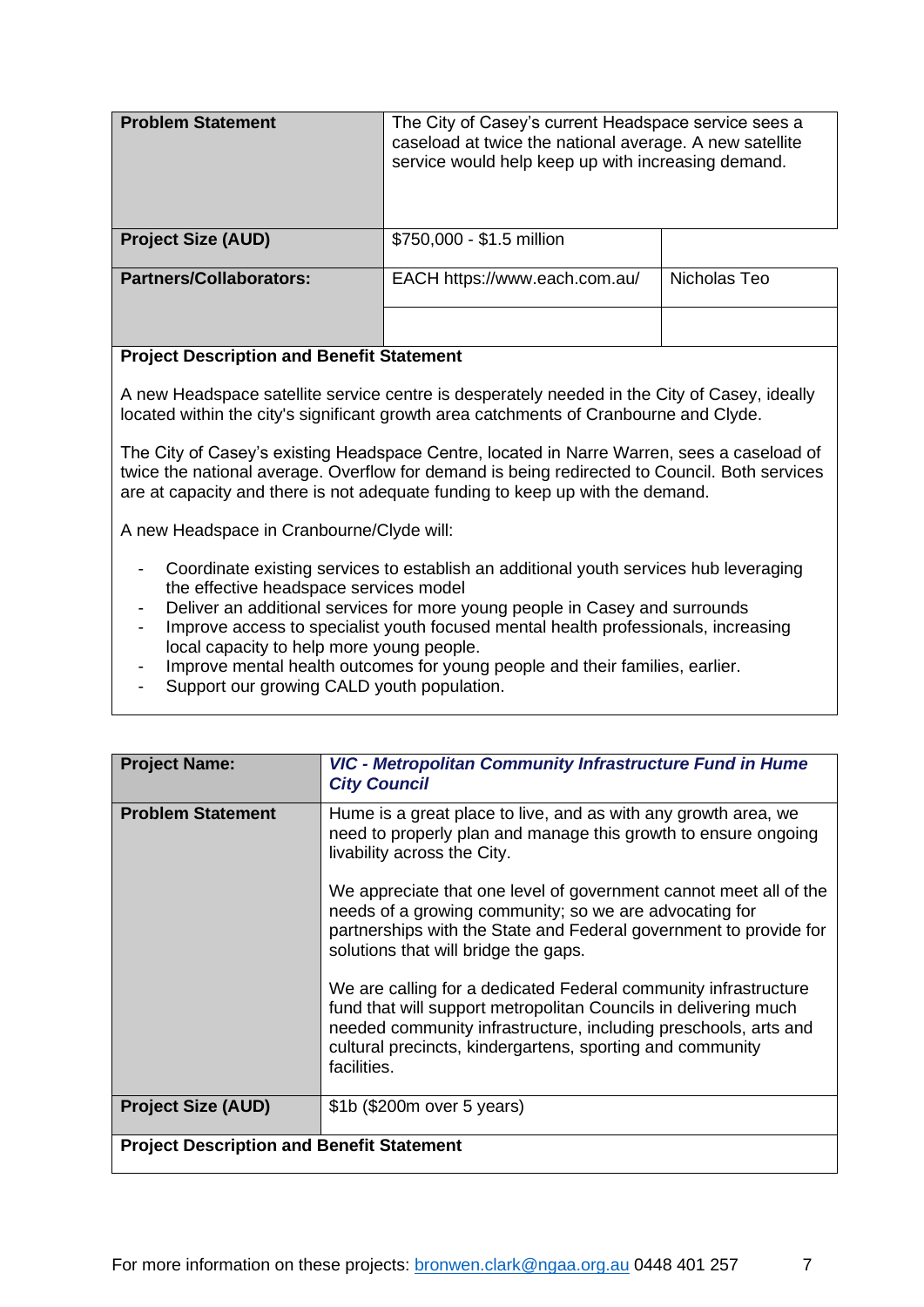Council is spending \$276 million on capital works across Hume City. This includes funding of sport and recreation facilities, open space, early years centres, community safety initiatives and walking and cycling networks.

Matched funding opportunities from the Australian Government (similar to that of the Building Better Regions Program) will deliver new ways in which all levels of Government can partner to build new and upgrade existing community facilities.

A \$1b investment over 5 years will deliver 2000 direct jobs and over 5500 indirect jobs for the Australian community and deliver \$3b of outputs for the Australian economy.

<span id="page-7-0"></span>

| <b>Project Name:</b>           | VIC - Clyde Creek Integrated Water Management Project in<br><b>City of Casey</b>                                                                                                                    |                                                                                                         |  |  |
|--------------------------------|-----------------------------------------------------------------------------------------------------------------------------------------------------------------------------------------------------|---------------------------------------------------------------------------------------------------------|--|--|
| <b>Problem Statement</b>       | Funding is required to deliver this unique sustainability initiative to<br>supply treated stormwater to irrigate 17 ovals across seven local<br>sports reserves, 30 local parks and trees in Clyde. |                                                                                                         |  |  |
| <b>Project Size (AUD)</b>      | \$20m                                                                                                                                                                                               | <b>Stage</b><br>Shovel ready                                                                            |  |  |
| <b>Partners/Collaborators:</b> | Melbourne Water                                                                                                                                                                                     |                                                                                                         |  |  |
|                                | Developers of the Cardinia<br><b>Creek South Precinct Structure</b><br>Plan.                                                                                                                        | Balcon Group.<br><b>National Pacific Properties</b><br><b>Barwon property Groups</b><br>Mirvac Victoria |  |  |

### **Project Description and Benefit Statement**

This is a unique project planning to supply treated stormwater to irrigate 17 ovals across seven local sports reserves, 30 local parks and trees in the Cardinia Creek South Precinct (Clyde)

The Cardinia Creek South Precinct cover 950ha and will ultimately support a residential community of approximately 10,000 dwellings and a population of 28,000 people.

Clyde Creek Integrated Water Management Project is set to save an estimated 100 million litres (40 Olympic-sized swimming pools) of stormwater for reuse per year and support the creation of an urban forest in Clyde. It will deliver an alternative water network system that reduces reliance on reticulated potable water, increases the re-use of alternative water, reduces flood risk, ensures healthy waterways and marine environments, and contributes to a liveable, sustainable and green environment.

This will be the largest stormwater harvesting system in Melbourne's south east, creating approximately 34 jobs in Casey.

The follow outcomes will be achieved:

- promote collaborative partnerships and innovative funding mechanisms to deliver leading water management solutions in greenfields development
- Improve local amenity and landscape value including urban ecology, habitat value, and liveability
- Direct impact on the local economy creating an estimated 34 additional jobs in Casey
- Greener, year round sports reserves and local parks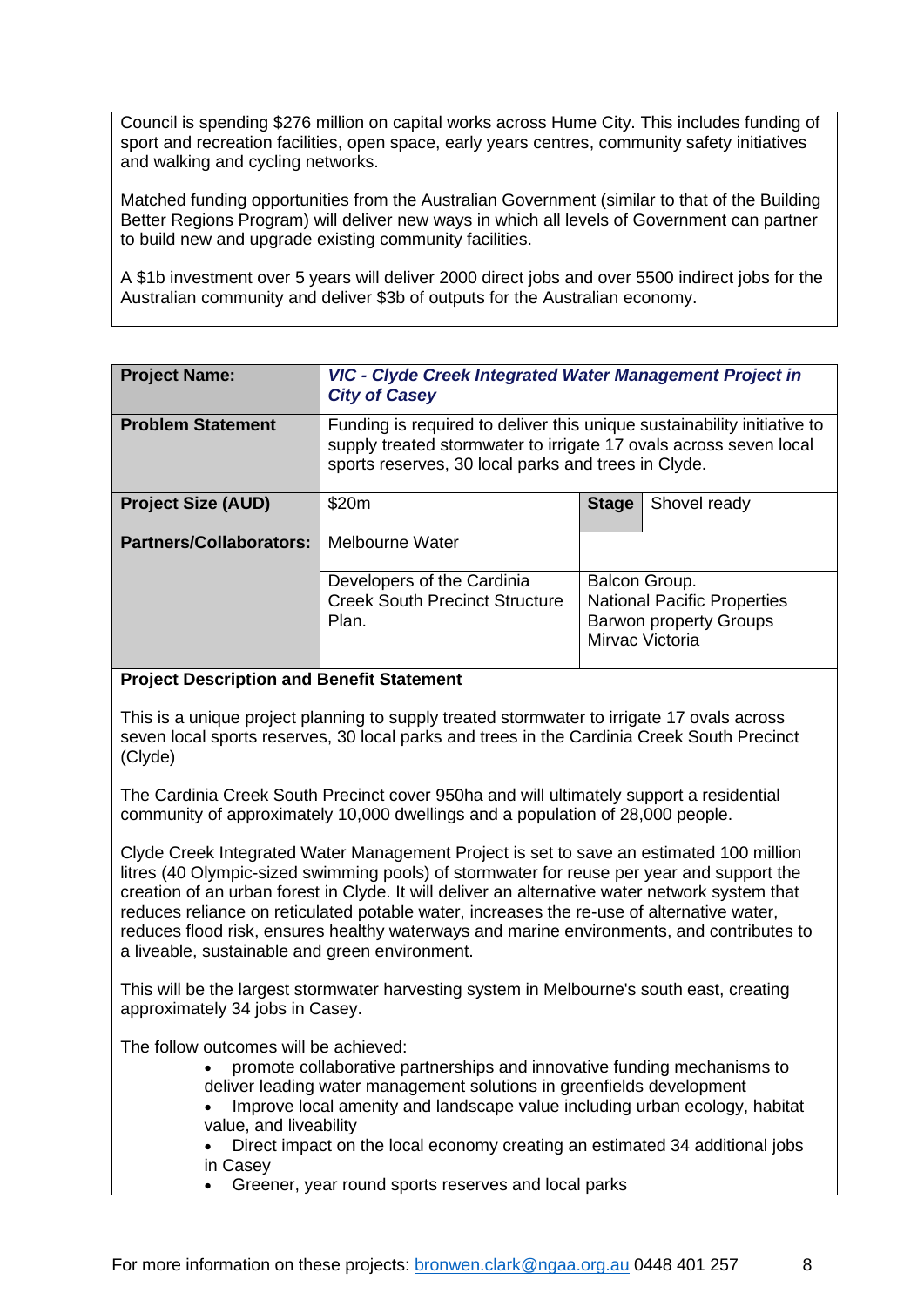• Maintain social benefits of green infrastructure, community connectedness, physical health and mental well being

- Improve amenity of local street network and garden areas
- Promote growth of trees creating shade ('cool routes') for walking and cycling
	- Provide cooler spaces which will reduce the heat island affect
- Provide dust suppression on rural road networks and construction sites
- Provide leadership and innovation in the integrated water management area
- <span id="page-8-0"></span>Improve water quality and flood mitigation

It is a shovel-ready partnership project between Council, Melbourne Water and developers of the Cardinia Creek South Precinct Structure Plan. Total project cost is estimated \$20 M.

| <b>Project Name:</b>                                                                                                                                                                                                                                                                                                                                  | <b>WA - Sutherlands Park Renewal in City of Gosnells</b>                                                                                                                                      |  |
|-------------------------------------------------------------------------------------------------------------------------------------------------------------------------------------------------------------------------------------------------------------------------------------------------------------------------------------------------------|-----------------------------------------------------------------------------------------------------------------------------------------------------------------------------------------------|--|
| <b>Project Size</b>                                                                                                                                                                                                                                                                                                                                   | \$80 million                                                                                                                                                                                  |  |
| <b>Supporting Partners</b>                                                                                                                                                                                                                                                                                                                            | WA Government, Sports bodies and clubs                                                                                                                                                        |  |
| <b>Project Description and Benefit Statement</b>                                                                                                                                                                                                                                                                                                      |                                                                                                                                                                                               |  |
| At 68.1 hectares in size, Sutherlands Park is the largest active open space in the City of<br>Gosnells. The site was initially developed in the early 1970s, with much of the original<br>infrastructure coming to the end of its useful life.                                                                                                        |                                                                                                                                                                                               |  |
| The site is already extensively used by a number of well-established user groups engaged in<br>a range of activities and with a combined membership in excess of 1,800 individuals. Due to<br>the aging facilities, there is no capacity for any new sporting activities or clubs to be<br>accommodated at the site or for existing groups to expand. |                                                                                                                                                                                               |  |
| Sutherlands Park is situated in an area of significant urban expansion in the fastest growth<br>part of the City. The current population of the adjacent suburbs is just over 53,500 and is<br>expected to grow to 81,000 by 2036.                                                                                                                    |                                                                                                                                                                                               |  |
|                                                                                                                                                                                                                                                                                                                                                       | The current facilities already service between three and six times the recommended<br>catchment population and will not be able to deal with the 52 per cent increase in population.          |  |
|                                                                                                                                                                                                                                                                                                                                                       | The first stage of redevelopment was to establish a new synthetic hockey field. This was part<br>funded by the Commonwealth, the City and the local club. An indoor cricket facility has also |  |

unded by the Commonwealth, the City and the local club. An indoor cricket facility has also recently been constructed with contributions from the State, the City and the club.

It is expected that the State will announce a commitment to a major youth plaza (including a skate park) at Sutherlands Park in the lead up to the State election.

<span id="page-8-1"></span>

| The provision of indoor sports courts at the Langford Park sporting<br>complex is one of the key priorities in the City's recently endorsed<br>Sports Plan. The Sports Plan noted that there is sufficient space at<br>the sporting complex to construct new clubrooms for the Southern<br>Districts Netball Association (SDNA) as well as indoor courts.<br>The SDNA is the fourth largest Netball Association in Perth with<br>approximately 3,000 participants at its events. |
|----------------------------------------------------------------------------------------------------------------------------------------------------------------------------------------------------------------------------------------------------------------------------------------------------------------------------------------------------------------------------------------------------------------------------------------------------------------------------------|
|                                                                                                                                                                                                                                                                                                                                                                                                                                                                                  |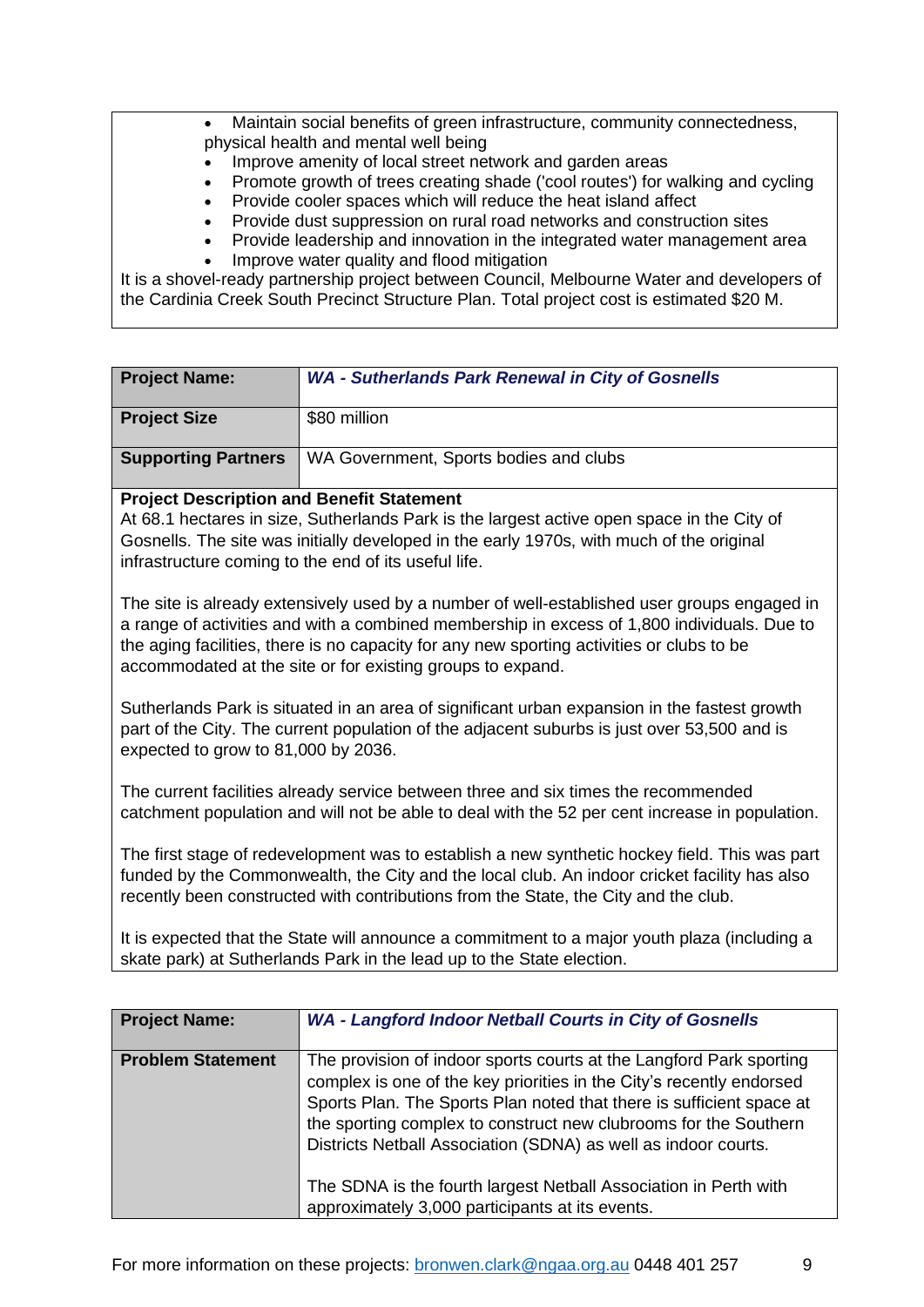|                     | Currently, the City provides no indoor sports courts. The construction<br>of indoor courts at Langford will not only assist the SDNA in its<br>activities, but also provide opportunities for indoor basketball and<br>volleyball. (The indoor sports courts will be designed to meet the<br>requirements of multiple sports). |
|---------------------|--------------------------------------------------------------------------------------------------------------------------------------------------------------------------------------------------------------------------------------------------------------------------------------------------------------------------------|
| <b>Project Size</b> | \$12.5 million                                                                                                                                                                                                                                                                                                                 |

<span id="page-9-0"></span>

| <b>Project Name:</b>       | <b>WA - Aboriginal Cultural Centre in City of Gosnells</b>                                                                                                                                                                                                                                                                                                      |
|----------------------------|-----------------------------------------------------------------------------------------------------------------------------------------------------------------------------------------------------------------------------------------------------------------------------------------------------------------------------------------------------------------|
| <b>Problem Statement</b>   | Currently, there is no Aboriginal Cultural Centre in Perth.<br>The City of Gosnells is proposing to develop an Aboriginal (Noongar)<br><b>Cultural Centre to:</b><br>Celebrate Aboriginal culture and contribute to Aboriginal<br>$\bullet$<br>advancement; and<br>Generate understanding and appreciation of<br>Aboriginal culture and advance reconciliation. |
| <b>Project Size</b>        | \$15 million                                                                                                                                                                                                                                                                                                                                                    |
| <b>Supporting Partners</b> | WA Government, Sports bodies and clubs                                                                                                                                                                                                                                                                                                                          |

It is appropriate to build such a Centre in Gosnells as the City has the second largest Noongar population in Perth and offers a location for the Centre which has a strong connection to country.

A high level scope of works has considered design principles and functional form including:

- Culturally appropriate design
- Iconic building instantly recognizable and uniquely Aboriginal architectural design
- A location that is respected, meaningful and significant to the Aboriginal community
- A Centre of Excellence that celebrates and showcases Aboriginal culture a venue where

Aboriginal people can share cultural pride and stories, and where non-Aboriginal people are able to connect with Aboriginal culture.

<span id="page-9-1"></span>

| <b>Project Name:</b>     | <b>WA - Redevelopment of Gosnells Oval in City of Gosnells</b> |
|--------------------------|----------------------------------------------------------------|
| <b>Problem Statement</b> | Gosnells Oval is no longer fit for purpose.                    |
| <b>Project Size</b>      | \$6.6 million                                                  |
| <b>Partners</b>          | WA Government, City of Gosnells                                |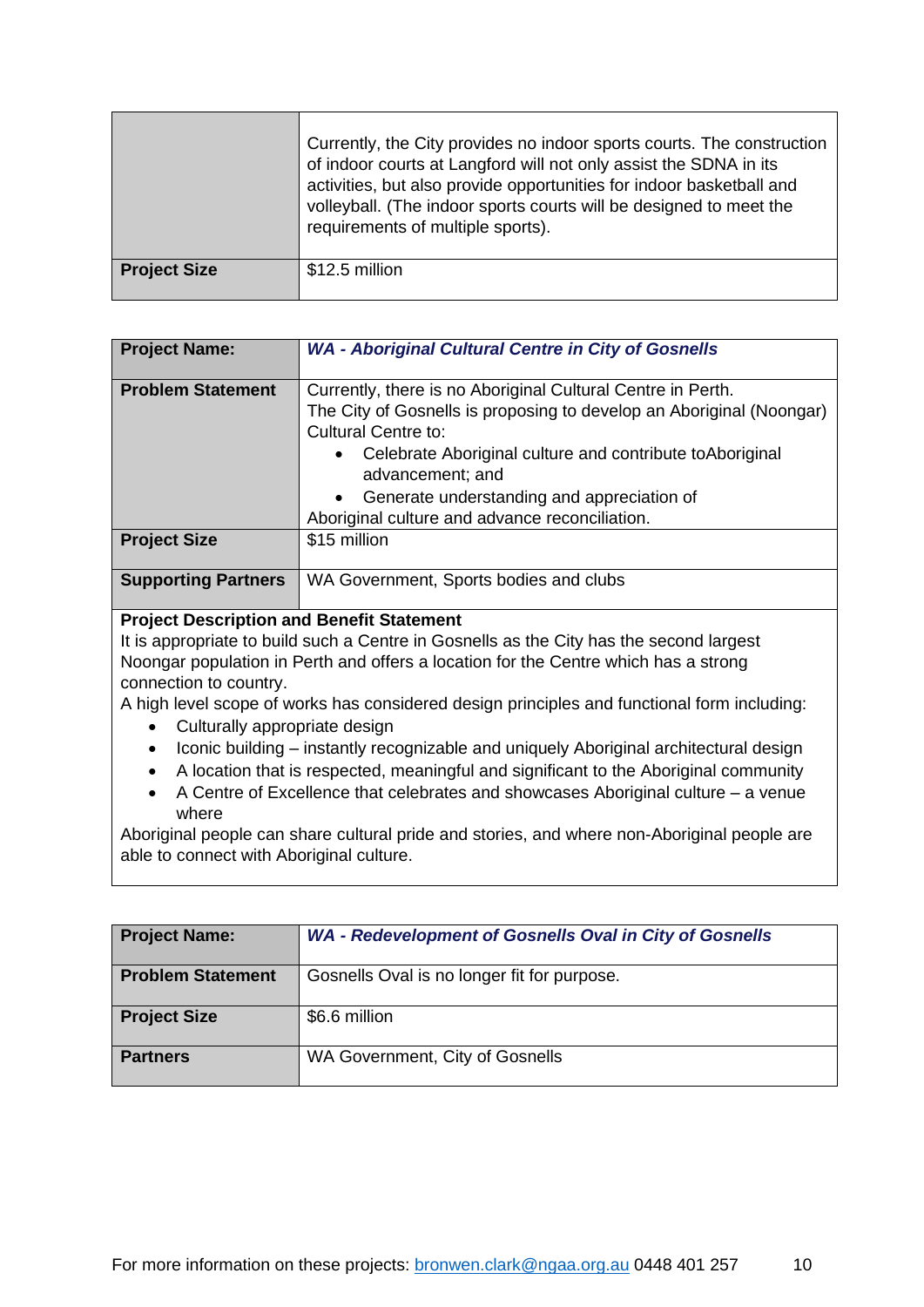The re-development of Gosnells Oval is identified as a priority one project in the City's recently endorsed Sports Plan. The Sports Plan notes that the grandstand needs to be upgraded as do the playing facilities and the reticulation infrastructure. The City is proposing a new pavilion for the Club which is expected to cost just over \$4 million and a zero depth water play feature for children along with other landscape works. These are expected to cost just over \$2.6 million.

Plans available.

<span id="page-10-0"></span>

| <b>Project Name:</b>      | WA - Mandogallup Regional Sporting Facility in City of<br><b>Kwinana</b>                                                                                                                                                                          |              |         |
|---------------------------|---------------------------------------------------------------------------------------------------------------------------------------------------------------------------------------------------------------------------------------------------|--------------|---------|
| <b>Problem Statement</b>  | The region has a shortage of active playing fields and facilities.<br>This site would co-locate a range of facilities into a single large<br>site that would service the shortage of recreation facilities in<br>the south-west corridor of Perth |              |         |
| <b>Project Size (AUD)</b> | \$100 million (\$70 million Federal<br>funding)                                                                                                                                                                                                   | <b>Stage</b> | Concept |

# **Project Description and Benefit Statement**

There is a lack of regional sporting facilities in the region. With the City being the secondfastest growing local government is Western Australia and the growth being predominantly young families, existing facilities will not be sufficient.

The City has identified a suitable location for new regional facility to cater to a wide range of users. Located close to the Freeway and adjacent to the growing Cockburn local government, the 55 ha facility would meet the needs of our projected additional 40,000 residents in the coming 2 decades as well as future proof our recreation needs.

The City requires assistance in acquiring the land (approximately \$40 million) and developing stage one of the facility (\$30 million). The concept plan includes AFL fields, hockey, basketball, lawn bowls as well as additional multi-use facilities. The location would also facilitate the buffering of industrial land uses to the growing residential zone.

Given the City's significant public health issues, support for recreational facilities is considered essential to help address the growing issues of obesity and sedentary lifestyles prevalent in the region.

<span id="page-10-1"></span>

| <b>Project Name:</b>           | <b>WA-Alkimos Aquatic and Recreation Centre in City of</b><br><b>Wanneroo</b>                                                                                                                                                                                              |                                                          |  |
|--------------------------------|----------------------------------------------------------------------------------------------------------------------------------------------------------------------------------------------------------------------------------------------------------------------------|----------------------------------------------------------|--|
| <b>Problem Statement</b>       | Proven lack of access for residents and school students to an<br>aquatic and recreation centre in the northern growth corridor. This<br>is impacting on physical and mental health outcomes and severely<br>limiting access for water safety training for school students. |                                                          |  |
| <b>Project Size (AUD)</b>      | \$40m to \$60m                                                                                                                                                                                                                                                             | <b>Stage</b>   Post business case.<br>Council supported. |  |
| <b>Partners/Collaborators:</b> | Development WA                                                                                                                                                                                                                                                             | Land developers                                          |  |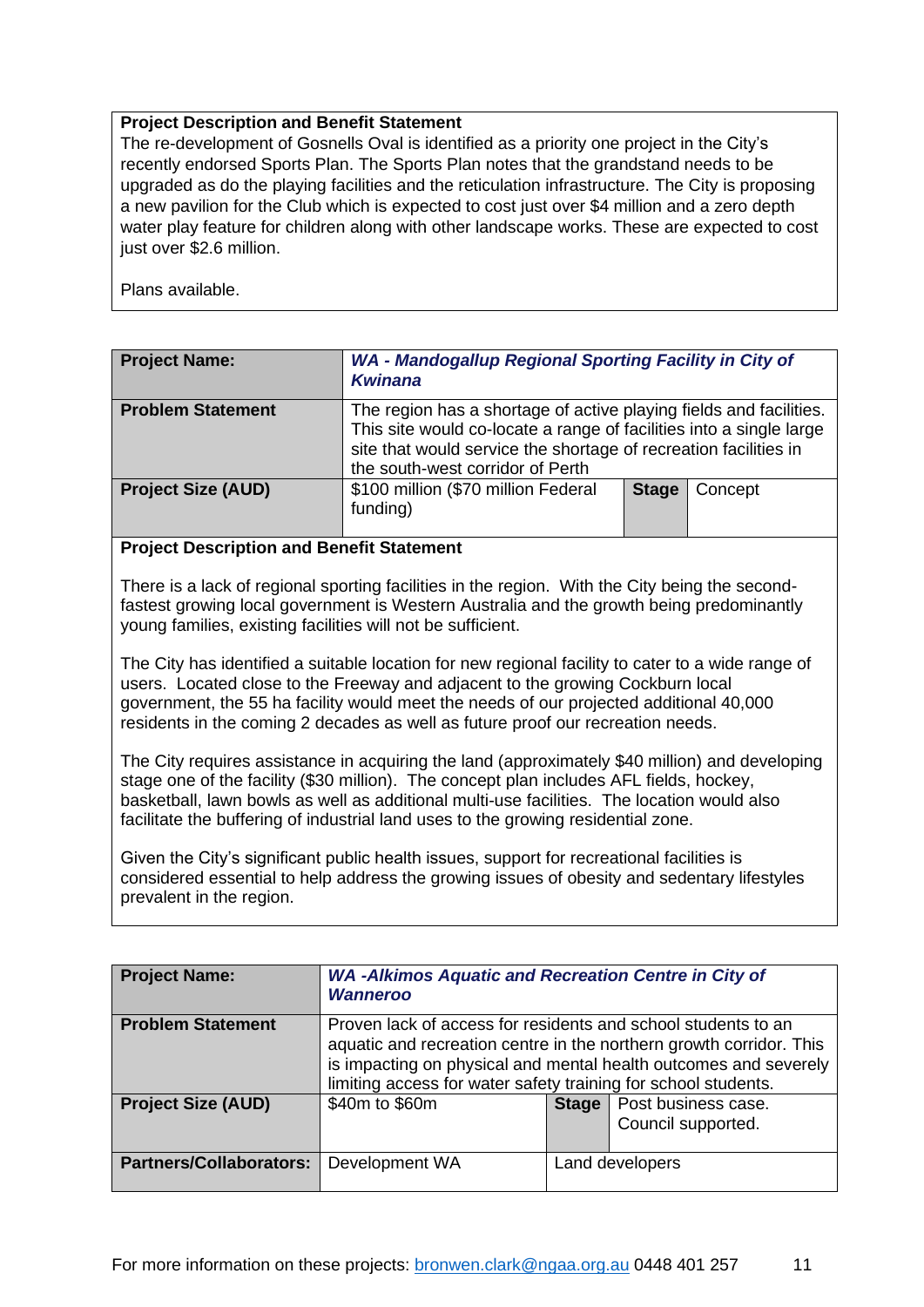| $\blacksquare$ |  |  |
|----------------|--|--|
|                |  |  |
|                |  |  |
|                |  |  |
|                |  |  |
|                |  |  |

Linked to the State and Federal investment for the Yanchep Line extension and 3 new stations (\$580m) the planned Aquatic and Recreation Centre at Alkimos is designed to leverage off the new transport road (Mitchell Freeway \$215m) and rail link under construction. As new residents arrive and new schools are being built a lack of an aquatic and recreation facility easily accessible to residents is impacting negatively on peoples post COVID (for WA) health and well-being recovery. Given the number of families and high youth populations there is a high impact on liveability with people currently having to travel long distances to access facilities.

**Funding gap:** \$20m Achieving the top funding for the project would enable a 50 meter pool to be built rather than an initial 25 meter pool for example along with extra required recreational facilities.

<span id="page-11-0"></span>

| <b>Project Name:</b>           | WA - Armadale Regional Recreation Reserve in City of<br><b>Armadale</b>                                                                                                                                                                                                                                                                                                                                                                                            |              |         |
|--------------------------------|--------------------------------------------------------------------------------------------------------------------------------------------------------------------------------------------------------------------------------------------------------------------------------------------------------------------------------------------------------------------------------------------------------------------------------------------------------------------|--------------|---------|
| <b>Problem Statement</b>       | The City of Armadale is experiencing high growth with a population<br>of 91,671 (2019) forecast to reach over 150,000 in 2040.<br>There is a substantial body of evidence showing that the provision<br>of good recreation facilities is fundamental to the development of a<br>connected and resilient community.                                                                                                                                                 |              |         |
|                                |                                                                                                                                                                                                                                                                                                                                                                                                                                                                    |              |         |
|                                | Studies undertaken by Curtin University including 'Unintended<br>Socio-economic Consequences of Reduced Supply of Active Open<br>Spaces in the Perth Outer Metropolitan Growth Areas' demonstrate<br>that characteristics of areas lacking adequate facilities can be<br>social isolation, lack of social cohesion, physical and mental health<br>problems, low civic participation, disengaged young people and<br>higher rates of crime and antisocial behavior. |              |         |
|                                | A significant problem for high growth areas is that the provision of<br>facilities and services lags behind population growth and invariably<br>never reaches the level of provision seen in established inner<br>metropolitan areas.                                                                                                                                                                                                                              |              |         |
|                                | While some funding is available for localised recreational facilities<br>through State Government agencies and developer contributions<br>there is practically no funding available for the regional level<br>facilities needed to cater for current and future communities in high<br>growth areas.                                                                                                                                                               |              |         |
| <b>Project Size (AUD)</b>      | \$90 million - \$115 million                                                                                                                                                                                                                                                                                                                                                                                                                                       | <b>Stage</b> | Concept |
| <b>Partners/Collaborators:</b> | Western Australian State Government<br>Western Australia Planning Commission<br>Metropolitan Redevelopment Authority                                                                                                                                                                                                                                                                                                                                               |              |         |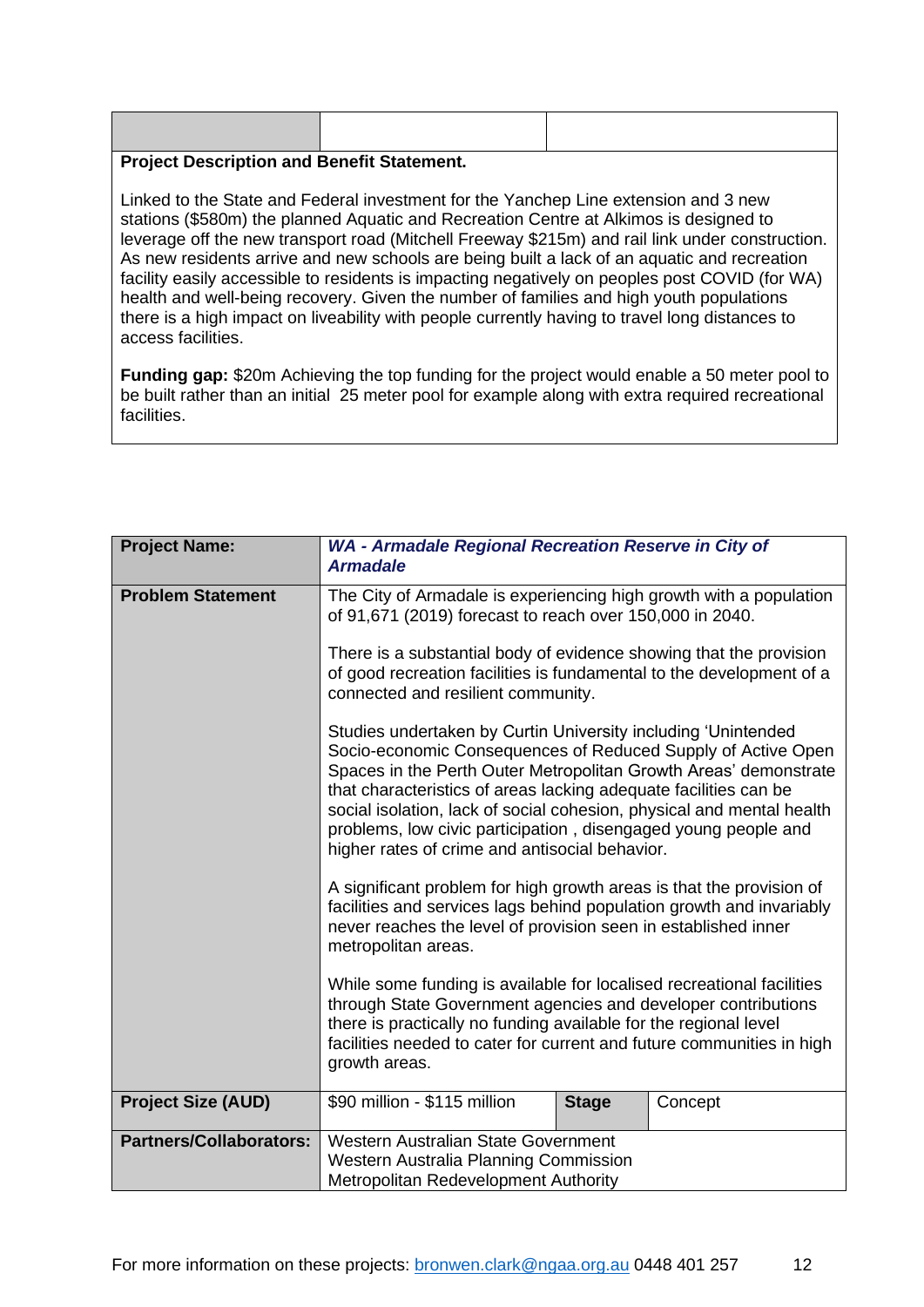| WA Departments of Planning, Water, Community Services, Sport<br>and Recreation<br>Netball WA & Basketball WA<br><b>State Sporting Associations</b> |
|----------------------------------------------------------------------------------------------------------------------------------------------------|
|                                                                                                                                                    |

#### **Project Description:**

The Armadale Regional Recreation Reserve will be a \$115 million multipurpose recreation hub to accommodate a wide range of outdoor and indoor sports. It will be a family friendly destination with BBQ and leisure areas, playgrounds, walking and cycling trails, and spaces for activities such as concerts, markets, community gardens and men's sheds.

Feedback from consultation with State Sporting Associations demonstrates strong support for the ARRR and is refining the functionality of the ARRR and the sports it will accommodate.

Further work is underway with Netball WA and Basketball WA to develop a business plan for a regional level Netball/Basketball centre as a key anchor facility.

Informed by a Needs Study undertaken in 2016, a concept plan has been developed that outlines how the ARRR can be constructed in stages in line with population growth and funding availability.

Delivering the ARRR will assist in meeting the recognised chronic shortfall in sporting and recreational infrastructure in a high growth area and most importantly will provide new communities with opportunities to connect and grow together.

<span id="page-12-0"></span>

| <b>Project Name:</b>      | WA - Bullsbrook Scheme Water in City of Swan                                                                                                                                                                                                                                                                                                                                                                                                                                                                    |  |  |
|---------------------------|-----------------------------------------------------------------------------------------------------------------------------------------------------------------------------------------------------------------------------------------------------------------------------------------------------------------------------------------------------------------------------------------------------------------------------------------------------------------------------------------------------------------|--|--|
| <b>Problem Statement</b>  | Per- and poly-fluoroalkyl substances (PFAS) are chemicals<br>that resist heat, oil, stains and water. They have been used in<br>many household products in Australia and around the world.<br>Before being phased out in 2004, PFAS was used in<br>firefighting foams at Defence Bases including RAAF Pearce.<br>This has led to the contamination of soil and water around the<br>Base. Residents have been cautioned against using PFAS<br>contaminated soil and water for household and farming<br>purposes. |  |  |
| <b>Project Size (AUD)</b> | unknown                                                                                                                                                                                                                                                                                                                                                                                                                                                                                                         |  |  |

#### **Project Description and Benefit Statement.**

The Federal Department of Defence is responsible for managing this issue in Bullsbrook.

To date, the Department has provided packaged drinking water to affected properties while longer term solutions are investigated.

The City of Swan is calling on the Federal and State Governments to install a reticulated water supply to the residential estate of West Bullsbrook, which is significantly impacted by the contamination.

| <b>Project Name:</b> |
|----------------------|
|----------------------|

<span id="page-12-1"></span>**Project Name:** *WA – Social Services in Ellenbrook in City of Swan*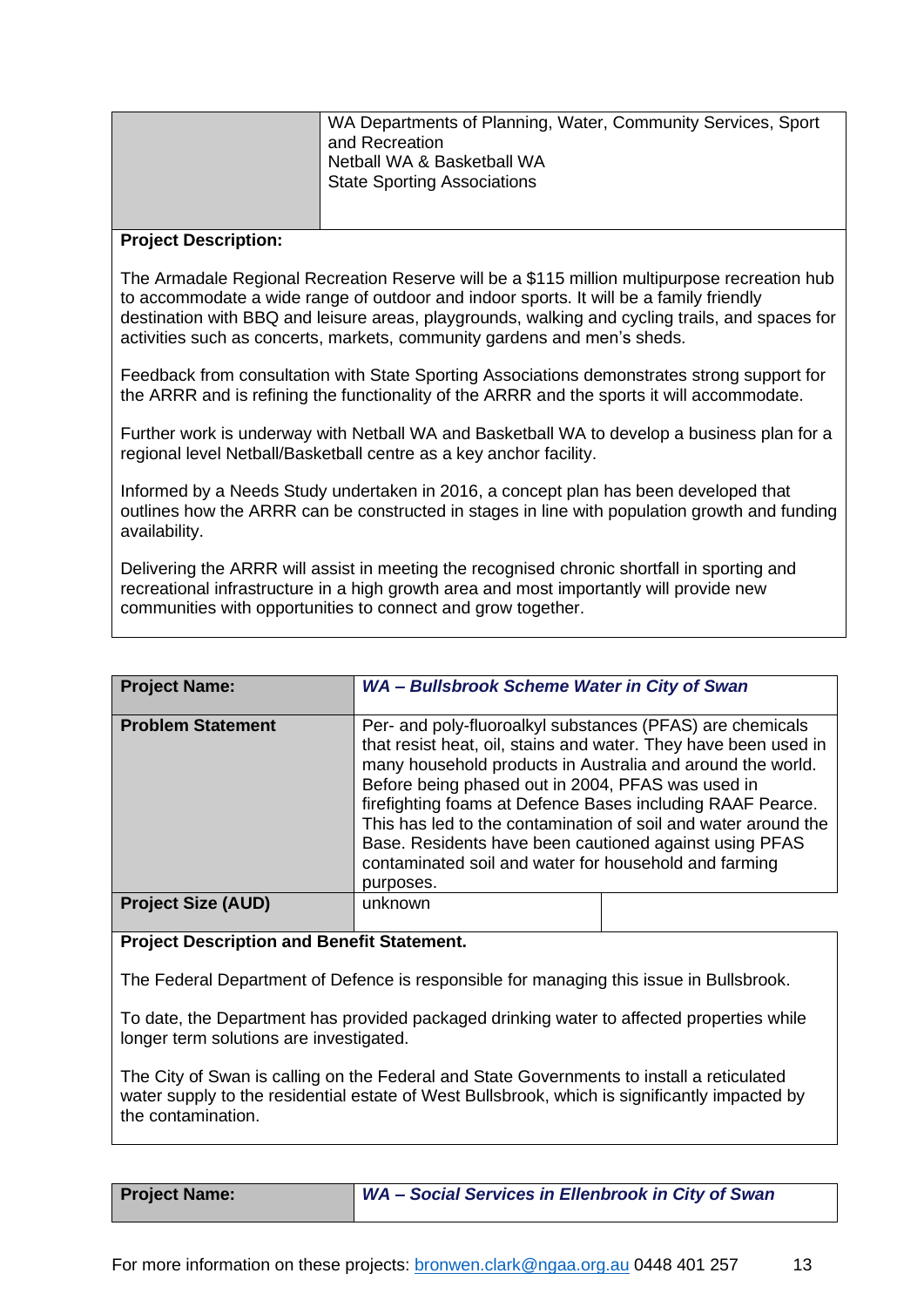| <b>Problem Statement</b> | The City of Swan is seeking Federal and State agencies to    |
|--------------------------|--------------------------------------------------------------|
|                          | establish permanent outreach services in the Ellenbrook area |

There is a significant gap in provision of social services in the suburbs of Ellenbook, Aveley and The Vines.

Duplication of service providers in the area has created confusion in the community and reduced the resources available to families in need.

The City of Swan proposes a single-point-of-contact model, based on the success of the Family Support Network, to provide case management services and support.

Further, the City is seeking permanent offices for Centrelink, the Department of Housing and the Department of Child Protection to reduce the hurdles local residents face in gaining access to these agencies.

<span id="page-13-0"></span>

| <b>Project Name:</b>     | <b>WA-Ellenbrook Youth Centre in City of Swan</b>                                                                                                                                                                                                                          |
|--------------------------|----------------------------------------------------------------------------------------------------------------------------------------------------------------------------------------------------------------------------------------------------------------------------|
| <b>Problem Statement</b> | With the rapid population growth in the Ellenbrook area, a<br>number of youth related issues are constantly being raised.<br>Although the City has a small youth centre in Ellenbrook, it is<br>not a dedicated facility and is located about 2km from the<br>town centre. |
| <b>Project Size</b>      | \$5.3 million (building)                                                                                                                                                                                                                                                   |

# **Project Description and Benefit Statement.**

A youth strategy, which is particularly aimed at Ellenbrook and surrounds, has been developed and recommends the need for additional youth services in the area, including a youth space in the Ellenbrook town centre.

The City is seeking support from the State and Federal Governments to fund the construction of a dedicated youth facility in the Main Street precinct, near the proposed Ellenbrook Train station. During the 2017 State Election, the State Government committed \$1.86 million towards the construction of a new facility as well as \$140,000 towards staffing of essential services such as mental health and suicide prevention workers.

The City currently spends over \$310,000 to staff youth services in the Ellenbrook and Bullsbrook areas to address the gap left by the State Government at-risk youth.

The City strongly believes investment in full-time youth services will provide more opportunities for at-risk youths, meaning higher engagement in school, lower instances of anti-social behaviour and greater access to mental health support.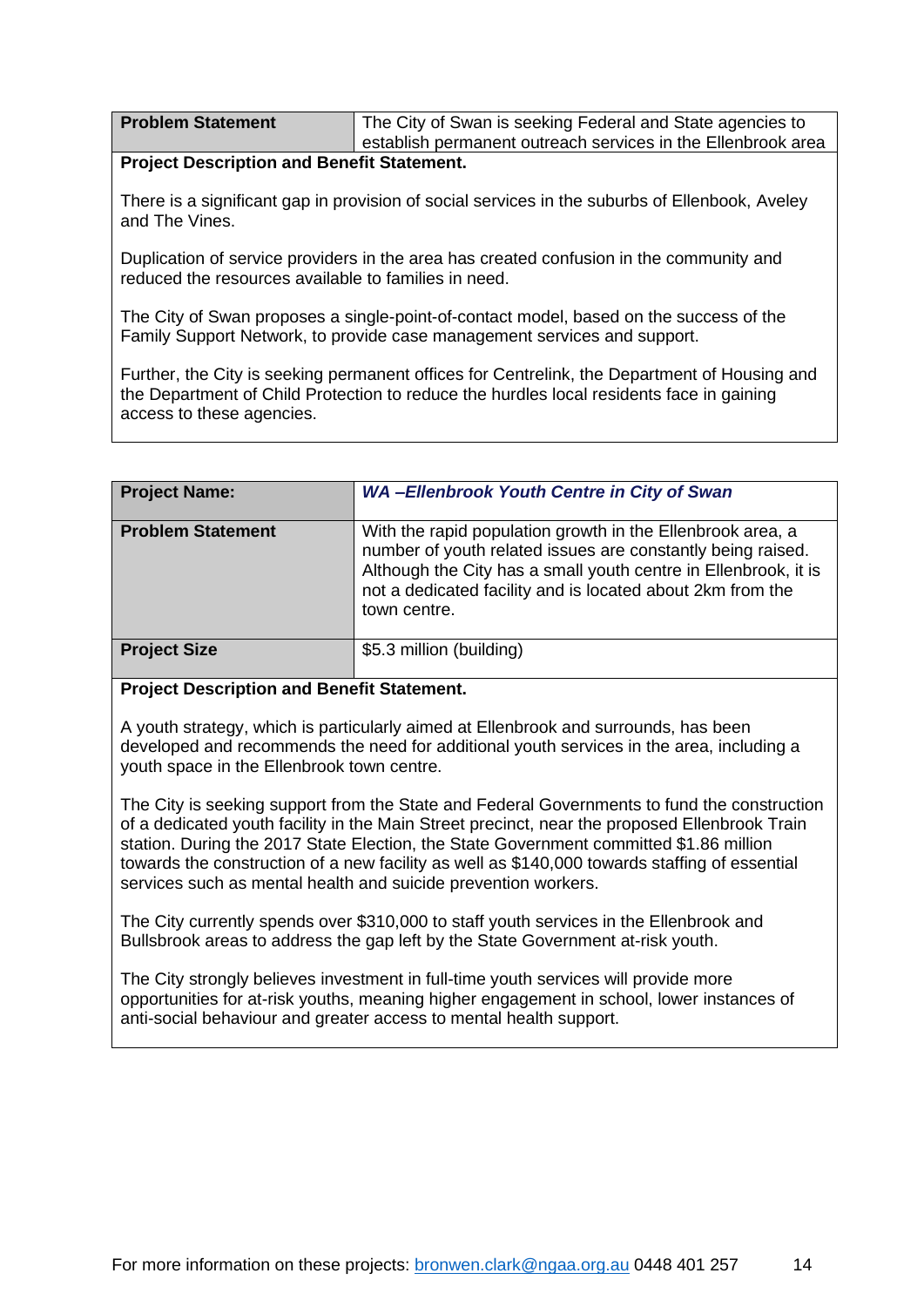# <span id="page-14-0"></span>**Unlock Economic Growth**

<span id="page-14-1"></span>

| <b>Project Name:</b>     | VIC - Enhanced Employment Services in Wyndham City<br><b>Council</b>                                                                                                                                                                                                                                                                                 |
|--------------------------|------------------------------------------------------------------------------------------------------------------------------------------------------------------------------------------------------------------------------------------------------------------------------------------------------------------------------------------------------|
| <b>Problem Statement</b> | Melbourne's outer western suburbs are younger and more<br>diverse than Greater Melbourne, and Wyndham has one of<br>the highest youth unemployment rates in Victoria. As the<br>nation recovers from the COVID-19 pandemic, enhanced<br>employment services must continue to be part of the plan to<br>address unemployment and youth disengagement. |

# **Project Description and Benefit Statement**

Wyndham City calls on the Federal Government to fund employment trials through the Regional Employment Trial, and roll out an integrated, place-based employment service for disadvantaged job seekers. We propose Wyndham to be selected as a preferred location for this program, building on the employment trial already underway in Wyndham with Local Jobactives and Jobs Victoria providers.

<span id="page-14-2"></span>

| <b>Project Name:</b>           | <b>WA - Neerabup Waste Precinct in City of Wanneroo</b>                                                                                                                                                                                                                                                                                                                                     |                |             |
|--------------------------------|---------------------------------------------------------------------------------------------------------------------------------------------------------------------------------------------------------------------------------------------------------------------------------------------------------------------------------------------------------------------------------------------|----------------|-------------|
| <b>Problem Statement</b>       | The current northern growth corridor landfill (Tamala Park)<br>site has an estimated 8 years left before reaching capacity.<br>Given the high growth nature of the Local Governments<br>serving the northern metro areas there is an urgent need to<br>use this lead in time to redesign waste management systems<br>linking to best practice and employing circular economy<br>principles. |                |             |
| <b>Project Size (AUD)</b>      | \$100k Federal Funding<br><b>Recycling Modernisation</b><br>Fund, \$150k already<br>committed by local<br>government                                                                                                                                                                                                                                                                        | <b>Stage</b>   | Feasibility |
| <b>Partners/Collaborators:</b> | City of Joondalup                                                                                                                                                                                                                                                                                                                                                                           | City of Swan   |             |
|                                | WA State Government and<br><b>Research Universities</b>                                                                                                                                                                                                                                                                                                                                     | Private sector |             |

# **Project Description and Benefit Statement.**

The City of Wanneroo has undertaken potential site analysis and Neerabup Industrial Area (NIA) has shown to be the best location for such a precinct. Waste Management is a high priority of Infrastructure Australia (IA) with an emphasis on recycling as outlined in the Federal Waste Avoidance and Resource Recovery Strategy 2014-21. IA have identified lack of space as an issue which NIA can address along with adopting best practice for sorting co-mingled waste and working with Universities to determine new commercial opportunities. Waste post recovery can then be process at a waste to energy plant. The development of the Australian Automation and Robotics Centre at NIA also offers an opportunity for automation and robotics to be applied to waste management**.**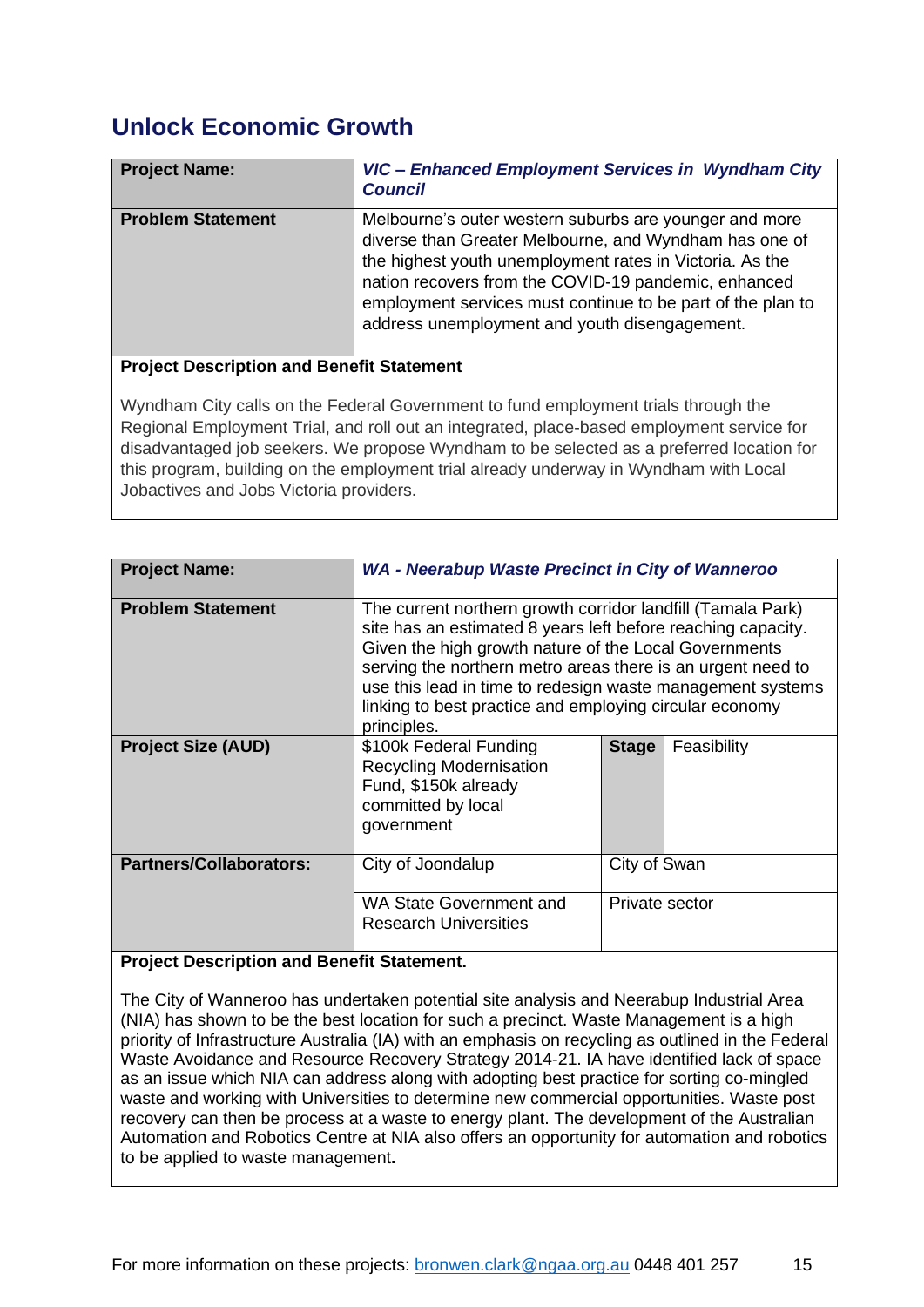<span id="page-15-0"></span>

| <b>Project Name:</b>      | WA - Swan Valley Visitors Centre in City of Swan                                                                                                                                          |              |             |
|---------------------------|-------------------------------------------------------------------------------------------------------------------------------------------------------------------------------------------|--------------|-------------|
| <b>Problem Statement</b>  | The City's current Visitor Centre, located on Meadow Street,<br>Guildford at the entry to the Swan Valley, is a multi-award<br>winning service, which has outgrown its historic facility. |              |             |
| <b>Project Size (AUD)</b> | \$6 million                                                                                                                                                                               | <b>Stage</b> | In planning |

Plans to construct a purpose-built facility are underway with the new facility catering for large tour groups and buses, currently subserviced by the historic courthouse building and restricted parking infrastructure.

The new facility is proposed to incorporate a local wine and grape interpretation and discovery centre, local heritage displays, a sales facility for local produce, and an interactive theatre.

The location of the new Visitor's Centre will be at Taylor Park in Caversham. A short drive from the current centre in Guildford and at the south-western entry to the Valley precinct.

# <span id="page-15-1"></span>**Prioritise Transport Solutions**

<span id="page-15-2"></span>

| <b>Project Name:</b>           | <b>SA - Curtis Road Duplication in City of Playford</b>                                                                                                                                                                                                                                                                                                                                                                                                                                                                                                                                                                                                                                                                           |              |  |
|--------------------------------|-----------------------------------------------------------------------------------------------------------------------------------------------------------------------------------------------------------------------------------------------------------------------------------------------------------------------------------------------------------------------------------------------------------------------------------------------------------------------------------------------------------------------------------------------------------------------------------------------------------------------------------------------------------------------------------------------------------------------------------|--------------|--|
|                                |                                                                                                                                                                                                                                                                                                                                                                                                                                                                                                                                                                                                                                                                                                                                   |              |  |
| <b>Problem Statement</b>       | Curtis Road runs east-west from Main North Road, Munno Para, to<br>Angle Vale Road, Angle Vale. The function of Curtis Road has<br>changed overtime due the establishment of the Playford Alive<br>project in 2008, the creation of the Playford Urban Growth Areas<br>(Playford North Extension and Angle Vale) in 2013, and the<br>upgrade of the North South corridor including the construction of<br>the Northern Expressway and Northern Connector. The<br>construction of the Northern Expressway has especially impacted<br>the function of the road changing it from a collector road to an<br>arterial road, significantly impacting the section of Curtis Road<br>between Main North Road and the Northern Expressway. |              |  |
| <b>Project Size (AUD)</b>      | \$133M (P50 - Concept Estimate May 2019)                                                                                                                                                                                                                                                                                                                                                                                                                                                                                                                                                                                                                                                                                          | <b>Stage</b> |  |
| <b>Partners/Collaborators:</b> | <b>Renewal SA</b>                                                                                                                                                                                                                                                                                                                                                                                                                                                                                                                                                                                                                                                                                                                 |              |  |
|                                |                                                                                                                                                                                                                                                                                                                                                                                                                                                                                                                                                                                                                                                                                                                                   |              |  |

### **Project Description and Benefit Statement**

The initiative is seeking to duplicate Curtis Road between the Northern Expressway and Main North Road and the construction of a grade separated railway crossing at the Adelaide-Gawler line.

Strategic planning identified the need to duplicate Curtis Road, as early as 2008 in the Playford Alive Master Plan. The report identified that some sections of Curtis Road will need to be duplicated when traffic volumes reach approximately 24,000 vehicles per day (vpd).

In 2016 Council, in consultation with Renewal SA and Department of Infrastructure and Transport, engaged MFY Traffic consultants to prepare a revised traffic study for Curtis Road.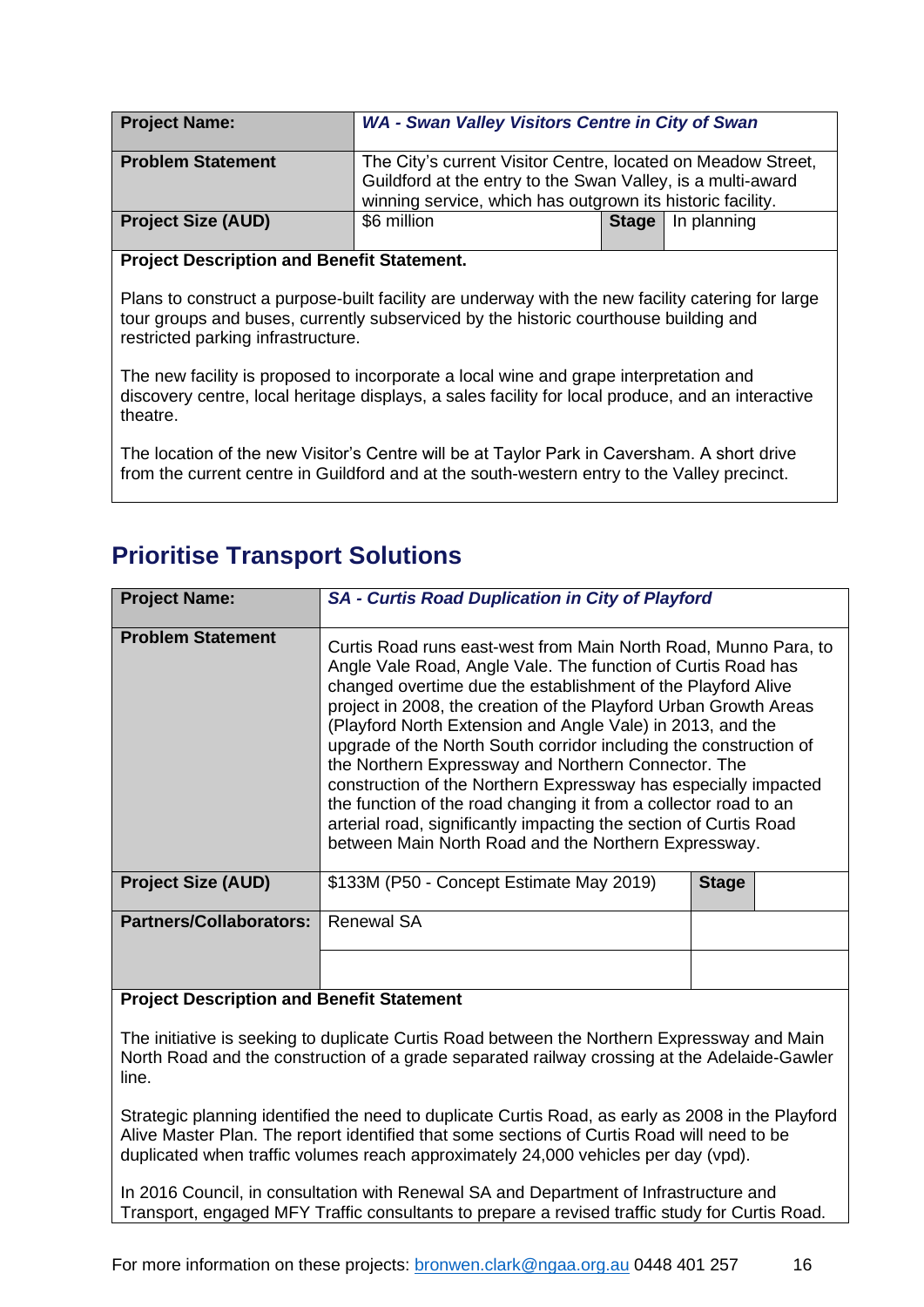The study was to understand the impact of the Northern Expressway, and the timing and rate of urban development on Curtis Road, and identify required upgrades and provide indicative timing for upgrades. These upgrades are summarised below.

| <b>MID BLOCK DUPLICATION</b>                                                         | <b>TIMING</b> |
|--------------------------------------------------------------------------------------|---------------|
| Between Main North Road and Charlotte Street                                         | 2026          |
| Between Charlotte Street and Coventry Road<br>(including underpass at the rail line) | 2021          |
| Between Coventry Road and Peachey Road                                               | 2026          |
| Between Stebonheath Road and Peachey Road                                            | 2021          |
| Minor section of Curtis west of Stebonheath Road                                     | 2036          |
| <b>INTERSECTION UPGRADES</b>                                                         |               |
| Coventry Road / Curtis Road / Douglas Drive                                          | 2021          |
| Peachey Road / Curtis Road                                                           | 2036          |
| Stebonheath Road / Curtis Road                                                       | 2026          |

Council conducted additional traffic analysis in 2019 which identified that the section of Curtis Road (between Peachey Road and Stebonheath Road) contains the highest Annual Average Daily Traffic being 24,545 vehicles/day. This also means that the road is operating at a level of service F (i.e. excessive delays) and way beyond capacity. A two lane two way road is at capacity around 12,000 to 15,000 vehicles/day depending on access and speed limit.

If the duplication of Curtis Road does not proceed in the short term, additional sections of Curtis Road will experience increased traffic volumes that will impact the level of service of the road at the dates outlined above, resulting in excessive delays for motorists.

Council does not have the capacity to fund the duplication of Curtis Road and has been in negotiations with the Department for Infrastructure and Transport for the road to be taken over by the State Government. It is likely that the State Government will take ownership of Curtis Road.

<span id="page-16-0"></span>

| <b>Project Name:</b>     | NSW - Maldon - Dombarton Rail Line (MDRL) in<br><b>Wollondilly Shire Council</b> |
|--------------------------|----------------------------------------------------------------------------------|
| <b>Problem Statement</b> | Freight connectivity between Western Sydney Airport and Port                     |
|                          | <b>Kembla International Gateways</b>                                             |

# **Project Description and Benefit Statement**

Port Kembla is a significant international gateway for NSW and Australia, servicing the steel industry in the Illawarra, as well as broader supply chains in Sydney (cars), regional NSW (coal, grain and other bulk commodities) and other regions in Australia (steel and other bulk commodities). A significant proportion of freight to and from Port Kembla is transported by rail.

The Maldon-Dombarton rail line would reduce truck movements on Picton Road, Appin Road, the F6 and the Hume Hwy (Federal Highway).

This will reduce fuel costs for transport, reduce greenhouse gas emissions, and improve public road safety conditions. It will deliver a more sustainable and safer separation of freight and passenger rail traffic on the Sydney network (particularly between Sydney and the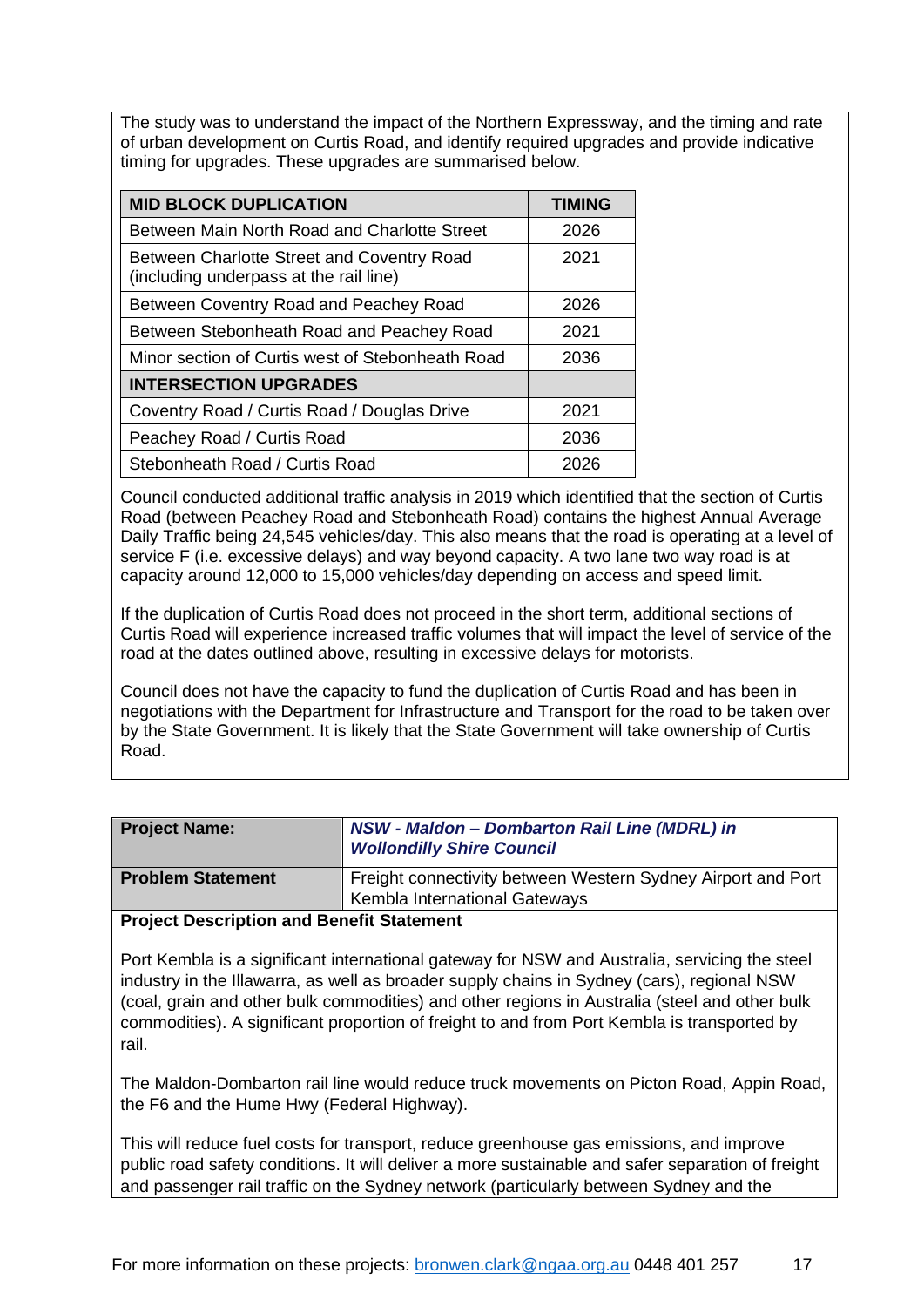Illawarra) thereby improving passenger service capacity and reliability. It will support potential employment lands development in Southwest Sydney, particularly for freight related business.

<span id="page-17-0"></span>

| <b>Project Name:</b>     | NSW - Maldon - Improved Rail Services in Wollondilly<br><b>Shire Council</b>                                                             |
|--------------------------|------------------------------------------------------------------------------------------------------------------------------------------|
| <b>Problem Statement</b> | Commitment to Public Transport for a brand New Town<br>(Upgrade and Electrification of the Southern Highlands Rail<br>Line (Wollondilly) |

#### **Project Description and Benefit Statement**

Current upgrades to rail infrastructure and rolling stock across the State to date have not addressed an already sub-standard commuter service on the main southern line. Upgrades to this line are needed to service the Wilton Growth Area that will accommodate an additional 45,000 people over the next 30 years, in addition to the already expanding urban areas of Picton, Tahmoor and Bargo, together with the future population of the Greater Macarthur Growth Area (a further 50,000 people).

An additional station at Maldon, the rail spur line into the proposed Wilton Town Centre and future electrification are absolutely necessary for the future of the region.

This line is currently managed by Australian Rail Track Corporation (ARTC) under lease and is a freight priority line. This prioritisation of freight frequently causes commuter chaos due to the suspension and or delay of already very limited diesel passenger services to and from major centres (City Circle, Parramatta, Campbelltown, Liverpool). This has significant knock on effects with connections at Macarthur, Campbelltown and beyond, and has significant social impacts on Wollondilly and Southern Highlands commuters. Opportunities to separate freight and passenger tracks/lines should also be investigated.

<span id="page-17-1"></span>

| <b>Project Name:</b>     | NSW - Maldon - Improve Appin and Picton Roads (and<br>connection between) in Wollondilly Shire Council                                                                                                                                                                          |
|--------------------------|---------------------------------------------------------------------------------------------------------------------------------------------------------------------------------------------------------------------------------------------------------------------------------|
| <b>Problem Statement</b> | The Shire is seeing significant traffic volumes already occurring<br>and highlights how Wollondilly is juxtapositioned between major<br>metropolitan and regional centres such as the three Sydney<br>cities, the Illawarra and Port Kembla as well as Canberra &<br>Melbourne. |

#### **Project Description and Benefit Statement**

Wollondilly is geographically situated in a nationally strategic positioned between Western Sydney Airport and Port Kembla.

Traffic is set to grow with the development of the Aerotropolis and the expansion of Port Kembla plus significant residential development of the Greater Macarthur Area that will link the Wilton & Appin areas to Campbelltown.

Wollondilly has a number of key existing transport linkages that will need to be augmented or replaced in the medium to long term, due to existing and forecasted traffic volumes. These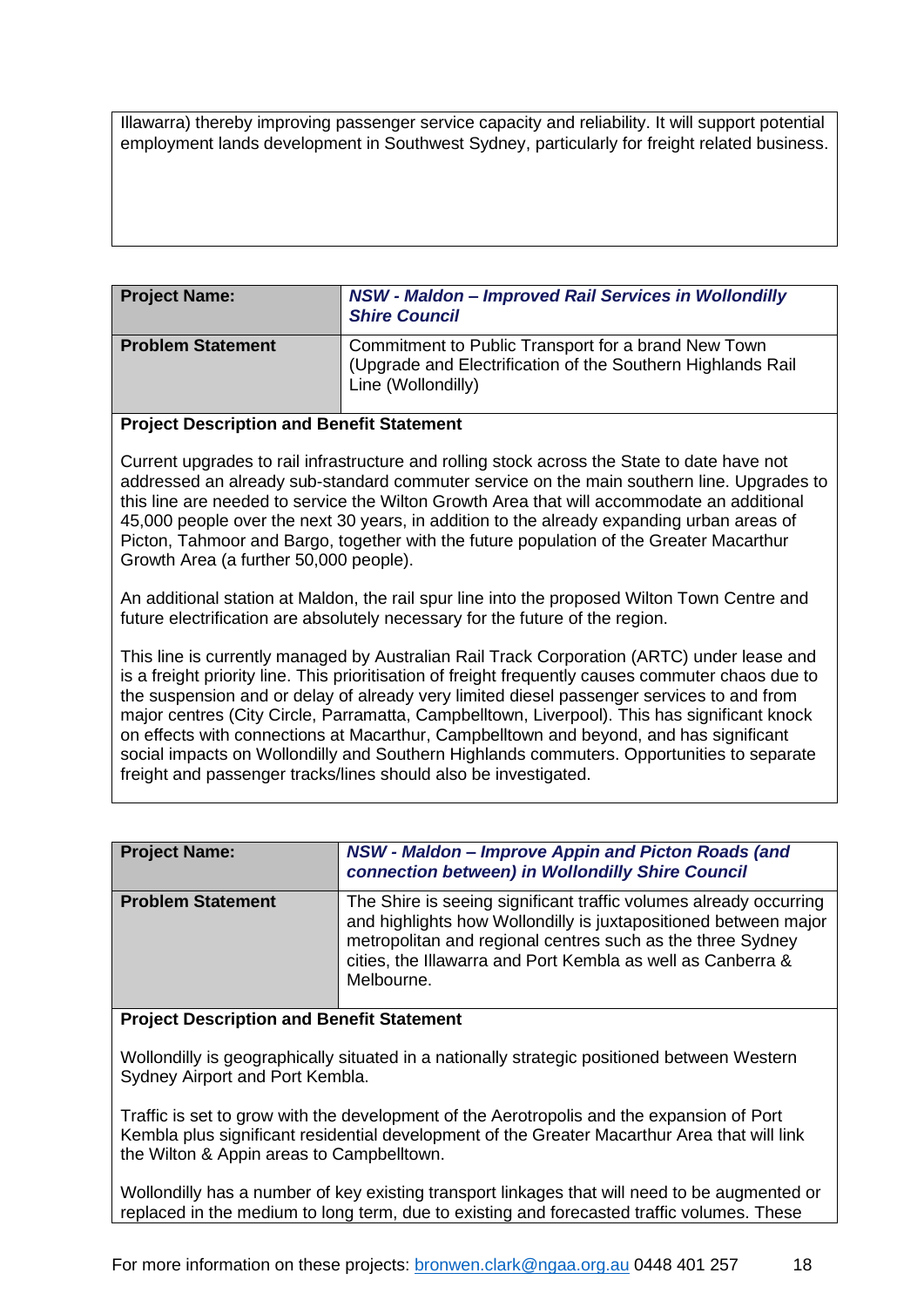projects are significant and beyond Council's ability to pursue under ordinary budget processes and as such will need to include a range of funding sources such as development contributions and grants. It is also noted that many of these capacity issues fall on Regional and Local Roads, fully under the care and control of Council. The networks broader Regional significance should be confirmed so that specific regional links are identified and resourced appropriately.

An improved road linkage between Wilton and Appin is needed and not currently planned. Currently this is served by Wilton Road including a bridge crossing of the Cataract River, known as Broughton Pass. The bridge, although is in good condition, is an aging structure and narrow by current standards (single lane). During a significant rainfall event in June 2016, the South Western approach retaining wall collapsed leaving the road in-operable. The leadin roads on either side are narrow and winding resulting in a necessary road load and length limits, preventing heavy vehicles using the road. With significant development around Wilton and Appin expected in the medium to long term this existing transport linkage will no longer be acceptable and a high level, restriction free linkage will be required. Such a crossing of the Cataract River Gorge would be significant. Development of the Greater Macarthur Region, Western Sydney Airport and Outer Sydney Orbital including links to the Illawarra, Western Parkland City and the Hume Motorway.

<span id="page-18-0"></span>

| <b>Project Name:</b>     | <b>NSW - Duplication of Silverdale Rd between</b><br>Warragamba/Silverdale and Wallacia and/or a new link road<br>between Silverdale to Penrith or Liverpool in Wollondilly<br><b>Shire Council</b> |
|--------------------------|-----------------------------------------------------------------------------------------------------------------------------------------------------------------------------------------------------|
| <b>Problem Statement</b> | Initial funding was announced in August 2019 under the Local<br>Roads Package including \$8 million for a feasibility study and<br>upgrades to Silverdale Road.                                     |

### **Project Description and Benefit Statement**

Further funding will be required for the duplication of Silverdale Road between Warragamba/Silverdale and Wallacia and/or a new link road between Silverdale to adjoining Local Government Areas to the east (Penrith or Liverpool)

Either project will need to address challenging terrain, the crossing of the Nepean River and floodplain and involve significant private property acquisitions. High level strategic cost estimates are in the range of \$50m but could be more dependent on feasibility studies of route options. Funding of such a project would be linked to residential development around Silverdale plus development of the Badgerys Creek Airport and associated Federal Government grant opportunities.

Not only will the connection provide these opportunities, but will also provide better resilience measures for the existing (and any new communities) in times of flood, bushfire or other major emergencies.

There is a superlative opportunity for the Shire to support agri-business and agri-tourism as part of the Aerotropolis, which the northern part of the Shire located approximately 10km from the runway! Council has been advocating for far better inclusions at the State and Federal level in planning and investment opportunities.

<span id="page-18-1"></span>**Project Name:** *NSW Picton Bypass in Wollondilly Shire Council*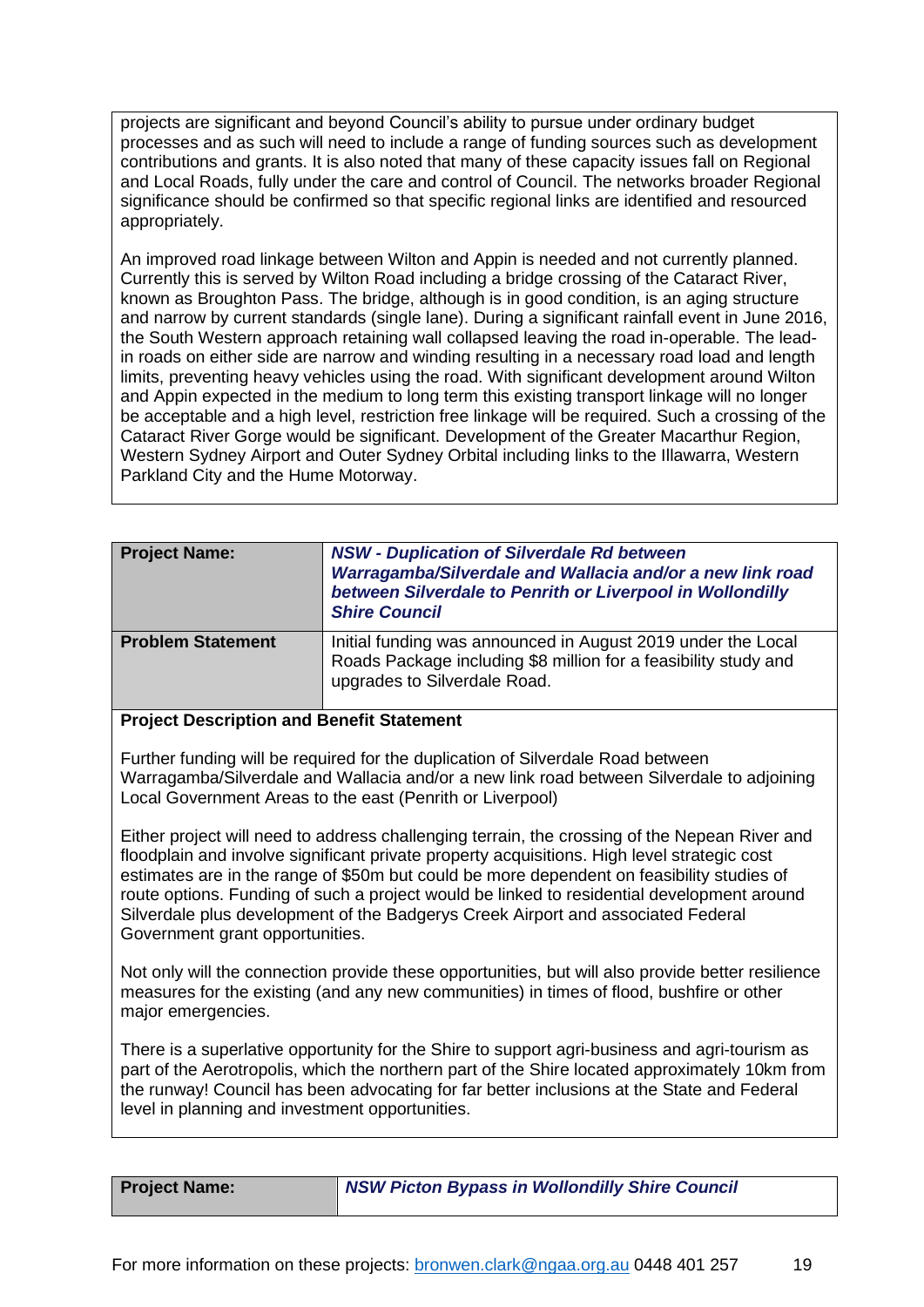| <b>Problem Statement</b> | Improved road linkages from Picton/Tahmoor to the Hume         |
|--------------------------|----------------------------------------------------------------|
|                          | Motorway, including a Picton Bypass. A route for the bypass is |
|                          | currently on exhibition but funding is still required.         |

Funding of \$3 million has been committed at a State level for a strategic investigation of a Picton Bypass. A route is currently on display.

Improved road linkages from Picton/Tahmoor to the Hume Motorway possibly included a Picton Bypass. Congestion of the Picton Town Centre is already occurring, particularly with the connection between Remembrance Driveway and Picton Road, and investigations have commenced to improve intersections and connectivity.

However, it is also recognised that further development of the Picton, Tahmoor and Wilton areas will increase traffic and congestion and may limit potential development until this is addressed.

Ultimately this will likely mean the connection between Remembrance Driveway and Picton Road needs to be augmented or supplemented with a new link, likely linking Remembrance Driveway, midway between Picton and Tahmoor, with Picton Road between Picton and Maldon.

Such a project will need to address challenging terrain, the crossing of the Stonequarry Creek Gorge and involve significant private property acquisitions. High level strategic cost estimates are in the range of \$50m but could be more dependent on feasibility studies of route options.

It is noted that there is a substantial social, health and wellbeing cost to the existing and planned communities of Wollondilly should the project not proceed.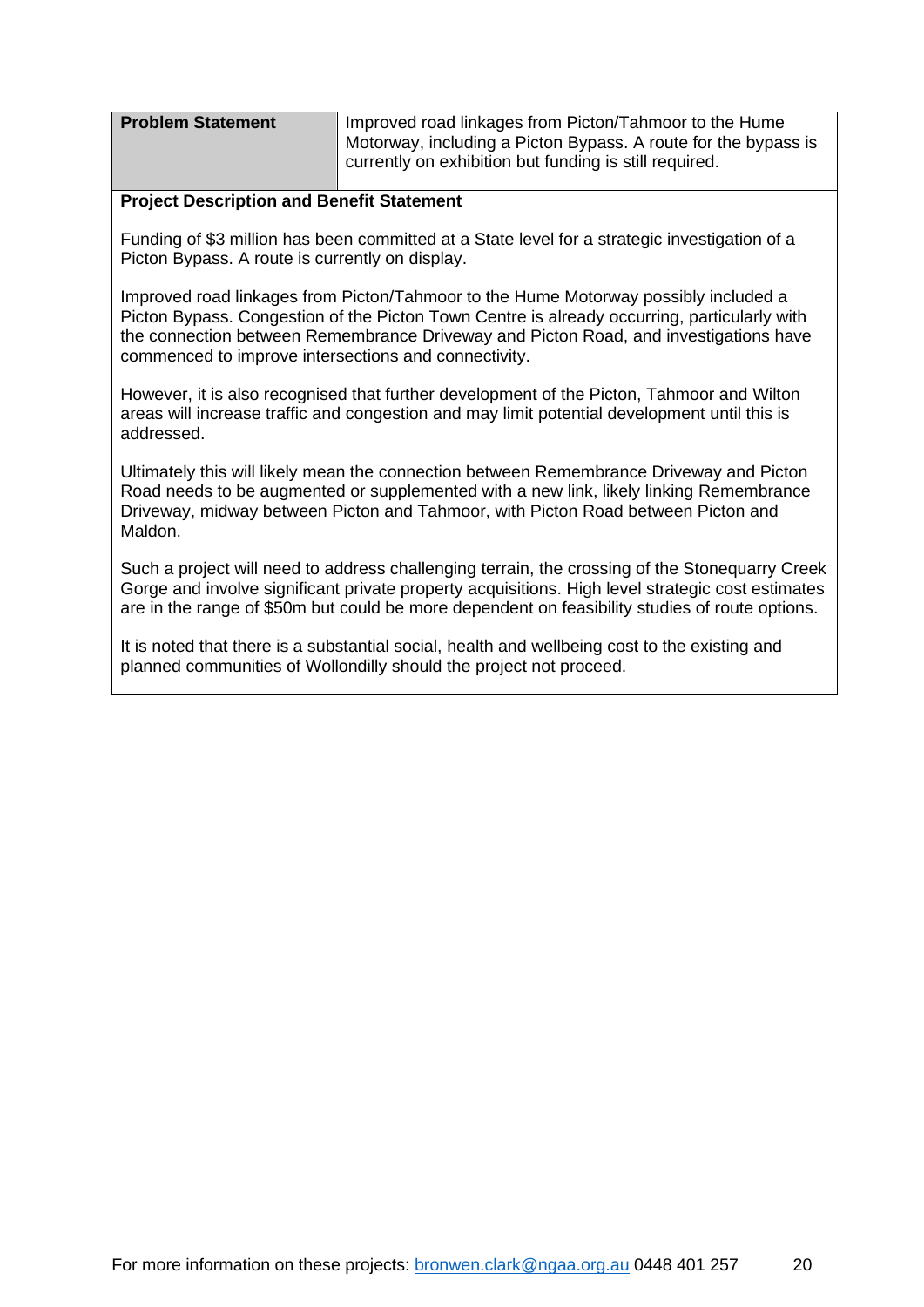<span id="page-20-0"></span>

| <b>Project Name</b>                | <b>NSW - Castlereagh Connection in Penrith City Council</b>                                                                                                                                                                     |                                  |  |
|------------------------------------|---------------------------------------------------------------------------------------------------------------------------------------------------------------------------------------------------------------------------------|----------------------------------|--|
| <b>Problem</b><br><b>Statement</b> | The Castlereagh Connection is a significant national infrastructure project<br>that has been identified by Infrastructure Australia as a high priority. This<br>road project, that could be constructed in stages will:         |                                  |  |
|                                    | Provide swifter, safer flood evacuation for the Hawkesbury-Nepean<br>٠<br>Valley<br>Provide greater connectivity and access to employment for many<br>$\bullet$<br>disadvantaged communities                                    |                                  |  |
|                                    | Deliver better urban development outcomes in greenfield and<br>$\bullet$<br>brownfield locations like the Penrith City Centre<br>Unlock economic opportunities in relation to freight, tourism and<br>$\bullet$<br>agribusiness |                                  |  |
|                                    | Reduce gaps in the national transport network, particularly to the<br>$\bullet$<br><b>Central West</b>                                                                                                                          |                                  |  |
|                                    | Maximise investment by connecting it to other planned infrastructure<br>$\bullet$<br>including the Greater West Metro, Outer Sydney orbital and the M12<br>motorway                                                             |                                  |  |
| <b>Project Size</b><br>(AUD)       | Est. \$1.2bn (M7-Northern Road) or<br>\$1.8bn (M7-River)*                                                                                                                                                                       |                                  |  |
| <b>Collaborators:</b>              | Hawkesbury Council                                                                                                                                                                                                              | <b>CENTROC Group of Councils</b> |  |
|                                    | <b>Blacktown Council</b>                                                                                                                                                                                                        |                                  |  |

**Project Description:** *( provide text that is suitable to copy into advocacy documents)*

The Castlereagh Connection follows a route identified by Transport for NSW in its Western Sydney Corridors planning. It also includes a possible extension as part of the Bells Line of Road project to connect to Central Western NSW. The Castlereagh Connection being proposed by Council to proceed to business case extends approximately 21kms between the (M7 Motorway and Castlereagh Road) entirely within the Penrith and Blacktown Local Government Areas. A high-level cost analysis commissioned by Council suggests the project would offer a Benefit Cost Ratio >4.

The corridor is largely in government ownership (almost 90%) with longstanding acquisition clauses on remnant portions. The corridor has been earmarked since 1951 as a future strategic road., running through Llandilo, Londonderry and Castlereagh that will connect to the M7 Motorway and the Motorway network as well as the future Outer Sydney Orbital and Metro Greater West line.

Future population growth in Western Sydney and investment in the Western Sydney Airport and surrounding aerotropolis will increase demand for easier movement North South and East West.

The Northern Road is currently experiencing significant congestion with residents required to travel south to the Great Western Highway or M4 to then travel east.

It will also support residents in the North West Growth Area where 30,000 additional homes are proposed.

The Northern Road has also been identified as a primary route for people travelling to the Western Sydney Airport when it opens in 2026. As a result, through the Western Sydney Infrastructure Package, significant upgrades to this road are underway, south of the Great Western Highway. Currently no upgrades are proposed for The Northern Road north of Penrith.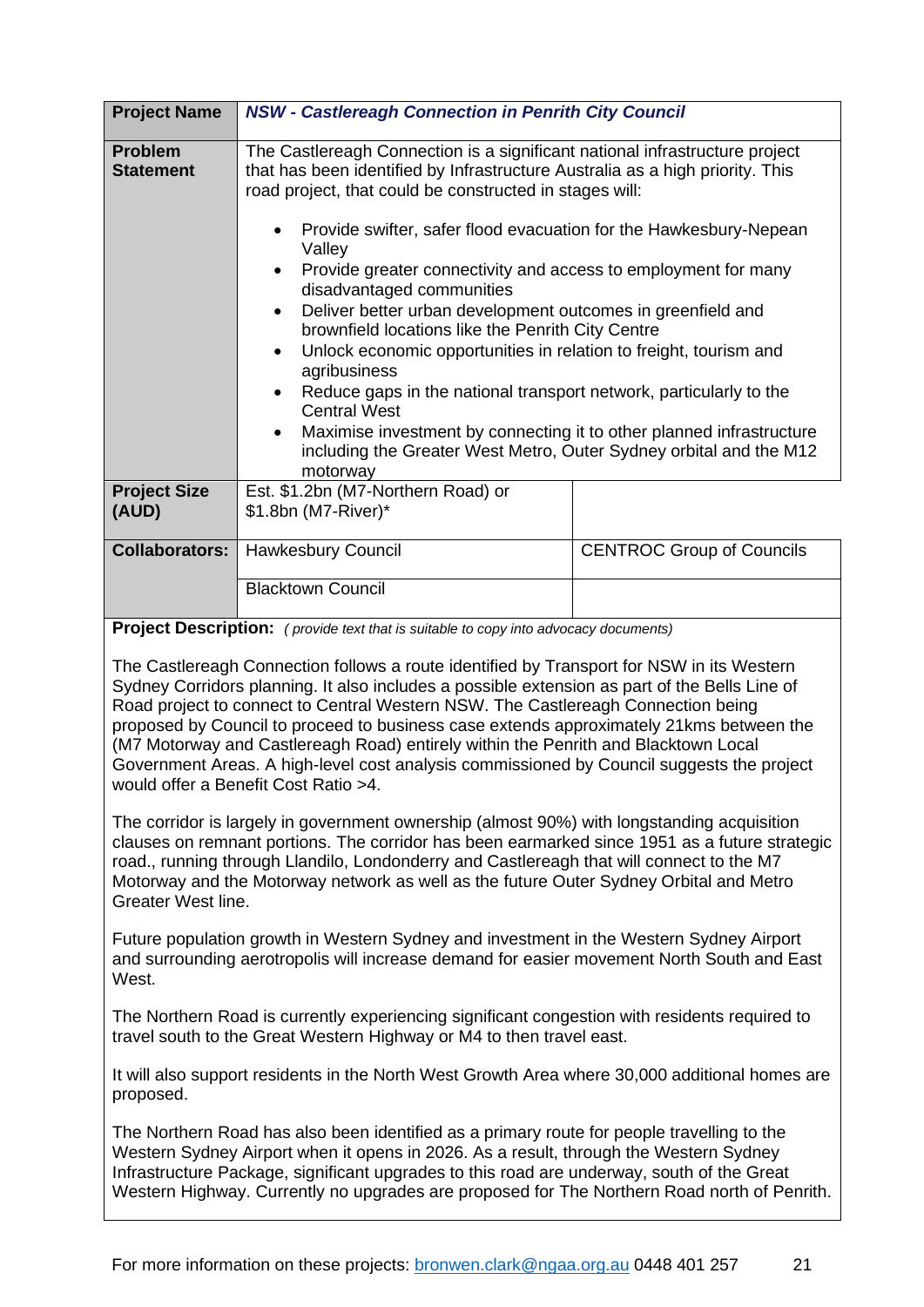**OUR ASK:** 

- **NSW Government to undertake a business case for the Castlereagh Connection (minimum 1951 corridor)**
- **Prepare and implement an acquisition plan for remainder of corridor**

• **Delivery of Connection prioritised and funded by State and Federal Government**

*\*In lieu of detailed design for the project, the M12 Motorway between M7 and The Northern Road has been used as a proxy. Although the M12 is motorway standard roadway, this estimate is considered appropriate given the capital costs of evacuation grade infrastructure.*

<span id="page-21-0"></span>

| <b>Project Name:</b>     | VIC - Western Rail Plan implementation in Wyndham City<br><b>Council and Melton City Council</b>                                                                                                                                                                                                                                                                                           |
|--------------------------|--------------------------------------------------------------------------------------------------------------------------------------------------------------------------------------------------------------------------------------------------------------------------------------------------------------------------------------------------------------------------------------------|
| <b>Problem Statement</b> | Wyndham: 2018-19 V/Line figures show that patronage on the<br>RRL to Geelong via Wyndham has grown by over 130% and the<br>level of growth has now outpaced every other regional rail line.                                                                                                                                                                                                |
|                          | The use of a V/Line train to service metropolitan suburban areas<br>is no longer an adequate solution. Wyndham's growing suburbs<br>are part of the Melbourne metropolitan area and the train line<br>through them urgently needs to be part of the metro system.                                                                                                                          |
|                          | Melton: New residential estates are being constructed in six new<br>suburbs that are directly aligned to the rail line, which will see the<br>construction of 65,900 new dwellings, and be home to an<br>estimated 183,500 residents within the catchment of the railway<br>line to Melton.                                                                                                |
|                          | By 2051 suburbs within the catchment of the Melton railway line<br>are projected to house over 370,000 people, placing additional<br>stress on already congested highways and existing rail services.                                                                                                                                                                                      |
|                          | Currently around three-quarters of workers travel outside the<br>municipality for work, with over 16 per cent working in the CBD<br>and they need a frequent, efficient connection to the Melbourne<br>Train network to ensure they can access work.                                                                                                                                       |
|                          | The Western Rail will also unlock commercial investment<br>attraction into the new employment precincts at the State<br>Significant Western Industrial Park and Cobblebank. Public<br>transport accessibility is critical to securing investment into jobs<br>and hence the request for the additional stations will deliver<br>people from the region to significant employment precincts |
| .<br>-1 M                | The electrification of the railway line to Melton, before the<br>projected influx of residents, will reduce congestion on the road<br>and public transport systems.<br>d Danafis Ciatamac                                                                                                                                                                                                  |

### **Project Description and Benefit Statement**

Wyndham City is asking for the following projects to be delivered as part of the Western Rail Plan: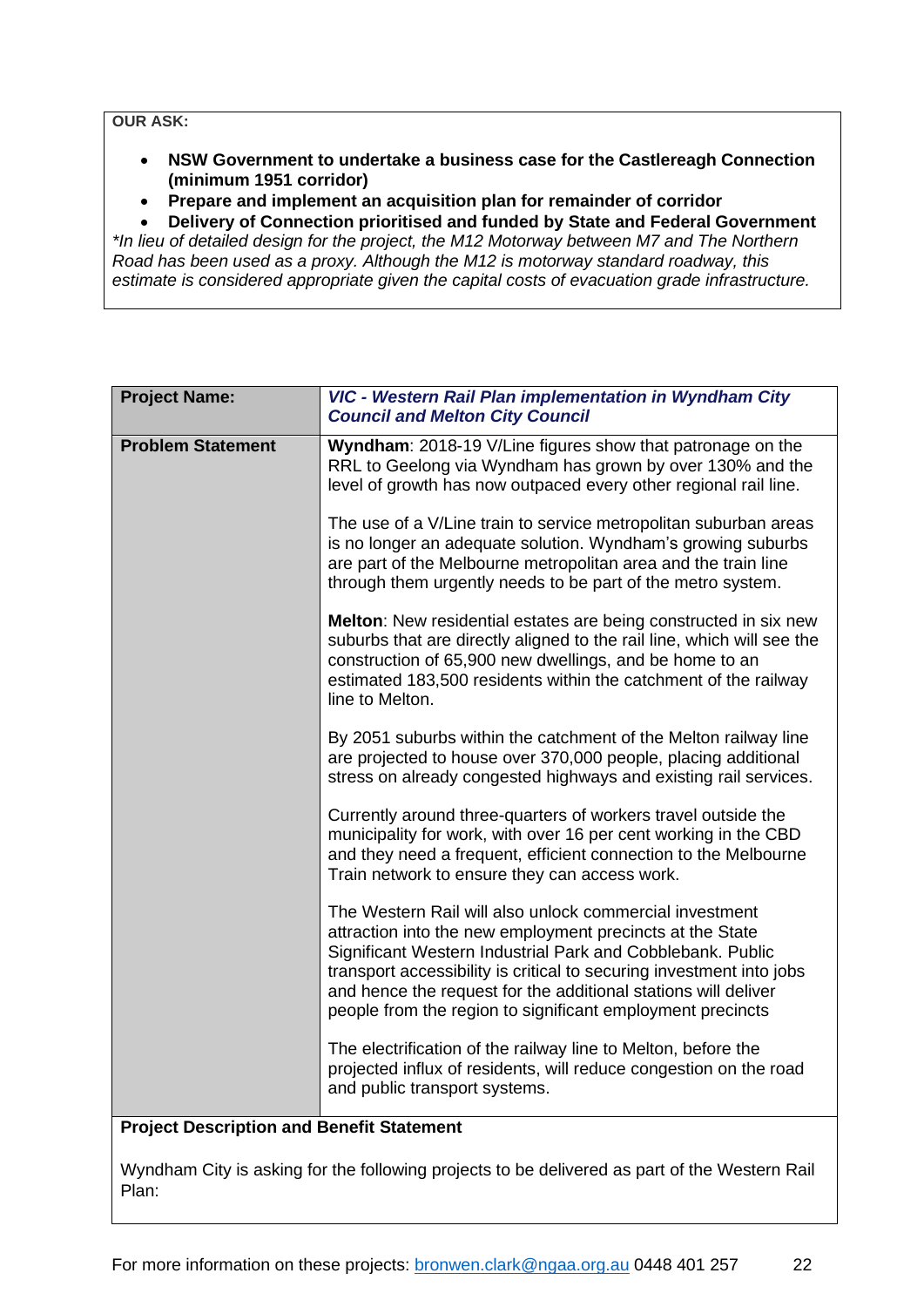- A metro train service on the Wyndham Vale line is urgently needed to meet the transport needs of commuters in fast growing outer suburban areas. This could be achieved by electrification of the line.
- Build the critical connection between the Wyndham Vale and Werribee lines to provide increased opportunities for outer suburban commuters to access employment and study. This link will also form an important western component of the Suburban Rail Loop, connecting every rail line from Cheltenham to Werribee.
- The construction of the four new stations in Wyndham along the RRL to serve the major growth areas of Wyndham. This includes Sayers Road Station in Tarneit West, Black Forest Road Station in Wyndham Vale, Truganina Station in Truganina, and Davis Road Station in Tarneit West.

Melton City Council seeks a commitment to implement the Western Rail Plan with electrification of Melton Line, duplication and separation of the Ballarat Line by 2025 including acquisition of the land for the new stations at Hopkins Road and Paynes Road.

*Funding - costings are pending a business case being developed by the Victorian Government.*

<span id="page-22-0"></span>

| <b>Project Name:</b>     | VIC - Wyndham Westlink - Ison Rd Bridge and<br>Freeway Interchange in Wyndham City Council                                                                                                                                                                                             |
|--------------------------|----------------------------------------------------------------------------------------------------------------------------------------------------------------------------------------------------------------------------------------------------------------------------------------|
| <b>Problem Statement</b> | There are currently high levels of congestion in the west<br>of Wyndham City as traffic from these fast-growing<br>suburbs, which don't have access to the adjacent<br>freeway, is being funneled towards the Werribee city<br>centre. This also limits opportunities for development. |

### **Project Description and Benefit Statement**

This proposal includes funding towards:

- construction of a four-lane Ison Road bridge over the railway line and additional works required at the Princes Freeway interchange,
- signalisation of the Geelong Road (Princes Highway) roundabout,
- duplication of Ballan Road and associated Regional Rail Link bridge at the Ballan Road/Armstrong Road/Hobbs Road intersection.

Providing a freeway connection to the growth areas will not only support the existing and future population growth, but it will leverage the faster realisation of land tax, stamp duty and developer contributions, as well as growth area infrastructure charges.

The estimated cost of the project is approximately \$120m.

<span id="page-22-1"></span>

| <b>Project Name:</b>     | VIC - Camerons Lane - Hume Freeway Diamond Interchange in<br><b>Mitchell Shire Council</b>                                                                    |
|--------------------------|---------------------------------------------------------------------------------------------------------------------------------------------------------------|
| <b>Problem Statement</b> | A full diamond interchange is needed to support the construction of<br>over 30,000 homes and the development of the Beveridge<br>Intermodal Freight Terminal. |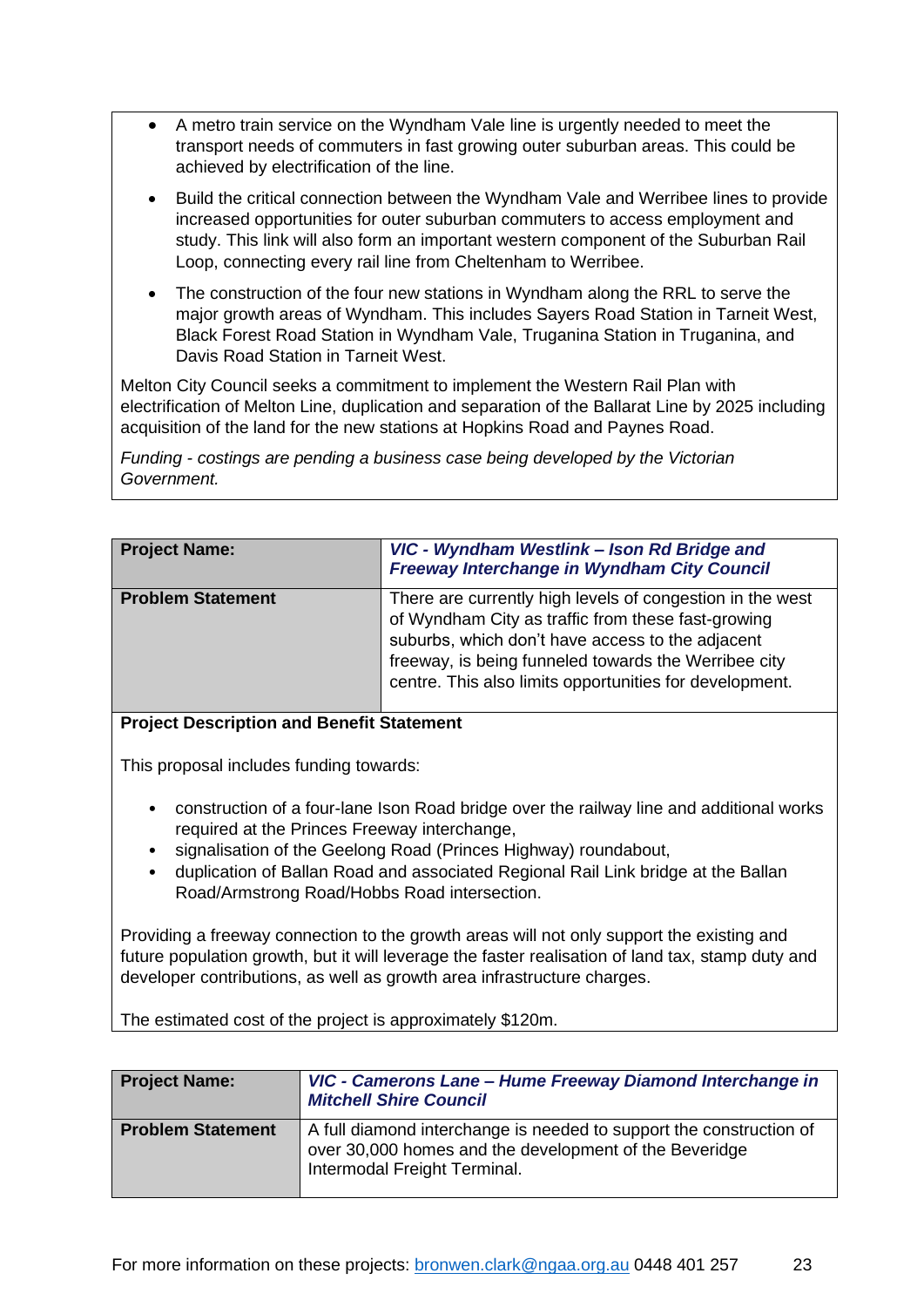| <b>Project Size (AUD)</b> | \$250,000,000 | <b>Stage</b> | Funding required for |
|---------------------------|---------------|--------------|----------------------|
|                           |               |              | construction         |

Construction of the Camerons Lane – Hume Freeway Interchange has the potential to create and unlock up to 30,000 homes and 20,000 jobs. Delivery of this transformational piece of nation building infrastructure would provide substantial immediate stimulus through the creation of up to 2,000 direct and indirect jobs and also put in place the most significant piece of enabling infrastructure for the Beveridge Intermodal Freight Terminal (BIFT) which will create 18,000 jobs. Along with this Camerons lane interchange is essential for the development of a number of Precinct Structure Plans (PSPs), including Beveridge Central PSP, Beveridge North West PSP, Lockberbie North PSP, and the future Beveridge North East PSP equating to over 30,000 future homes. Camerons Lane Interchange is the centerpiece infrastructure item for a region which will contribute \$80.7 billion to the Australian Economy.

<span id="page-23-0"></span>

| <b>Project Name:</b>     | VIC - Western Highway Upgrade in Melton City Council                                                                                                                                                                                                                                                                                                                                                    |
|--------------------------|---------------------------------------------------------------------------------------------------------------------------------------------------------------------------------------------------------------------------------------------------------------------------------------------------------------------------------------------------------------------------------------------------------|
|                          |                                                                                                                                                                                                                                                                                                                                                                                                         |
| <b>Problem Statement</b> | The growth of Greater Melbourne has meant that the City of Melton<br>now links with and forms part of the metropolitan area, even if many<br>parts of it is still undeveloped. This population growth has been<br>amongst the highest in Australia. In 1991 Melton's population was<br>35,000; in 2019 it is just over 164,984 and by 2051 it is expected to<br>be 485,061.                             |
|                          | The Western Highway is a critical arterial road link that functions as<br>an important economic driver at a National, State and Metropolitan<br>level.                                                                                                                                                                                                                                                  |
|                          | Unfortunately, the section of highway within Melton City Council<br>suffers from significant levels of congestion during the peak<br>periods. This stretch of road is also grow considerably in the next<br>two years with already approval for 6 new estates directly on the<br>adjacent to the highway with 55,100 new dwellings and an<br>estimated population of 153,400.                           |
|                          | Within Melton City Council, the Western Highway is projected to<br>accommodate 85,000 vehicles per day by 2021 and 113,000<br>vehicles per day by 2031. Traffic modelling indicates that if nothing<br>is done, this highway will be gridlocked by 2021. The AM<br>congestion will increase from 62kms (2018) to 152kms (2031) and<br>in PM congestion from 72kms (2018) to 279kms (2031).              |
|                          | The highway corridor within the City of Melton is also characterized<br>by aged and rural-standard freeway infrastructure including direct<br>property accesses, at-grade interchanges and at-grade bus stops.<br>Additional lanes and upgraded interchanges are necessary in order<br>to support the booming growth in population and maintain efficient<br>freight movements in and out of Melbourne. |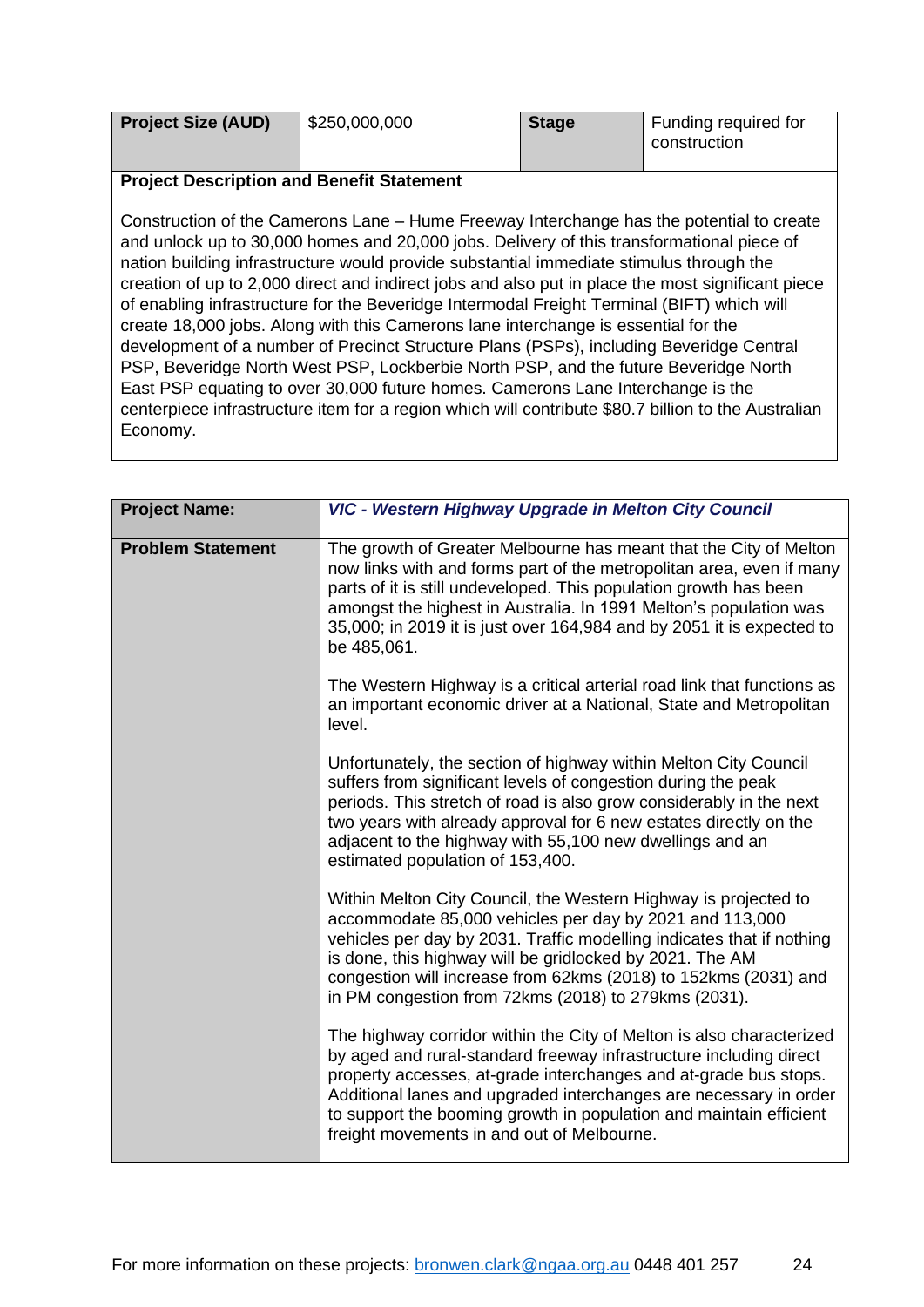|                                | The RACV and Western Highway Action Group have both identified<br>the Western Highway as required works because of congestion and<br>safety<br>Without action, by 2021 the Western Highway will be at over<br>capacity. A project of this scale requires a commitment from the<br>Federal Government. While there have been recent upgrades to<br>road safety infrastructure along the corridor, it is concerning that<br>funds have not yet been committed to identifying and prioritizing<br>major infrastructure requirements such as new interchanges and<br>additional lanes. |              |
|--------------------------------|------------------------------------------------------------------------------------------------------------------------------------------------------------------------------------------------------------------------------------------------------------------------------------------------------------------------------------------------------------------------------------------------------------------------------------------------------------------------------------------------------------------------------------------------------------------------------------|--------------|
| <b>Project Size (AUD)</b>      | $$1B$ (est)                                                                                                                                                                                                                                                                                                                                                                                                                                                                                                                                                                        | <b>Stage</b> |
|                                |                                                                                                                                                                                                                                                                                                                                                                                                                                                                                                                                                                                    |              |
| <b>Partners/Collaborators:</b> | <b>Western Highway Action Committee</b><br><b>Major Developers</b>                                                                                                                                                                                                                                                                                                                                                                                                                                                                                                                 |              |
|                                | LeadWest                                                                                                                                                                                                                                                                                                                                                                                                                                                                                                                                                                           |              |

Melton City Council is calling for planning and a commitment for construction of a full freeway upgrade to an Urban Freeway Standard from Melton to Deer Park including:

- An interchange at Mt Cottrell Road
- And overpass at Paynes Road
- Removal of all at grade intersections, direct property access points and bus stops along the freeway, and their replacement with suitable alternatives, including cross-freeway connections.
- Increasing Road capacity with additional lanes.

Freeway standard access connections including an interchange at Harkness Road, access ramps at Bulmans Road and a pedestrian overpass bridge at Arnolds Creek.

<span id="page-24-0"></span>

| <b>Project Name:</b>     | VIC - Western Intermodal Freight Precinct - Melton City<br><b>Council and Wyndham City Council</b>                                                                                                                                                                                                      |
|--------------------------|---------------------------------------------------------------------------------------------------------------------------------------------------------------------------------------------------------------------------------------------------------------------------------------------------------|
| <b>Problem Statement</b> | Melton City Council is calling on Government to prioritise delivery<br>of the Western Intermodal Freight Precinct (WIFP), a<br>transformational project that will deliver significant long term jobs,<br>commercial investment and supporting infrastructure to<br>Melbourne's fast growing outer west. |

#### **Project Description and Benefit Statement**

The proposed location of the WIFP will provide access to up to 1,700 hectares of existing zoned industrial land and 1,200 hectares of future zoned industrial land in the Western State

Significant Industrial Precinct providing 28,000 ongoing jobs in Melton's municipality alone with flow on long term job creation in supply chain and logistics, beyond construction, within the surrounding municipalities of Brimbank, Wyndham and Hobsons Bay.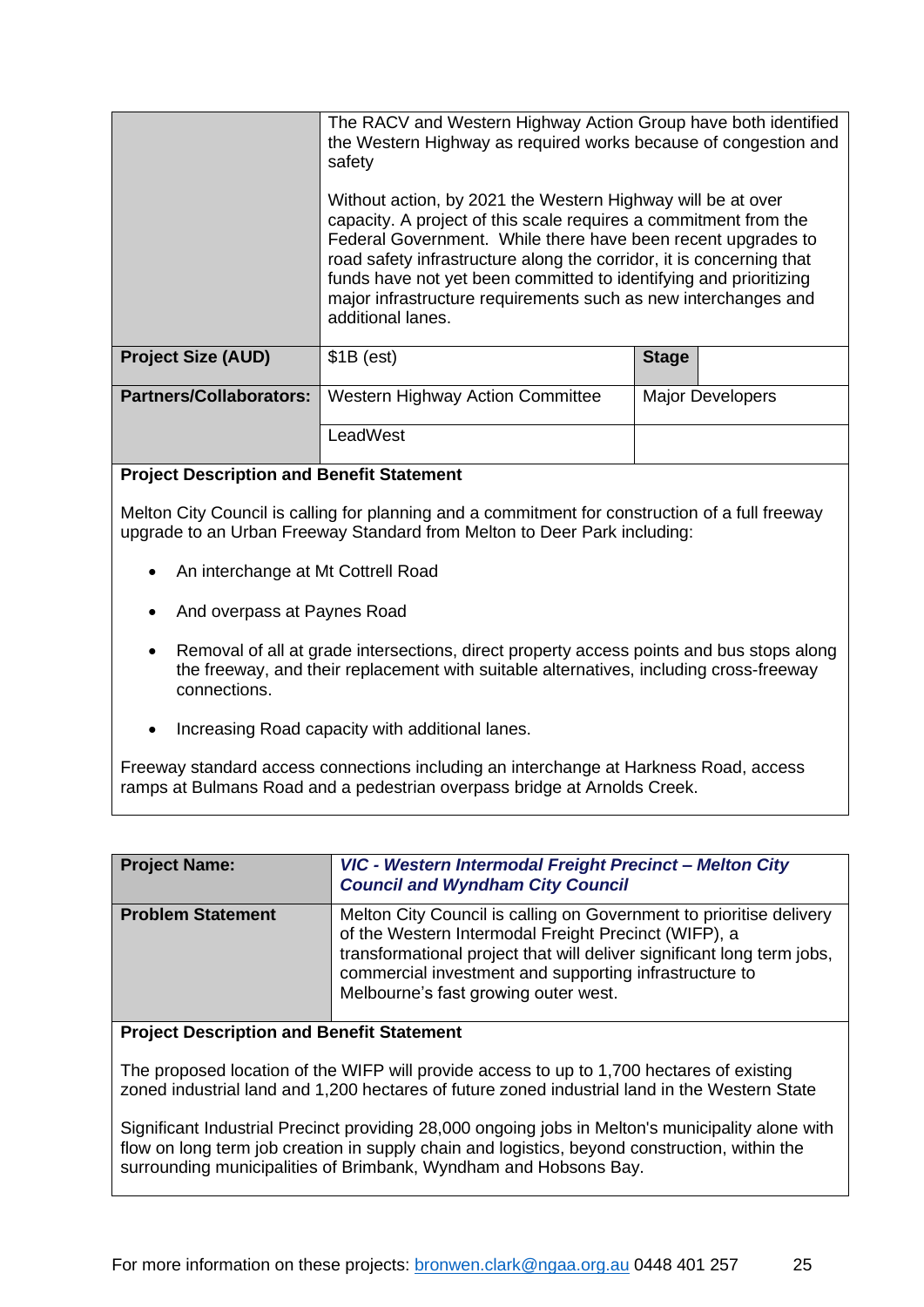The construction of the WIFP is integral to the freight industry given its close proximity to 50 percent of the freight rail customers, Port of Melbourne, Melbourne, Avalon and Essendon

Airports and major national and regional road networks. It will provide the essential connection for the Victorian component of the Commonwealth Inland Rail Project. Building the WIFP will reduce congestion, increase productivity and efficiencies for freight transport and unlock the potential to create a freight and logistics precinct of national significance that can include a supply chain and logistics centre for excellence. With residential growth projections to reach 500,000 by 2051, there is a significant local workforce available for commercial investors. Up to 70 percent of Melton's workforce leave the municipality every day for work, the creation of long term local jobs is critical for the region.

WIFP will provide freight rail capacity for double stacked 1800 meter freight trains not available elsewhere increasing productivity and efficiency.

<span id="page-25-0"></span>

| <b>Project Name:</b>      | <b>VIC - Bulla Bypass in Hume City Council</b>                                                                                                                                                                                                                                                                                                    |              |                                                                                                                                                                                                                                                                                                                                                                                                                                  |
|---------------------------|---------------------------------------------------------------------------------------------------------------------------------------------------------------------------------------------------------------------------------------------------------------------------------------------------------------------------------------------------|--------------|----------------------------------------------------------------------------------------------------------------------------------------------------------------------------------------------------------------------------------------------------------------------------------------------------------------------------------------------------------------------------------------------------------------------------------|
|                           |                                                                                                                                                                                                                                                                                                                                                   |              |                                                                                                                                                                                                                                                                                                                                                                                                                                  |
| <b>Problem Statement</b>  | Sunbury-Bulla Road connects Sunbury with Melbourne Airport and the<br>Tullamarine Freeway. The road provides the most direct route between<br>Sunbury and the Melbourne CBD and is predominately single lane from<br>Sunbury to the Freeway.                                                                                                      |              |                                                                                                                                                                                                                                                                                                                                                                                                                                  |
|                           |                                                                                                                                                                                                                                                                                                                                                   |              | Whilst there are some sections of the road north of Bulla with dual<br>lanes, through the Bulla township the existing single carriageway<br>bluestone bridge over Deep Creek was constructed in 1869. Combined<br>with traffic speeds through the township posted at 60kph, and a steep<br>embankment for vehicles to navigate, this leads to a wake of queued<br>vehicles along the road in both the morning and evening peaks. |
|                           | traffic directly on to Sunbury-Bulla Road.                                                                                                                                                                                                                                                                                                        |              | The Sunbury South and Lancefield Road Precinct Structure Plans<br>(PSP's) have been approved enabling the development of 19,000<br>additional dwellings. This new housing is expected to start adding more                                                                                                                                                                                                                       |
|                           | The vehicle volumes along Sunbury-Bulla Road are in excess of 25,000<br>vehicles per day which alone identifies Sunbury-Bulla Road as requiring<br>duplication but population forecasts predicting Sunbury's population will<br>increase by 12,000 or 30% by 2020 and 70% by 2030, means<br>something has to be planned sooner rather than later. |              |                                                                                                                                                                                                                                                                                                                                                                                                                                  |
| <b>Project Size (AUD)</b> | \$500m                                                                                                                                                                                                                                                                                                                                            | <b>Stage</b> | Victorian Government have funded a<br>business case                                                                                                                                                                                                                                                                                                                                                                              |

### **Project Description and Benefit Statement**

The proposed Bulla Bypass is an arterial road that is critical to relieving pressure on Sunbury-Bulla Road and improving connectivity between Sunbury and the existing and future employment nodes and service centres in the Northern Growth Corridor.

It will take vehicles off the south end of Sunbury- Bulla Road and divert traffic out of the Bulla township which will allow for smoother traffic flow for local Bulla residents. To enable the planned growth of Sunbury, it is important that work to build the road commences quickly once the alignment is secured.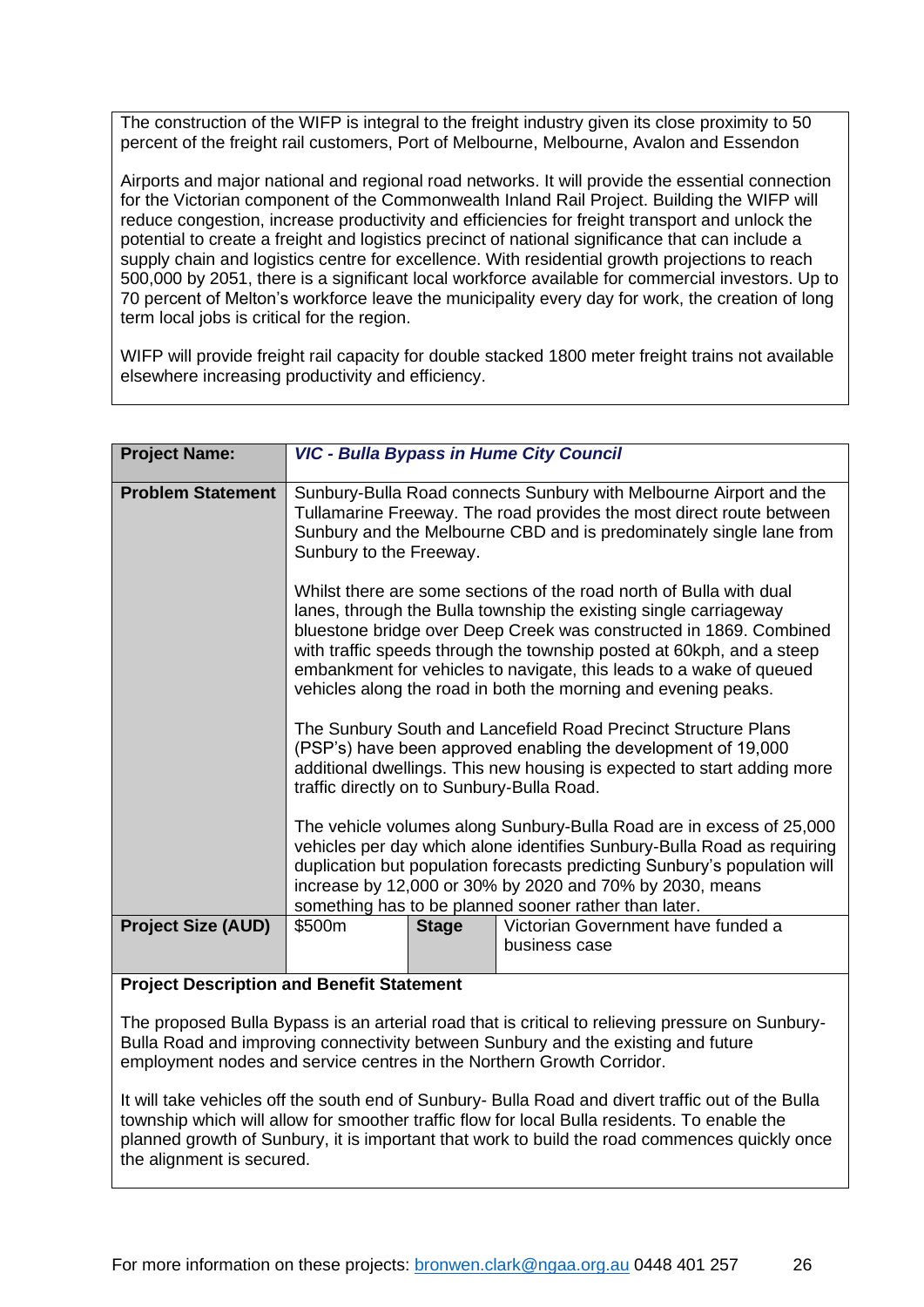An \$500m investment will deliver over 1000 direct jobs and over 2700 indirect jobs for the Victorian community and deliver \$1.5b of outputs for the Victorian economy.

<span id="page-26-0"></span>

| <b>Project Name:</b>      | <b>VIC - Hume Freeway Interchange Upgrades</b>                                                                                                                                                                                                                                                                                                                                                                                                                                |
|---------------------------|-------------------------------------------------------------------------------------------------------------------------------------------------------------------------------------------------------------------------------------------------------------------------------------------------------------------------------------------------------------------------------------------------------------------------------------------------------------------------------|
| <b>Project Size (AUD)</b> | \$200m                                                                                                                                                                                                                                                                                                                                                                                                                                                                        |
| <b>Stage</b>              | Vic Gov employment precinct structure plans have been zoned. These<br>include Merrifield Central Employment, Folkstone Employment Area<br>and Craigieburn North Employment Area. Merrifield North Employment<br>PSP in progress. \$50m Federal Government Election commitment<br>made to upgrade Hume Freeway via Urban Congestion Fund. Vic Gov<br>committed to Hume Freeway upgrade planning investigations in August<br>2017 as part of \$20m Planning our Future package. |

# **Project Description and Benefit Statement**

Hume City, one of Australia's fastest growing cities, supports 93,030 jobs and has an annual economic output of \$37.289 billion.

Employment projections anticipate 43,000 jobs will be located in Hume between 2016 and 2031, including jobs in zoned and planned new employment precincts with access to the Hume Freeway.

This includes industrial precincts planned for advanced manufacturing and logistics companies, and new town centres planned for a range of health, education and professional services companies.

Two new Hume Freeway interchanges (Gunns Gully Road and English Street) and a new bridge connection (Cameron Street) are required to unlock development in these precincts.

An \$200m investment will deliver 400 direct jobs and over 1100 indirect jobs for the Victorian community and deliver \$613m of outputs for the Victorian economy.

<span id="page-26-1"></span>

| <b>Project Name:</b>     | <b>VIC - Mickleham Road Duplication in Hume City Council</b>                                                                                                                                                                                                                                              |
|--------------------------|-----------------------------------------------------------------------------------------------------------------------------------------------------------------------------------------------------------------------------------------------------------------------------------------------------------|
| <b>Problem Statement</b> | Mickleham Road is a key north-south road link in the Northern<br>Growth Corridor, It connects established communities in<br>southern Hume (Tullamarine) and Melbourne Airport, with the<br>suburbs of Greenvale West and Craigieburn - two of the fastest<br>growing communities in Australia.            |
|                          | Mickleham Road is currently duplicated between Melrose Drive,<br>Tullamarine and Somerton Road, Greenvale and then reverts to<br>a single carriageway. This single carriageway has not changed<br>since the road was constructed to service what once was a rural<br>community in the north of Melbourne. |
|                          | New residential subdivisions are being established on both sides<br>of Mickleham Road, which is placing pressure on this section of<br>the road. Since 2015, there has been a 35 per cent increase in                                                                                                     |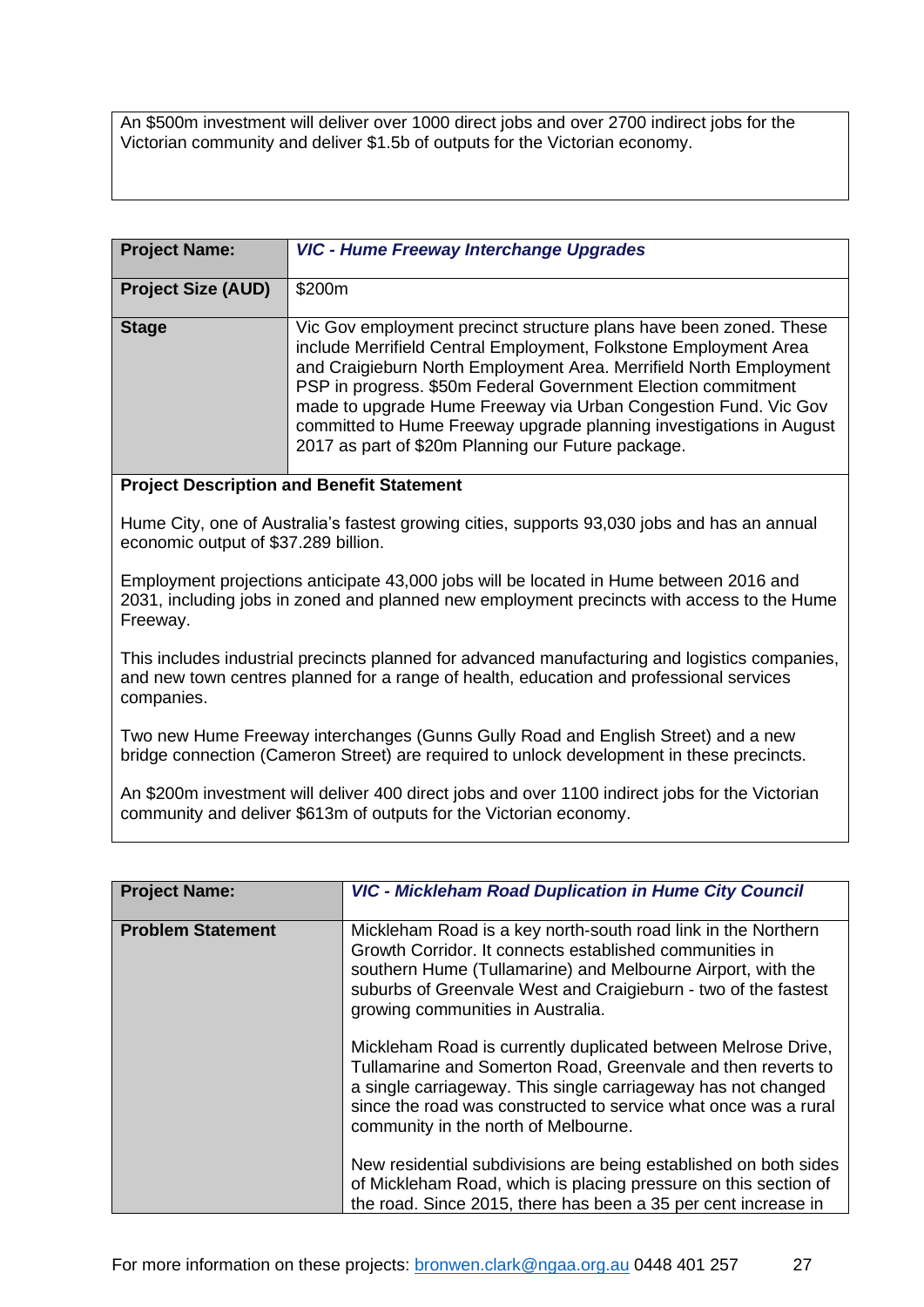|                           | the number of vehicle trips along Mickleham Road north of<br>Somerton Road, with motorists taking more than 28,000 trips<br>often brings the road to a standstill.<br>has the potential to impact the bottom line of businesses<br>travelling along this route - an issue that will be magnified in<br>coming years with new major businesses to be established in<br>Mickleham. |              | along this section of the arterial road, battling congestion. This<br>This impacts on the reliability of travel throughout the area and |
|---------------------------|----------------------------------------------------------------------------------------------------------------------------------------------------------------------------------------------------------------------------------------------------------------------------------------------------------------------------------------------------------------------------------|--------------|-----------------------------------------------------------------------------------------------------------------------------------------|
| <b>Project Size (AUD)</b> | \$80m                                                                                                                                                                                                                                                                                                                                                                            | <b>Stage</b> | Victorian Government have<br>funded a business case for<br>the first stage of the<br>duplication (\$9m)                                 |

The growth taking place in Greenvale (population predicted to double by 2036) and Craigieburn (population predicted to increase by 50 per cent by 2036) is placing pressure on a number of key road links in Hume City's Northern Growth Corridor.

Compounding this, inadequate public transport provision in Greenvale, Craigieburn West and Craigieburn North has led to an over-reliance on cars, with more than 72 per cent of Greenvale residents, 69 per cent of Craigieburn residents and more than 70 per cent of Roxburgh Park residents driving to work by car. Ultimately, the time people spend in their cars on congested roads lessens the time they can spend with their family and friends.

Without duplication of Mickleham Road between Somerton Road and Craigieburn Road, congestion will worsen.

An \$80m investment will deliver 165 direct jobs and over 450 indirect jobs for the Victorian community and deliver \$245m of outputs for the Victorian economy.

<span id="page-27-0"></span>

| <b>Project Name:</b>      | <b>VIC - Somerton Road Duplication in Hume City Council</b>                                                                                                                                                                                                                                                                                                                                                                                                                                                                                                                                                                                                                                                                                                                                                                                                                           |  |  |  |
|---------------------------|---------------------------------------------------------------------------------------------------------------------------------------------------------------------------------------------------------------------------------------------------------------------------------------------------------------------------------------------------------------------------------------------------------------------------------------------------------------------------------------------------------------------------------------------------------------------------------------------------------------------------------------------------------------------------------------------------------------------------------------------------------------------------------------------------------------------------------------------------------------------------------------|--|--|--|
| <b>Problem Statement</b>  | Somerton Road (linked to Cooper Street) is an important west-east<br>road link in the Northern Growth Corridor. It connects fast growing<br>residential areas, such as Greenvale and Epping, with health<br>services (including the Northern Hospital), train stations, shopping<br>centres, the Hume Highway, the Epping Wholesale Fruit and<br>Vegetable Market and provides an important alternative route to<br>Melbourne Airport (via Mickleham Road).<br>Somerton Road is currently duplicated between the Hume Highway<br>and Roxburgh Park Drive. Vehicles and cyclists travelling further<br>west must negotiate a single carriageway to Mickleham Road.<br>Around 25,000 vehicles per day use this section of Somerton Road,<br>and often bring traffic to a standstill. An undivided road also poses<br>significant safety concerns when traffic volumes reach this level. |  |  |  |
| <b>Project Size (AUD)</b> | \$60m<br><b>Stage</b>                                                                                                                                                                                                                                                                                                                                                                                                                                                                                                                                                                                                                                                                                                                                                                                                                                                                 |  |  |  |
|                           |                                                                                                                                                                                                                                                                                                                                                                                                                                                                                                                                                                                                                                                                                                                                                                                                                                                                                       |  |  |  |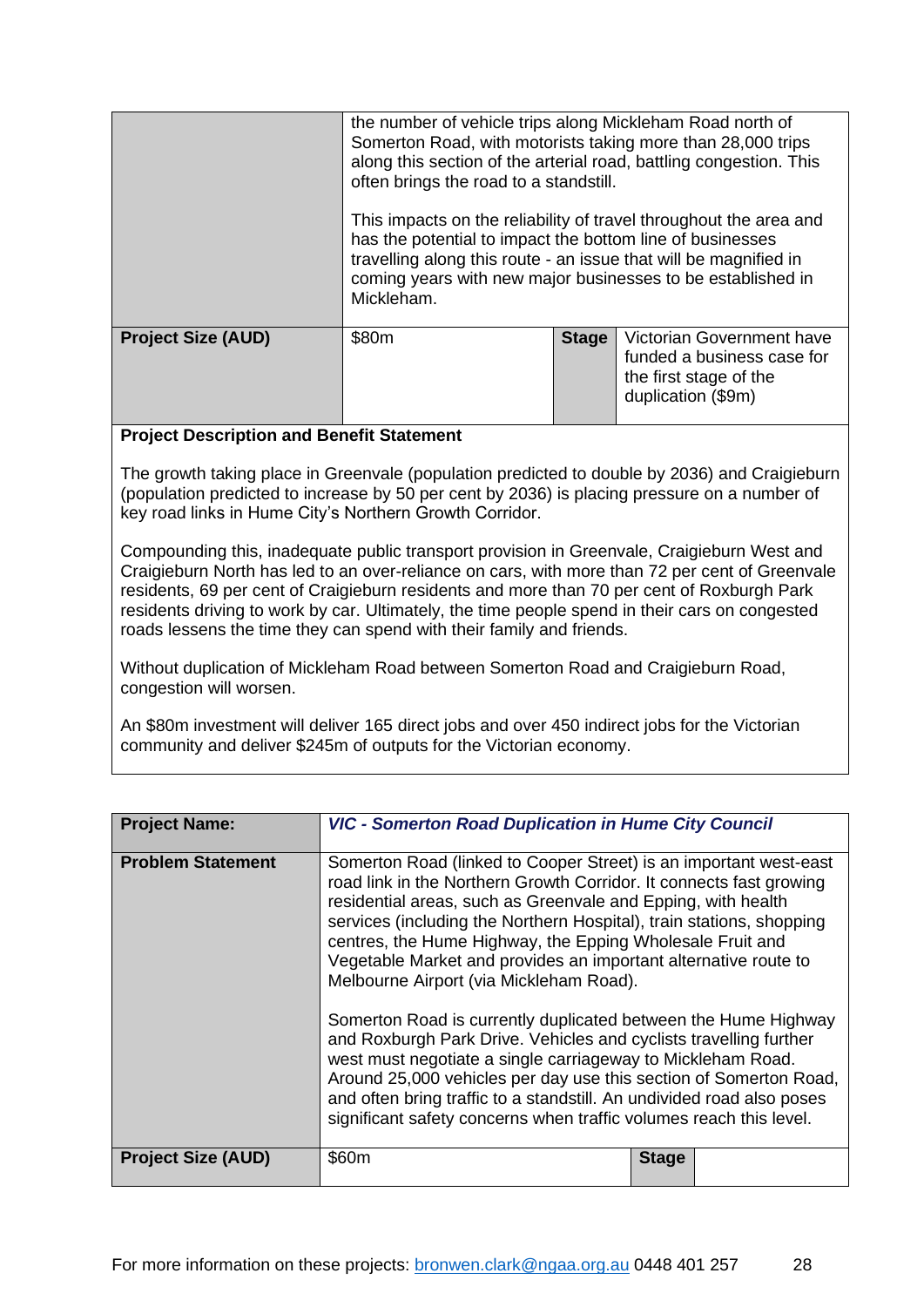Inadequate public transport provision in Greenvale, Craigieburn West and Craigieburn North has led to an over-reliance on car usage, with more than 72 per cent of Greenvale residents, 69 per cent of Craigieburn residents and more than 70 per cent of Roxburgh Park residents driving to work by car.

The growth taking place in Greenvale (population predicted to double by 2036) and Craigieburn (population predicted to increase by 50 per cent by 2036) has led to the demand for Aitken Boulevard. Aitken Boulevard is providing a more direct route between Craigieburn, Roxburgh Park, Broadmeadows and Melbourne Airport; also increasing pressure on Somerton Rd. Government investment in Somerton Road will alleviate current traffic congestion and mitigate the implications of future population growth in this important part of Melbourne's north.

An \$60m investment will deliver 120 direct jobs and over 330 indirect jobs for the Victorian community and deliver \$184m of outputs for the Victorian economy.

<span id="page-28-0"></span>

| <b>Project Name:</b>           | <b>VIC - Sunbury Road Duplication (Melbourne Airport to Bulla-</b><br><b>Diggers Rest Road) in Hume City Council</b>                                                                                                                                                                                                                                                                                                                                      |              |                                                                                                                                            |  |
|--------------------------------|-----------------------------------------------------------------------------------------------------------------------------------------------------------------------------------------------------------------------------------------------------------------------------------------------------------------------------------------------------------------------------------------------------------------------------------------------------------|--------------|--------------------------------------------------------------------------------------------------------------------------------------------|--|
| <b>Problem Statement</b>       | The section of Sunbury Road from Melbourne Airport to Bulla-<br>Diggers Rest Road is an undivided rural road and predominantly<br>has one lane in each direction. From the western side of Oaklands<br>Road there are some sections of overtaking lanes that assist<br>somewhat with capacity.<br>The road is becoming increasingly busy, carrying 27,000 vehicles<br>per day. There are also serious safety concerns due to the road<br>being undivided. |              |                                                                                                                                            |  |
| <b>Project Size (AUD)</b>      | \$80,000,000                                                                                                                                                                                                                                                                                                                                                                                                                                              | <b>Stage</b> | The Victorian Government<br>have funded the duplication<br>of Sunbury Road from Bulla-<br>Diggers Rest Road to<br>Macedon Street, Sunbury. |  |
| <b>Partners/Collaborators:</b> | <b>Victorian Government</b><br>Department of Transport                                                                                                                                                                                                                                                                                                                                                                                                    |              |                                                                                                                                            |  |
|                                |                                                                                                                                                                                                                                                                                                                                                                                                                                                           |              |                                                                                                                                            |  |

#### **Project Description and Benefit Statement**

The duplication of Sunbury Road between Melbourne Airport and Bulla-Diggers Rest Road will help facilitate the development potential of Sunbury's growth areas.

The additional capacity will help to better connect Sunbury residents to jobs at Melbourne Airport and within the Hume Corridor. It will also relieve pressure on Sunbury Road and improve connectivity between Sunbury and existing and future employment nodes and service centres in the Northern Growth Corridor.

It is important in the short-term to provide capacity along Sunbury-Bulla Road for future development in Sunbury's East. Duplication provides scope for improved bus service that could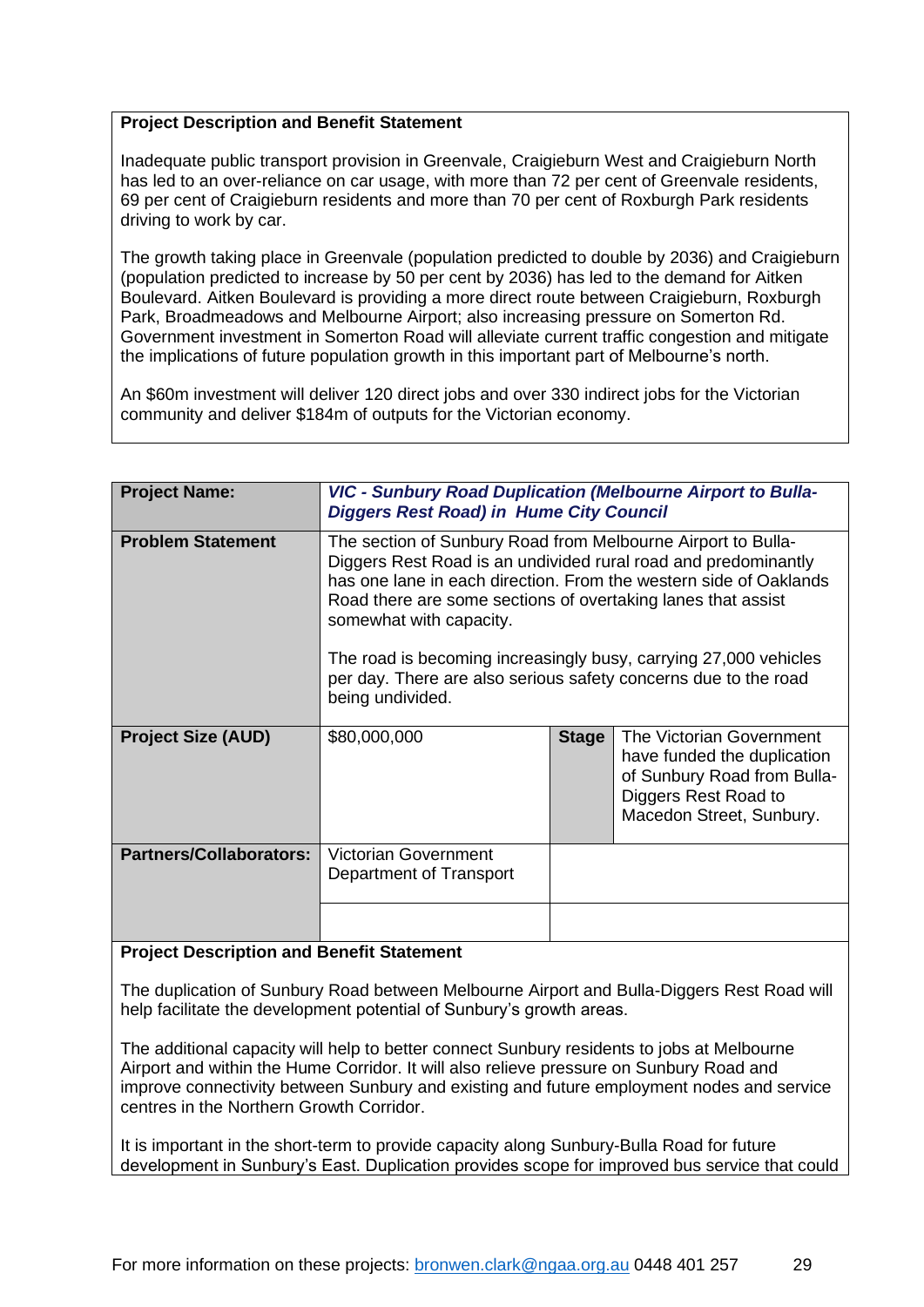increase patronage from Sunbury to Melbourne Airport and Broadmeadows from around 200 trips per day currently to over 3000 trips per day.

An \$80m investment will deliver 165 direct jobs and over 450 indirect jobs for the Victorian community and deliver \$245m of outputs for the Victorian economy.

<span id="page-29-0"></span>

| <b>Project Name:</b>           | <b>VIC - Broadmeadows Train Station Redevelopment in Hume</b><br><b>City Council</b>                                                                                                                                                                                                                                                                                                                                                                                                                                                                                                          |              |                                                                    |  |
|--------------------------------|-----------------------------------------------------------------------------------------------------------------------------------------------------------------------------------------------------------------------------------------------------------------------------------------------------------------------------------------------------------------------------------------------------------------------------------------------------------------------------------------------------------------------------------------------------------------------------------------------|--------------|--------------------------------------------------------------------|--|
| <b>Problem Statement</b>       | An outdated facility with poor accessibility and an unkempt<br>appearance negatively impacts perceptions of safety, is<br>inconsistent with encouraging contra flow to Broadmeadows and<br>does not support the Plan Melbourne objective of a 20-Minute<br>Neighbourhood.<br>Additionally it negatively impacts on people's perception of<br>Broadmeadows and is not in keeping with the development of new<br>train stations such as Epping and Williams Landing - all of which<br>provide a warm and inviting environment to encourage safe public<br>transport usage throughout Melbourne. |              |                                                                    |  |
| <b>Project Size (AUD)</b>      | \$80 m (\$40m Federal<br>funding sought)                                                                                                                                                                                                                                                                                                                                                                                                                                                                                                                                                      | <b>Stage</b> | Business case has been<br>developed by the Victorian<br>Government |  |
| <b>Partners/Collaborators:</b> | <b>Victorian Government</b><br>Department of Transport                                                                                                                                                                                                                                                                                                                                                                                                                                                                                                                                        |              |                                                                    |  |
|                                |                                                                                                                                                                                                                                                                                                                                                                                                                                                                                                                                                                                               |              |                                                                    |  |

### **Project Description and Benefit Statement**

Broadmeadows Railway Station suffers from ageing infrastructure, is difficult to use and uninviting. This impacts public transport users and Broadmeadows residents as the station precinct is the only way to walk between the town centre and residential neighbourhoods

to the east. The station and its immediate surrounds do not meet current design standards for transport interchanges and negatively impact economic and social opportunities, community pride and safety.

Hume City Council seeks a commitment to deliver a modern transport interchange for Melbourne's outer north and address long standing design issues that compromise the precinct's safety and amenity. This must include easy access for commuters, residents and cyclists, a new bus interchange, additional parking spaces, improved visibility and safety through the precinct and upgraded streets and public spaces.

For a premium station within a Metropolitan Activity Centre with a direct bus link to Melbourne Airport, Broadmeadows Railway Station is the one of the most run-down and inadequate stations in Melbourne. The outdated facility has ramps that don't comply with minimum accessibility standards, narrow walkways and tight corners, poor lighting and wayfinding and unsightly interfaces with the commercial and residential areas. The redevelopment needs to offer a first-class user experience for metropolitan, regional and international commuters.

An \$80m investment will deliver 165 direct jobs and over 450 indirect jobs for the Victorian community and deliver \$245m of outputs for the Victorian economy.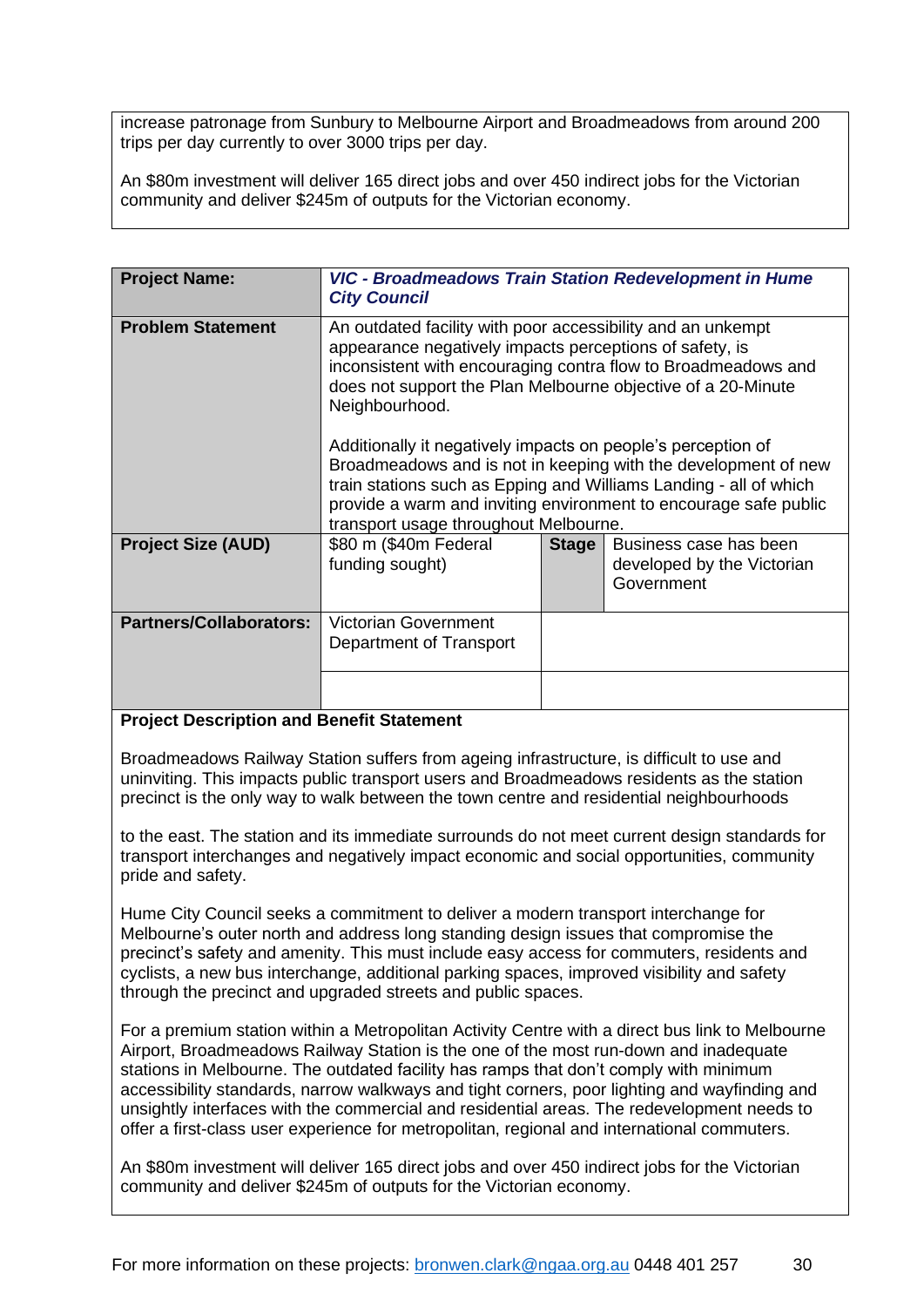<span id="page-30-0"></span>

| <b>Project Name:</b>                             | VIC - Glasscocks Road extension in City of Casey                                                                                                     |              |                  |  |
|--------------------------------------------------|------------------------------------------------------------------------------------------------------------------------------------------------------|--------------|------------------|--|
| <b>Problem Statement</b>                         | Glasscocks Road has been identified as a future regional east-west<br>arterial route from Officer through to the Dandenong South employment<br>area. |              |                  |  |
| <b>Project Size (AUD)</b>                        | $$300m - $400m$                                                                                                                                      | <b>Stage</b> | Not yet started. |  |
| <b>Project Description and Benefit Statement</b> |                                                                                                                                                      |              |                  |  |

Glasscocks Road requires upgrades and improvements to become the future east-west arterial route that connects Officer through to the Dandenong South employment area.

This project would include:

- Construction of new 19.5km section of duplicated arterial road (min 2 lanes each way) from Eastlink to Officer South Road
- New grade separated crossing of Cranbourne Railway Line and Cardinia Creek crossing
- Upgraded intersections at Eastlink, Frankston-Dandenong Road, Western Port Highway / Narre Warren-Cranbourne Road and Officer South Road.

The extension is in planning and if funding is secured could be delivered within 3-5 years, creating 400 jobs during construction.  Once complete, the road project will link key residential areas to employment hubs in Casey, Cardinia and Dandenong and create improved road network resilience through a new east-west route.

<span id="page-30-1"></span>

| <b>Project Name:</b>      | VIC - Cranbourne Rail extension to Clyde in City of Casey |                     |
|---------------------------|-----------------------------------------------------------|---------------------|
| <b>Project Size (AUD)</b> | \$1.5 billion                                             | Stage   In planning |

### **Project Description and Benefit Statement**

The extension of the rail line from Cranbourne to Clyde will significantly alleviate inadequate public transport services in one of Australia's fastest growth corridors and connect residents to jobs, services and their families.

Between 2015 and 2016, the City of Casey experienced the largest decrease in rail and bus service provision in Victoria and is one of the most poorly serviced municipalities per capita for public transport, resulting in social isolation and low rates of public transport use.

In 2016 only eight per cent of all trips were made by public transport (Census, 2016; Monash University, 2016).

The works will include grade separations with existing roads, and new stabling and maintenance facilities and two new stations at Cranbourne East and Clyde. This extension builds on the Victorian Government's commitment to duplicate the tracks between Dandenong and Cranbourne.

An extension to the network will give residents of Melbourne's south east region much needed access to transport infrastructure. It will provide better access to jobs, support economic development and support potential future extensions of the network in the south east.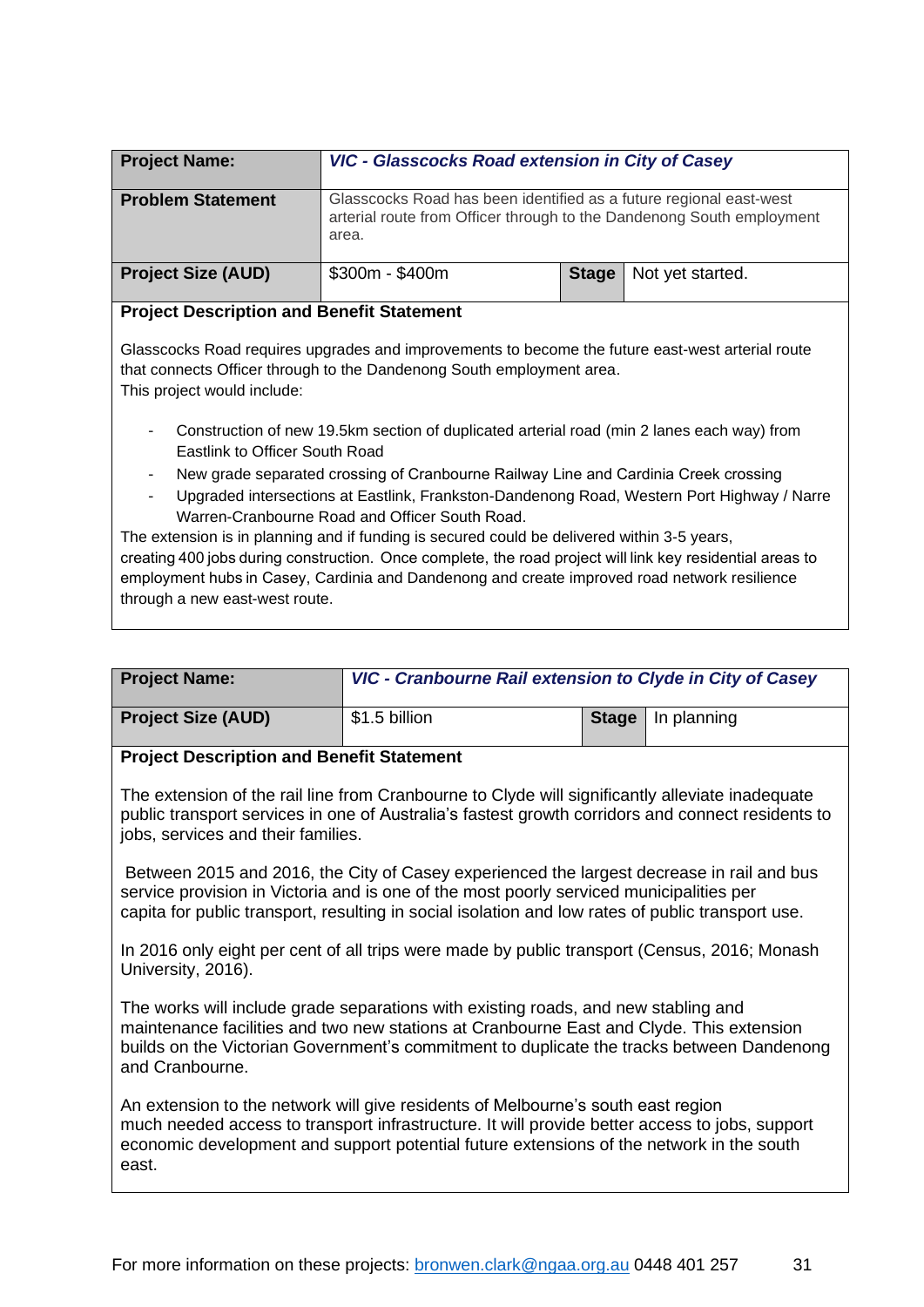If this option were deferred beyond the initial development phase of Clyde, it would result in development and land use patterns that favour private vehicles. Opportunities for higher public transport mode share would be lost, along with the potential for increased travel times and unreliability as documented issues for similar estates in Cranbourne (Infrastructure Victoria, 2016).

Key benefits:

- Creation of jobs and opportunities.
- Increased productivity through reducing travel times.
- support economic development
- Development of much needed new town centres and community services.

Social:

- Meeting infrastructure demand in one of Australia's fastest growing
- communities Cranbourne East population is set to more than double by 2041.
- Reducing travel times.
- Connection of residents to jobs, services and family.
- Mental health benefits associated with finding employment close to home.

Environmental:

- Provision for future public transport connections and extension.
- Decreased dependence on private vehicles

<span id="page-31-0"></span>

| <b>Problem Statement</b><br>Beveridge has been identified by the State Government as a prime<br>location for Victoria's interstate freight hub. This exciting                                                                                                                                                                                                                                                                                                     | <b>Project Name:</b> | VIC - Beveridge Intermodal Freight Terminal in Melbourne's<br>north       |
|-------------------------------------------------------------------------------------------------------------------------------------------------------------------------------------------------------------------------------------------------------------------------------------------------------------------------------------------------------------------------------------------------------------------------------------------------------------------|----------------------|---------------------------------------------------------------------------|
| the movement of freight, ease traffic congestion and unlock job<br>opportunities for a rapidly expanding community.<br>Whilst 1,000 hectares has been set aside for the terminal and<br>associated industries, the facility is still only a concept and in the<br>early stages of planning. As such, with no clear commitment or<br>timeframes, it makes the integration of infrastructure planning with<br>the adjoining Precinct Structure Plan very difficult. |                      | infrastructure will play a significant role in delivering efficiencies in |

### **Project Description and Benefit Statement**

### **Social:**

The confirmation and delivery of this project will have the following benefits:

• An increase in local/regional employment opportunities and additional local expenditure in an area of rapid growth.

• The upgrade of road and transport networks will increase accessibility and assist multiple users, including freight, to navigate and travel with greater cohesiveness. This will provide a strategic advantage and includes the Outer Metropolitan Ring and E6 Transport Corridor.

• The delivery of infrastructure will encourage additional investment within the northern growth corridor, which will be vital for an area which is projected to have a population of over 150,000 in the next 30 years.

It will support the State freight network by relieving current pressure on the freight terminal at West Melbourne (Dynon Road).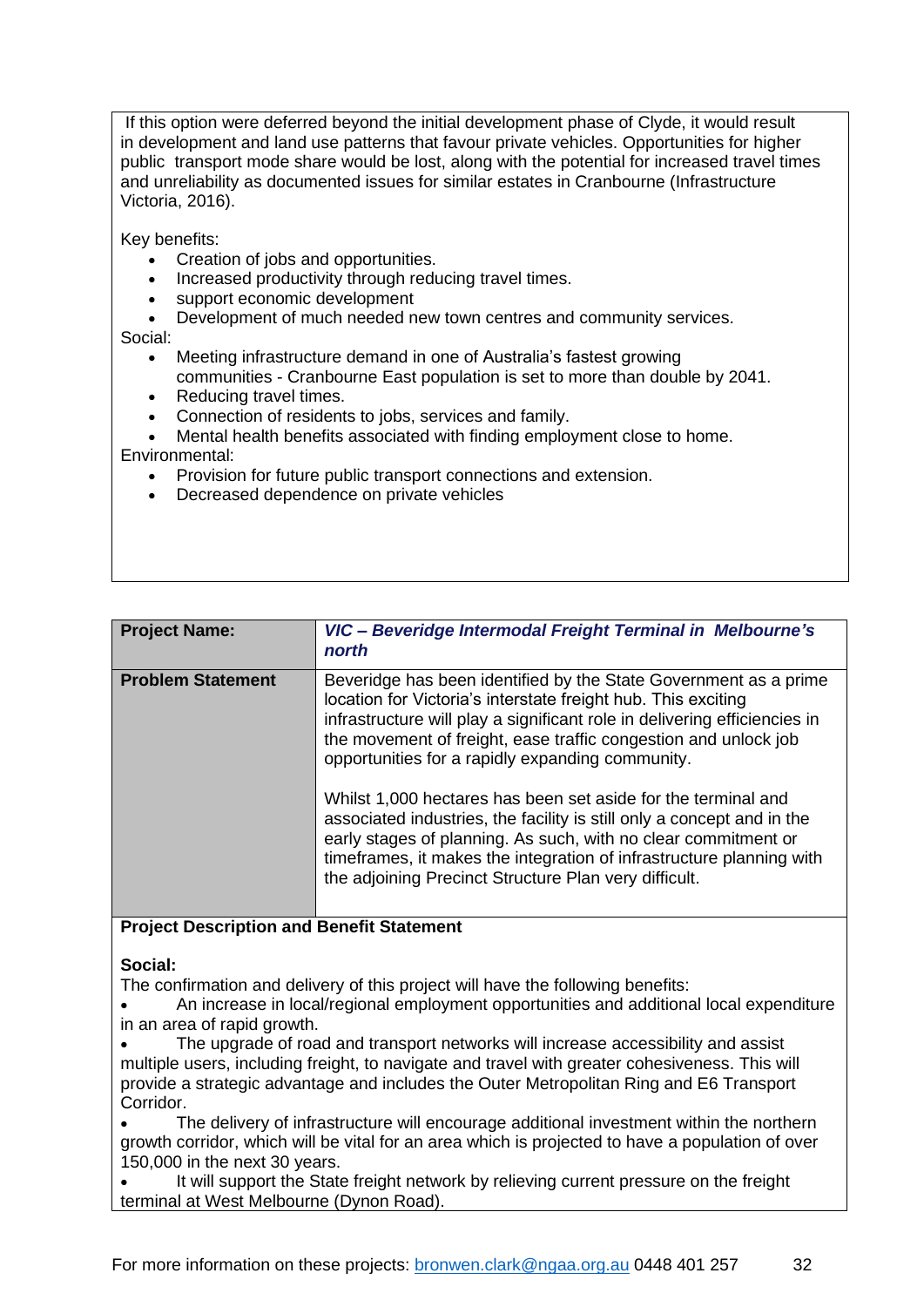#### **Economic value:**

Beveridge has been identified as a key employment precinct. The development of the interstate freight terminal and supporting industries is expected to contribute 18,800 jobs to the region. Efficient intermodal terminals in Melbourne and Brisbane are critical to realising the benefits of Inland Rail and will provide broader economic benefits including improving the competitiveness of Australia's freight supply chain.

<span id="page-32-0"></span>

| <b>Project Name:</b>     | VIC - E6 Freeway in Melbourne's north and west                                                                                                                                                                                          |
|--------------------------|-----------------------------------------------------------------------------------------------------------------------------------------------------------------------------------------------------------------------------------------|
| <b>Problem Statement</b> | Outer urban communities are burdened by significant traffic<br>congestion and long commute times that impact the health and<br>wellbeing of our residents. Existing arterial roads are congested and<br>operating beyond their capacity |

### **Project Description and Benefit Statement**

Construction of the 23km E6 freeway from the Hume Freeway to M80 Ring Road will provide a north-south corridor through the heart of the municipality, connecting established suburbs and growth area suburbs and improving access to regional employment centres for residents from the outer-north. Building the E6 Freeway will:

- Increase mobility for City of Whittlesea residents
- Provide an essential north-south connection for residents to community and education infrastructure
- Significantly reduce traffic congestion on the existing arterial road network of Epping/High Street, Dalton Road, Edgars Road, Cooper Street, Plenty Road and Yan Yean Road
- The E6 will be a catalyst for employment growth within the Cooper Street Employment Precinct, the Melbourne Wholesale Market, The Northern Hospital and Epping Central Metropolitan Activity Centre.
- The E6 will provide freight access to the proposed Beveridge Intermodal Freight Terminal.
- <span id="page-32-1"></span>• Providing an alternative route for heavy vehicle freight movements

| <b>Project Name:</b>     | VIC - Thompsons Road Extension in Cardinia Shire<br><b>Council</b>                                                                 |
|--------------------------|------------------------------------------------------------------------------------------------------------------------------------|
| <b>Problem Statement</b> | This critical route would open up the Officer Pakenham<br>State Significant industrial land which enables over<br>55,000 new jobs. |
| <b>Project Size</b>      | Stage 1 funding \$140m                                                                                                             |

#### **Project Description**

The extension would provide a 30km cross metropolitan high capacity route linking the South East employment, freight and residential land uses with regional connections to Gippsland (M1), South Gippsland (C422), Mornington Peninsula (M780 & M11) and EastLink (M3). Enabling local jobs creation by facilitating timely development of Officer South & Pakenham employment land through greater connectivity.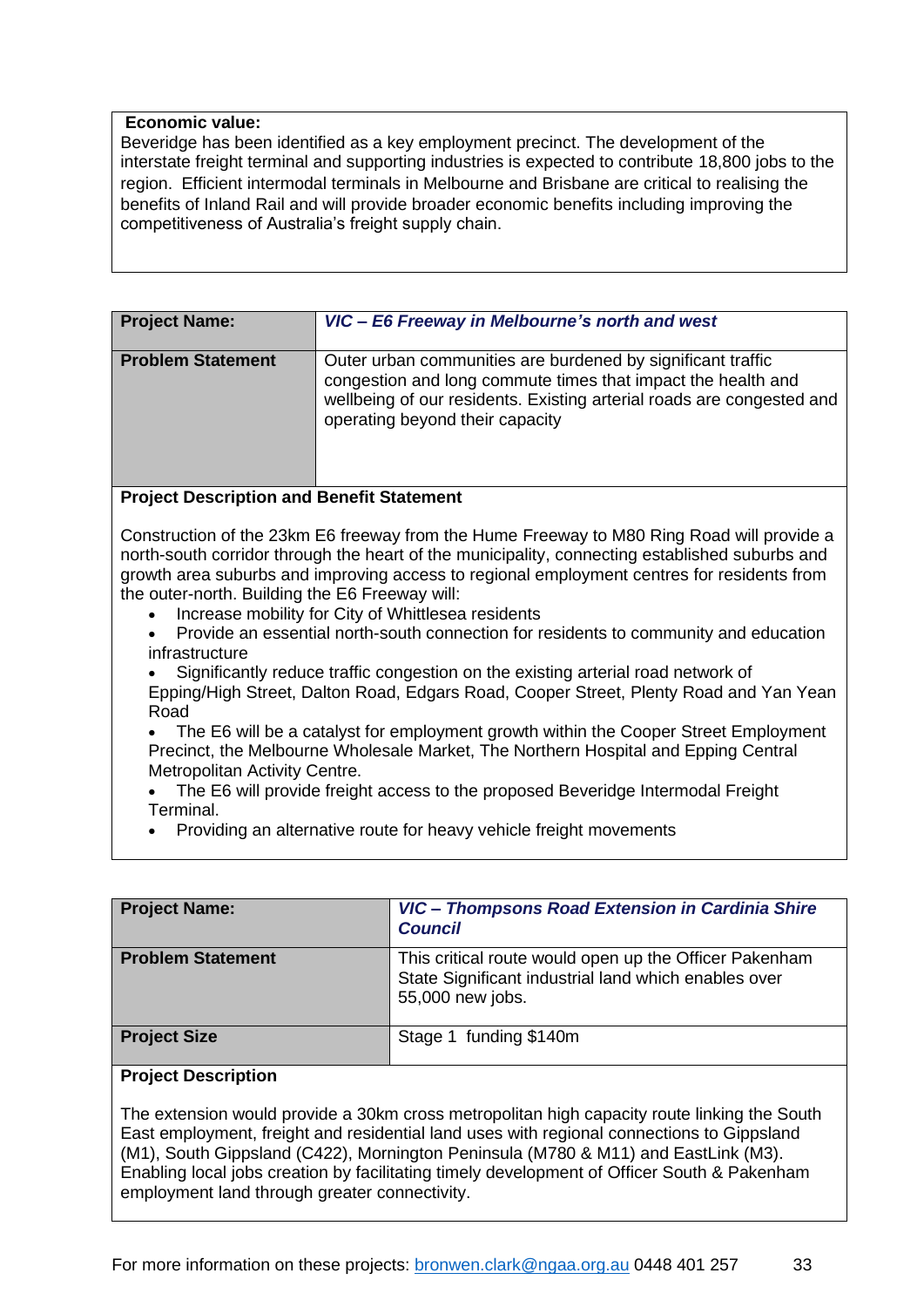<span id="page-33-0"></span>

| <b>Project Name:</b>                                                                                                                                                                                                                                                                                                                                         | <b>WA - Outer Harbour in City of Kwinana</b> |              |         |  |
|--------------------------------------------------------------------------------------------------------------------------------------------------------------------------------------------------------------------------------------------------------------------------------------------------------------------------------------------------------------|----------------------------------------------|--------------|---------|--|
| <b>Project Size (AUD)</b>                                                                                                                                                                                                                                                                                                                                    | \$21.7 million                               | <b>Stage</b> | Concept |  |
| <b>Partners/Collaborators:</b>                                                                                                                                                                                                                                                                                                                               | City of Kwinana                              |              |         |  |
|                                                                                                                                                                                                                                                                                                                                                              |                                              |              |         |  |
| <b>Project Description and Benefit Statement</b>                                                                                                                                                                                                                                                                                                             |                                              |              |         |  |
| Thomas Road, is a single lane carriageway for most of the area east of the Freeway as it<br>approaches Byford. The road is a significant freight corridor as well as a major east-west<br>connector for the growth areas of Byford and Kwinana and a connector to the Tonkin Highway<br>terminus.                                                            |                                              |              |         |  |
| Developing Thomas Road to a dual carriage way will create significant safety improvements as<br>well as lessen the impacts of traffic congestion. As a designated high-wide load corridor, the<br>road can experience congestion related to movements of equipment form the Freeway to<br>Tonkin Highway as well as to and from the Kwinana Industrial Area. |                                              |              |         |  |
| The road serves an average of 16,500 vehicles per day, with 14.3% of all vehicles being truck<br>traffic. This number grows close to 21,000 as it approaches Tonkin Highway, with Anketell<br>Road joining the traffic flows.                                                                                                                                |                                              |              |         |  |
| These traffic numbers are in excess of some portions of Armadale Road and recognises that<br>the important role that east-west linkages play in the efficient movement of people and freight                                                                                                                                                                 |                                              |              |         |  |

through the southern metropolitan area. The Shire of Serpentine-Jarrahdale is advocating for the balance of Thomas Road to be built to the same standard, an outcome that the City supports.

While the outcomes of the Westport Project will make recommendations regarding the future of Thomas and Anketell Road, the upgrade of Thomas Road within the City's boundaries would not prejudice any future road improvement projects associated with the Perth Freight Network. Recent community engagement in the region shows strong local support for the upgrade of this road.

<span id="page-33-1"></span>

| <b>Project Name:</b>           | WA - Anketell Road Upgrade in City of Kwinana                                           |               |  |  |
|--------------------------------|-----------------------------------------------------------------------------------------|---------------|--|--|
| Lead proponent:                | City of Kwinana                                                                         |               |  |  |
| <b>Problem Statement</b>       | Upgrade of major freight linkage between Kwinana<br>Freeway and Kwinana Industrial Area |               |  |  |
| <b>Project Size (AUD)</b>      | \$95.4<br>Design<br><b>Stage</b>                                                        |               |  |  |
| <b>Partners/Collaborators:</b> | City of Kwinana                                                                         | Main Roads WA |  |  |

# **Project Description and Benefit Statement**

East-West connections from the Freeway to the industrial area are currently focussed on Thomas Road, which adjoins residential land. A long-term east west connector is required for the efficient movement of freight as well as supporting the development of Latitude 32, the Kwinana Industrial Area and the new port.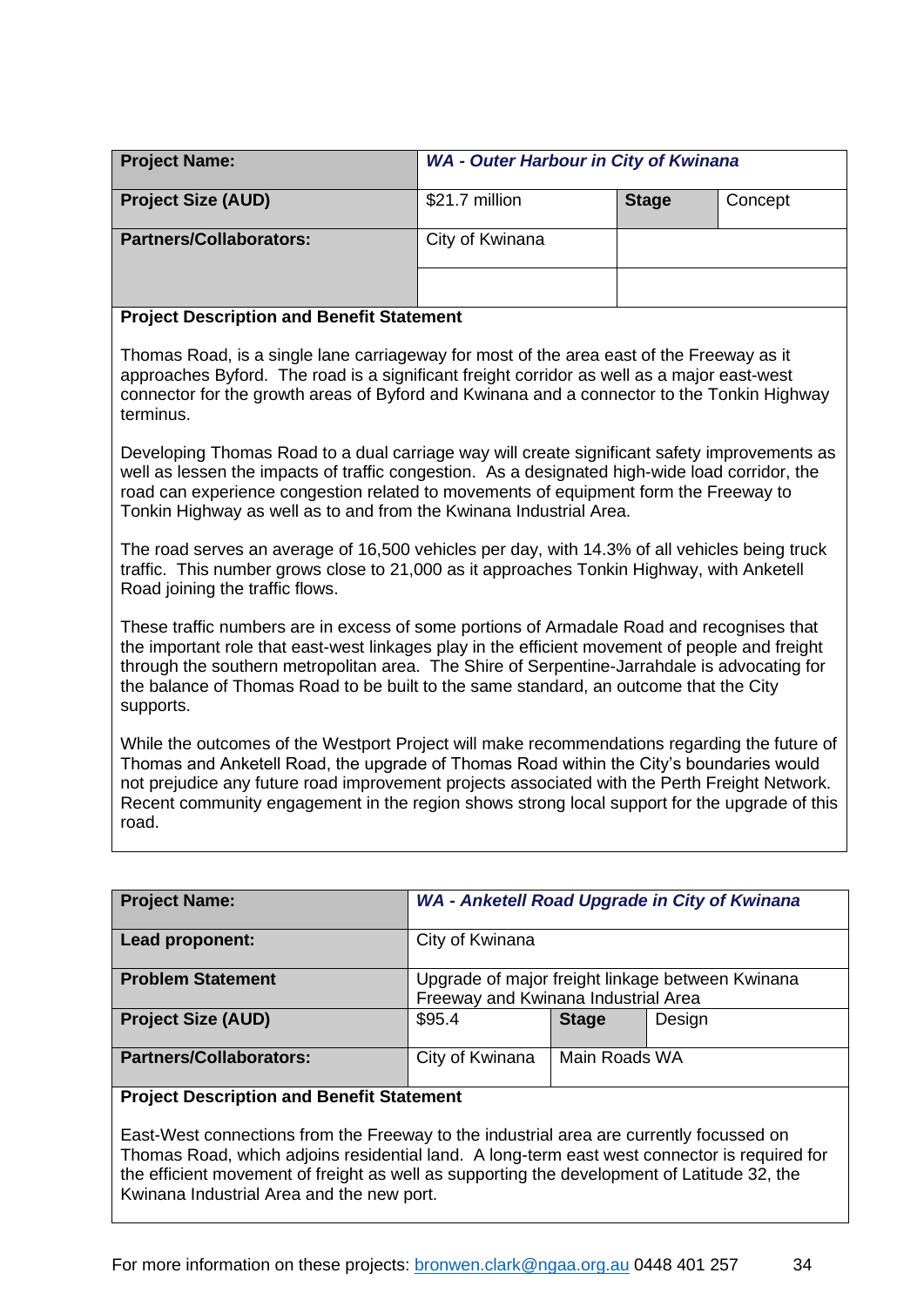The Westport Taskforce's five options for a new port all require new dedicated east-west freight routes. Anketell Road is the least constrained of all of these options and supports the ongoing development of Latitude 32 and freight access in and out of the Kwinana Industrial Area. The region is the most important industrial precinct in the City and supports tens of thousands of workers, but has constraints on road access.

The upgrade of Anketell Road, with grade separated intersections will create a safer road network, allowing freight to move safely at speed through the area and connect into the transport oriented first stage of Latitude 32. This 6.25km section of road would be dual carriageway with grade separation at major intersections to remove conflict points at major intersections and the integration of smart technology to limit stop/start movements at major intersections would help to improve safety. This upgrade to the road network would be a logical first step in progressing the region to be ready for a new port.

In addition to resolving congestions and safety issues in the region, this project, which was estimated at \$93.4 million in 2015, would be a long term road building project, suitable for the training of a range of trade and construction jobs over the multi-year delivery.

By showing confidence in the region by upgrading infrastructure, this will help to encourage private investment in the Kwinana Industrial Area and Latitude 32, by reducing the ongoing costs related to the transportation of goods. While concepts have been developed for the road, detailed design is required to address the realignment and relocation services adjacent to the road reserve.

<span id="page-34-0"></span>

| <b>Project Name:</b>      | <b>WA - Freight Rail Duplication in City of Kwinana</b>                                                                                                                                |              |         |
|---------------------------|----------------------------------------------------------------------------------------------------------------------------------------------------------------------------------------|--------------|---------|
| Lead proponent:           | City of Kwinana                                                                                                                                                                        |              |         |
| <b>Problem Statement</b>  | Freight rail into Kwinana is at capacity due to sections of single<br>line rail. Duplication will significantly improve the capacity of<br>the rail system and move freight off roads. |              |         |
| <b>Project Size (AUD)</b> | \$34.8                                                                                                                                                                                 | <b>Stage</b> | Concept |

## **Project Description and Benefit Statement**

The Freight Rail into Kwinana is a single track from the Cockburn Triangle to the Kwinana Triangle, meaning that rail traffic has to be tightly controlled and capacity compromised, with both north and south headed trains sharing a single line.

Adding a second train track along this 11.6km alignment, within the existing reserve would double the freight rail capacity in the area. As capacity is currently in excess of 90%, the ability to move more large freight onto rail to support major industry in Kwinana is limited, requiring more focus on truck movements.

With the reserves for the rail already in place and detailed planning may identify additional spur line opportunities into the future Latitude 32. With programs already in place to support the use of the freight rail network in Perth, adding this capacity will also be a major benefit for development of the new container port in Kwinana. Freight rail is a safe and efficient way to move large quantities of goods through the State and the expansion of this infrastructure will bolster the necessary supply chains for the State's to progress its role in secondary processing of raw materials.

The total project has been estimated at \$34.8 million based on similar freight projects. The upgrade to the rail network not only doubles the capacity of the rail into Kwinana, but also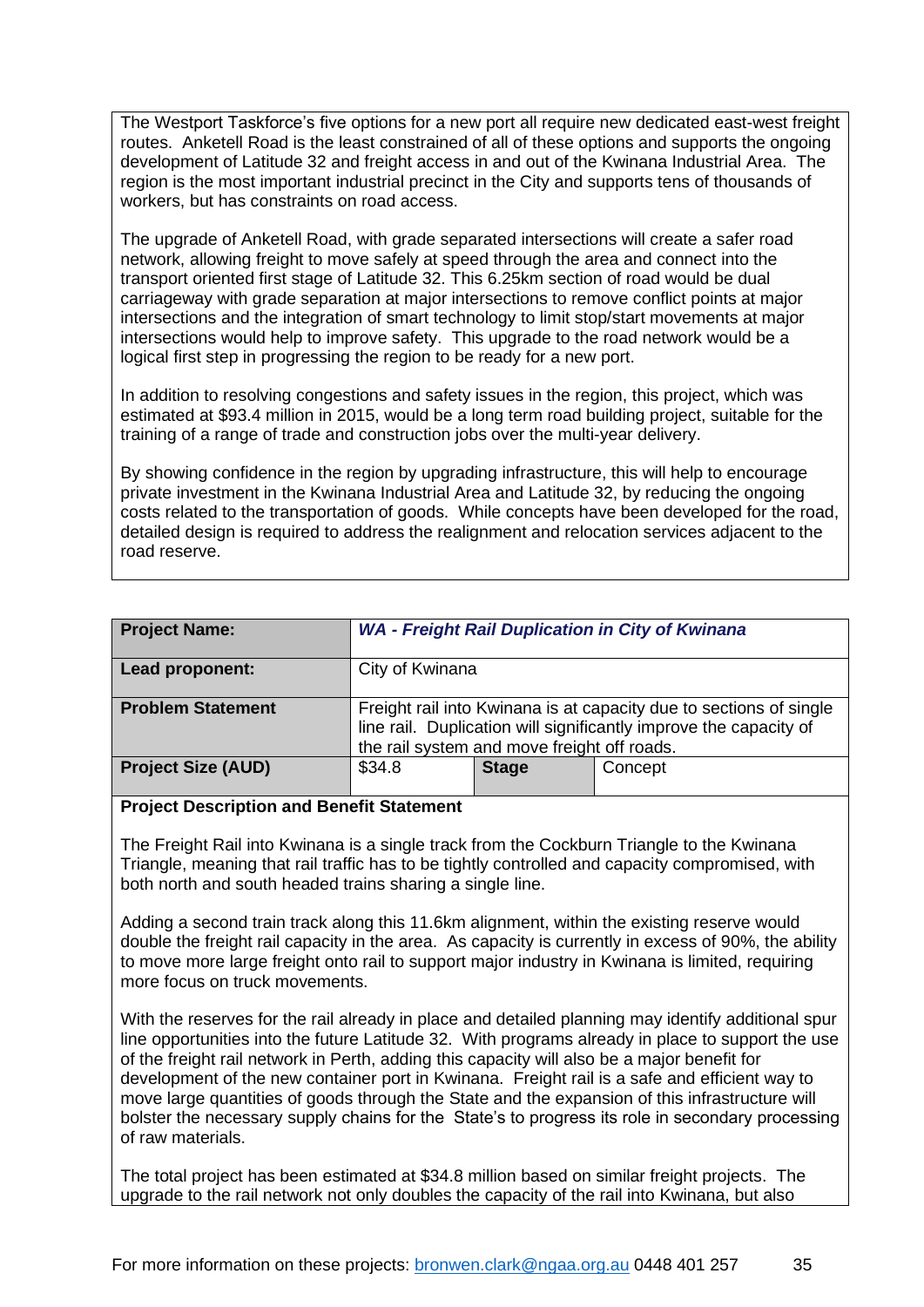supports reducing congestion by lowering the number of trucks on the road network in the longer term.

Investment in infrastructure projects such as this one will be a sign of confidence for investors in the Latitude 32 industrial area, as well as the Kwinana Industrial Area. Investment in these developments will have long term economic benefits and support local jobs in the region.

<span id="page-35-0"></span>

| <b>Project Name:</b>           | WA - Neerabup Strategic Link. East-West Corridor in City of<br><b>Wanneroo</b>                                                                                                                                                                                                                                                                                                                                               |                   |                                                                      |
|--------------------------------|------------------------------------------------------------------------------------------------------------------------------------------------------------------------------------------------------------------------------------------------------------------------------------------------------------------------------------------------------------------------------------------------------------------------------|-------------------|----------------------------------------------------------------------|
| <b>Problem Statement</b>       | Key project is the dualling of Flynn Drive the main east-west<br>connector road linking the main northern growth corridors of Perth<br>metro and linking industrial development to Wangara, Neerabup<br>and Muchea Industrial Estates. Enhancing freight movement<br>interstate on the Perth Darwin Highway and encouraging inwards<br>investment to the evolving Neerabup Industrial Area (NIA) to<br>generate needed jobs. |                   |                                                                      |
| <b>Project Size (AUD)</b>      | Flynn Drive to be in two<br>phases. Final budget<br>expected to be \$25-\$30m                                                                                                                                                                                                                                                                                                                                                | <b>Stage</b>      | Flynn Drive at design stage<br>out for tender closes<br>February 21. |
| <b>Partners/Collaborators:</b> | City of Swan                                                                                                                                                                                                                                                                                                                                                                                                                 | <b>Main Roads</b> |                                                                      |
|                                | <b>Private Sector</b>                                                                                                                                                                                                                                                                                                                                                                                                        |                   | <b>WA State Government.</b>                                          |

## **Project Description and Benefit Statement.**

Flynn Drive is the catalyst project in developing a robust east-west corridor opening up the northern high growth areas and linking access and freight movements to existing Federal and State investments in the Northlink project, (\$1.2b) Perth-Darwin Highway and access to South Australia. Linking through to the Tonkin Highway ensures freight access to the Muchea road train terminal and the mining sector north of Perth.

COVID has shown that having well connected freight links for essential supplies is crucial. Flynn Drive needs to be dualled to accommodate this traffic and to open up the Neerabup Industrial Estate to development and inwards investment which will generate jobs**.** Other related projects include the alignment of Neaves Road; the construction of the Whitemen-Yanchep Highway being done earlier than planned in 2032. Wanneroo Whitfords Road bypass will see the benefits also accrue to jobs growing in the Wangara Industrial Estate.

# **Funding Gap: Full project cost**

<span id="page-35-1"></span>

| <b>Project Name:</b>     | WA - Armadale City Centre Rejuvenation - Redevelopment of<br><b>Train Station in City of Armadale</b>                                                                                                                                                                                |
|--------------------------|--------------------------------------------------------------------------------------------------------------------------------------------------------------------------------------------------------------------------------------------------------------------------------------|
| <b>Problem Statement</b> | WA's State Government agency METRONET is progressing its<br>planning for the committed railway extension from Armadale to<br>Byford.                                                                                                                                                 |
|                          | However, this extension does not comprise a critical element for<br>the City of Armadale which is redevelopment of the current railway<br>station to create a new town centre that future-proves this Strategic<br>Metropolitan Centre currently falling behind other centres in WA. |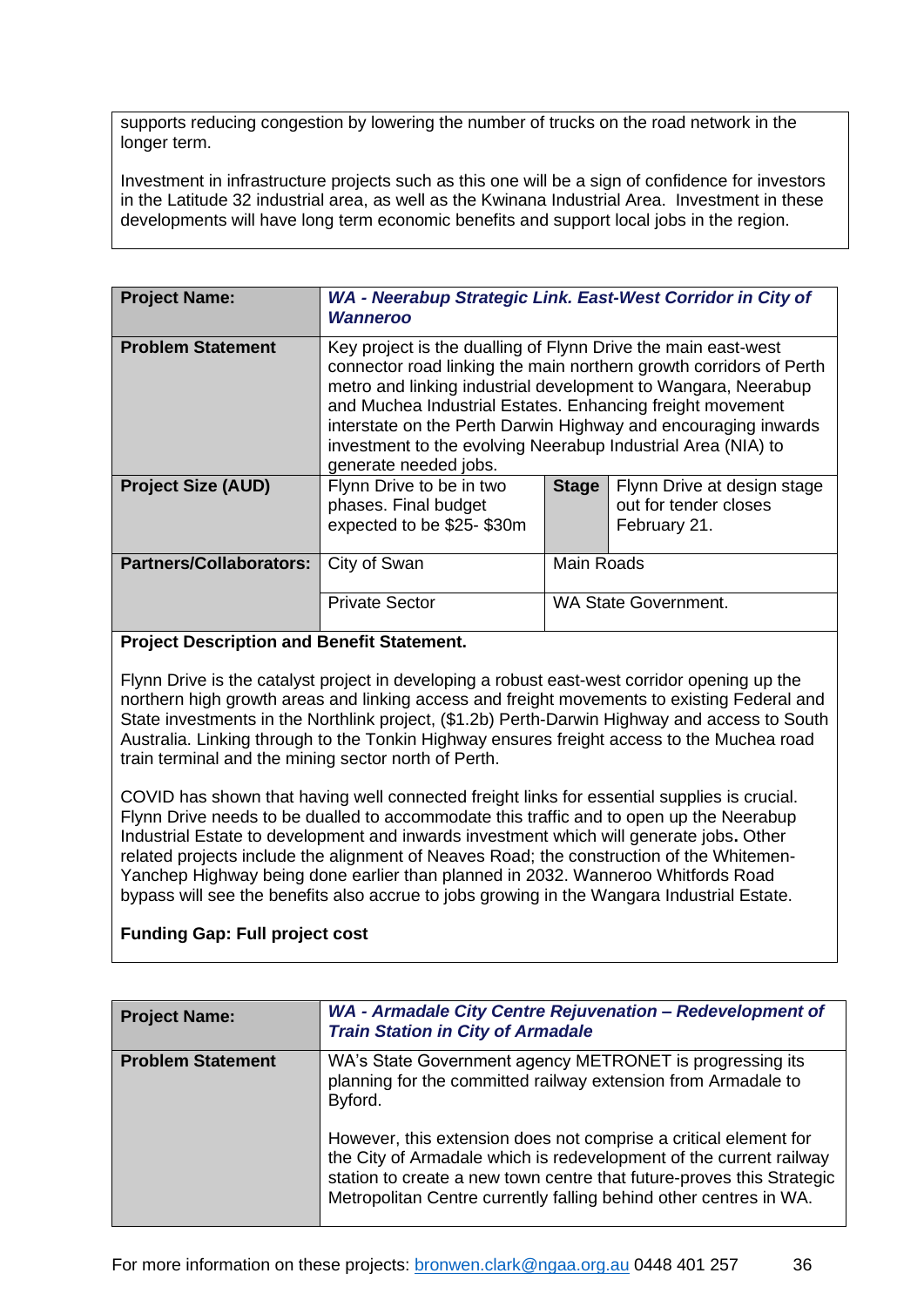| Armadale requires this critical transport orientated intervention now<br>to maximise diversity of land use and create jobs opportunities that<br>other strategic centres enjoy.                    |
|----------------------------------------------------------------------------------------------------------------------------------------------------------------------------------------------------|
| The current ground level railway station is restricting development<br>opportunities and connectivity by physically dividing the town<br>centre with an uninviting and not welcoming public realm. |

#### **Project Description**

To be able to keep pace with population growth and to provide the level of services required by a Strategic Centre, Armadale needs more supporting infrastructure.

In recent years the City Centre has relied on its retail offering. Nowadays, given the changing outlook of this industry, diversity in land uses are the key to future proof the local economy, to provide a variety of job opportunities and to attract further investment.

Population growth and industrial development across the Armadale region continues, however transport infrastructure is not matching this growth. With WA's METRONET currently planning the railway line extension from Armadale to Byford, the opportunity exists now to unlock substantial development potential.

The City of Armadale is actively advocating the WA Government and its METRONET initiative in to achieve the best possible outcome for the Armadale City Centre. However additional funding by Federal Government is required to boost WA's investment on vital transport infrastructure.

The City is urging WA's METRONET to progress a 'Viaduct' Solution that involves raising the railway line from Armadale Road to meet the already planned elevated rail at Church Avenue as part of imminent railway extension to Byford. This proposed solution would incur on higher construction cost.

This solution resolves several current traffic, level crossings and vehicular challenges. The City has commissioned a business case that demonstrates there are significant increases to the number of jobs, residential population, student numbers and private sector investment that will be catalysed by the Viaduct solution. This solution resolves the Level Crossing issues at Forrest Road, allowing the main and central east – west vehicle and pedestrian access to the City Centre to be retained to current and future benefits of the Viaduct solution include:

- Supports the creation of a Town Centre for the Armadale Strategic Metropolitan City Centre by creating a new 'piazza' adjacent to Jull Street Mall and the Train Station.
- Creates additional road connections east-west of the Train Station increasing pedestrian and vehicle connectivity and land use integration.
- Connectivity could be extended with at-grade pedestrian links at various points, for example at Fifth Rd / William St.
- The elevated rail line means that commercial development is possible under the rail station, considerably increasing activation of the area.
- Better enables commercial development within the rail reserve. This would minimise visual impacts of the rail line.
- Improves connection to the area west of rail, enabling development as currently planned, or, alternatively, provides an environment allowing re-planning with increased development intensity, or for other uses (e.g. tertiary education, health and medical services).
- Opportunity for new government land parcels to be created, assembled and released to the market, providing incentive for new investment.
- Provides opportunity for the City centre to break from its current poor state.